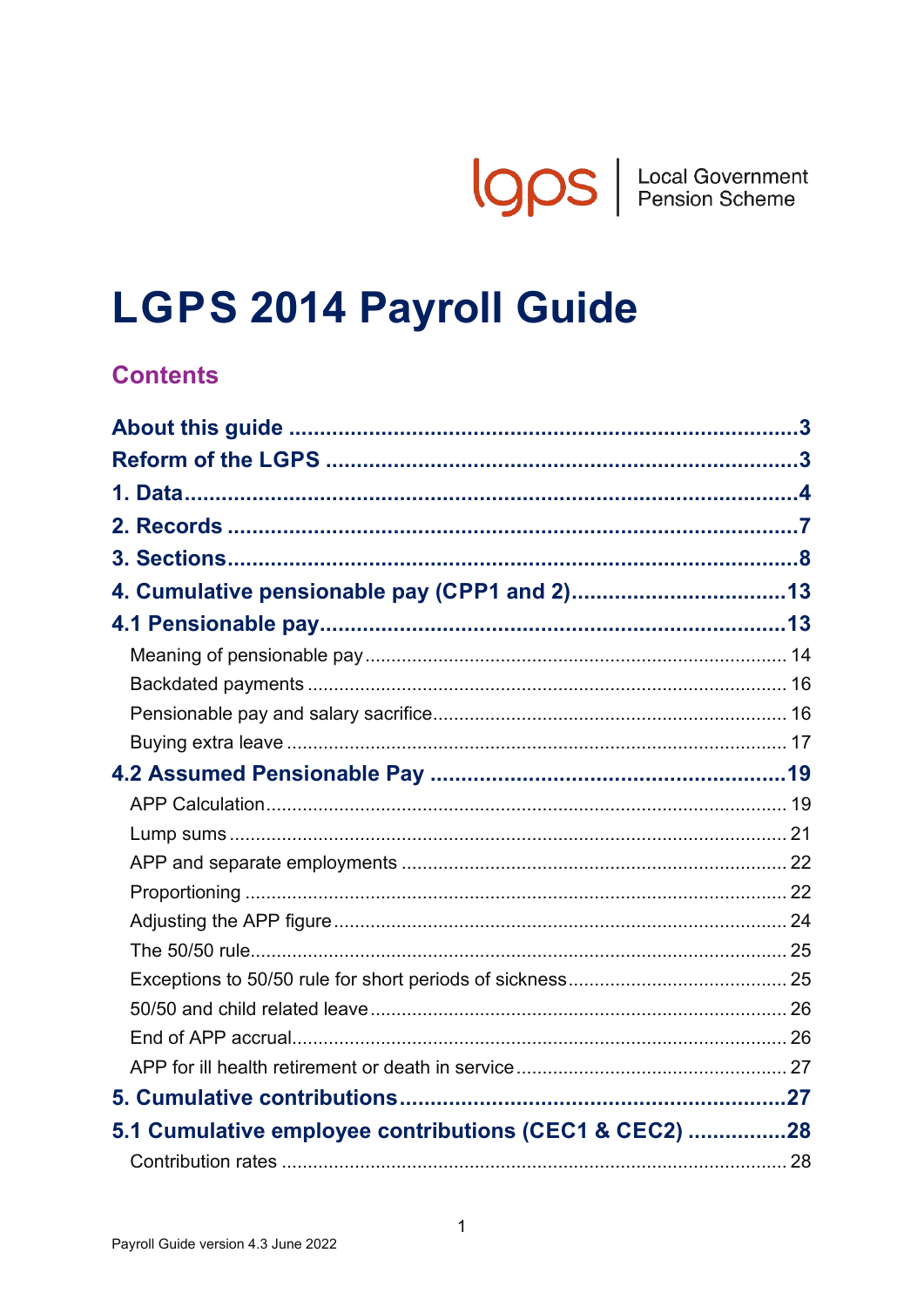| 5.2 Cumulative employer contributions (CRC)35                                      |  |
|------------------------------------------------------------------------------------|--|
| 5.3 Cumulative additional contributions (CAC, CARC) - per job35                    |  |
|                                                                                    |  |
|                                                                                    |  |
|                                                                                    |  |
|                                                                                    |  |
|                                                                                    |  |
| 6.2 Changes in contractual hours, weeks or days per year45                         |  |
|                                                                                    |  |
|                                                                                    |  |
|                                                                                    |  |
|                                                                                    |  |
|                                                                                    |  |
|                                                                                    |  |
| Additional Survivor Benefit Contributions (ASBCs) for cohabitee survivor's pension |  |
| 7. Payments in respect of a period before 1 April 2014 53                          |  |
|                                                                                    |  |
|                                                                                    |  |
|                                                                                    |  |
|                                                                                    |  |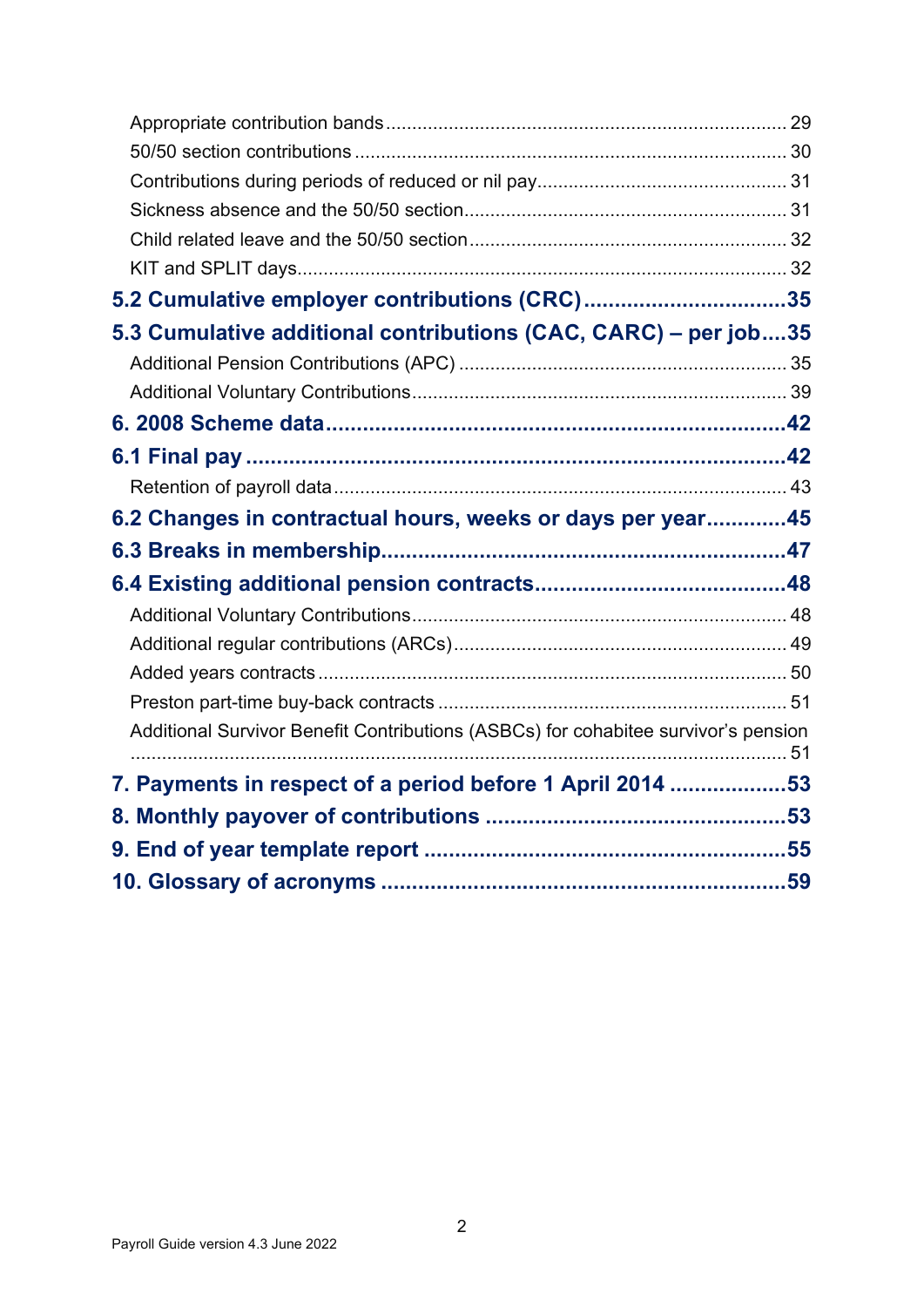# <span id="page-2-0"></span>**About this guide**

This guide sets out the requirements for payrolls in respect of the Local Government Pension Scheme (LGPS) 2014, effective from 1 April 2014. The guide only covers employees in the LGPS in England and Wales. It does not cover:

- councillors in England. Those councillors in England who were in the LGPS on 31 March 2014 remained eligible for membership of the councillor section of the Scheme under the LGPS Regulations 1997 until the end of the term of office they were serving on 1 April 2014, or
- councillors in Wales. They remain eligible for membership of the councillor section of the Scheme under the LGPS Regulations 1997.

# <span id="page-2-1"></span>**Reform of the LGPS**

As part of wider public service pension reforms, significant changes were made to the LGPS in England and Wales from 1 April 2014. The most significant changes were:

- the change from a final salary scheme to a career average revalued earnings scheme
- the Normal Pension Age (NPA) changed from age 65 to State Pension age (with a minimum of 65). NPA is the age at which a member can take their pension benefits without a reduction for early payment.

This guide refers to the career average scheme as 'the 2014 Scheme' and the final salary pension scheme as 'the 2008 Scheme'.

Scheme membership up to 31 March 2014 is protected as final salary membership. Further protections were put in place for members who were within 10 years of the 2008 Scheme NPA (normally age 65) on 1 April 2012, when the reforms were agreed.

**Important:** The examples in this guide are provided for illustration only and do not override any regulatory or statutory requirements.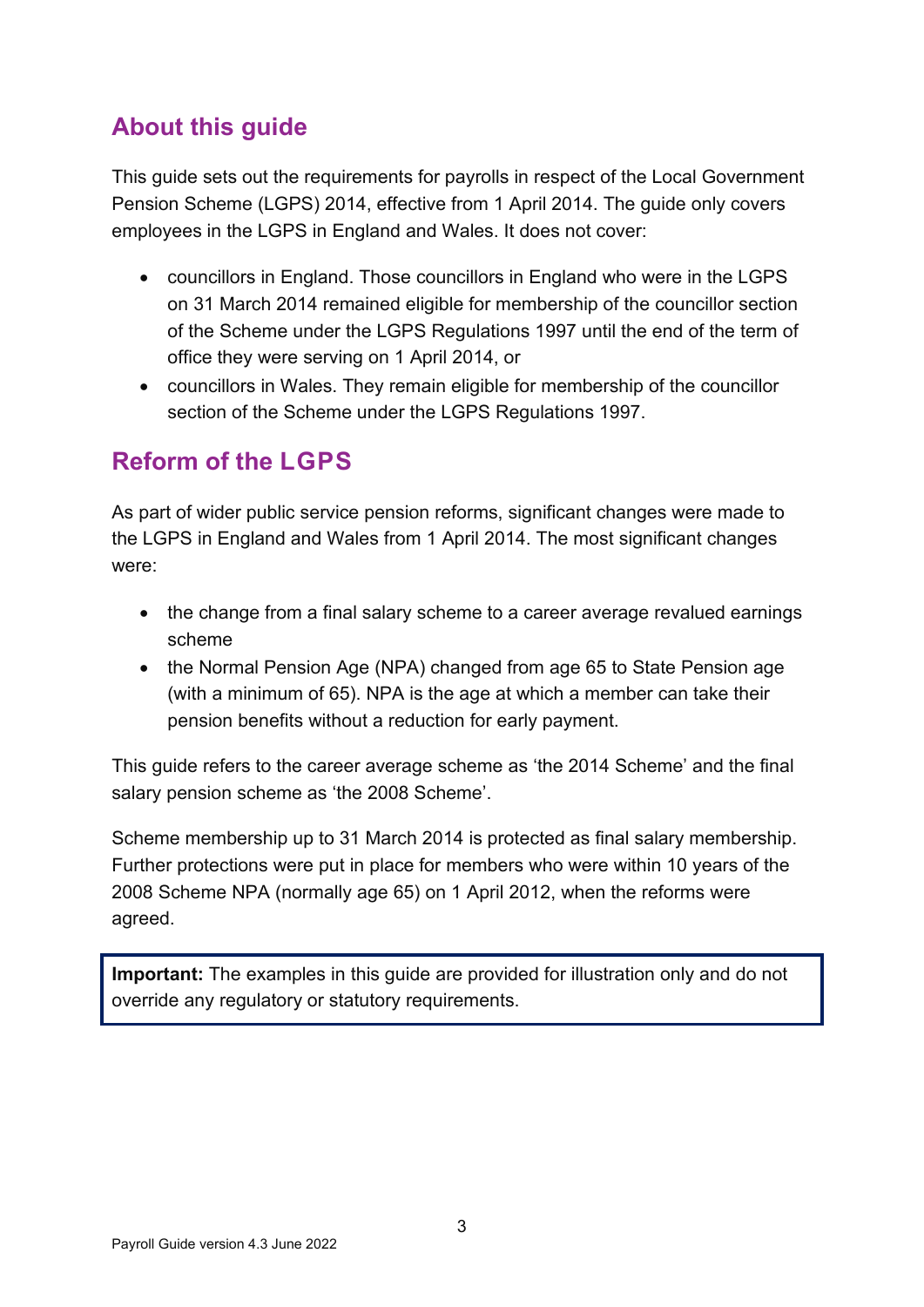# <span id="page-3-0"></span>**1. Data**

Employers must hold the following data so that it can be made available to pension administrators within three months of the end of each Scheme year or on termination of Scheme membership, in respect of each job. The Scheme year runs from 1 April to 31 March.

Sometimes, further pensionable payments will be made after termination of Scheme membership in a job. If this happens after data has already been submitted to the LGPS administering authority, then the employer will need to supply:

- revised data if the payment is made in the year of leaving, or
- new data if the payment is made in a year after leaving.

The employer should also tell the LGPS administering authority the date the additional payment was made.

Termination of Scheme membership in a job occurs when:

- an employee opts out of the Scheme in that job
- an employee's employment in a job ends, or
- an employee attains age 75.

The employer must notify payroll when any of these events occur.

Termination does not occur when an employee moves between jobs in the same employment. See the definition of single employment relationships in [section 2.](#page-6-0)

Where an employee holds more than one job with the employer, each of the fields in the table below must be held per job. The employee can be in the main section in one job and the 50/50 section in another job.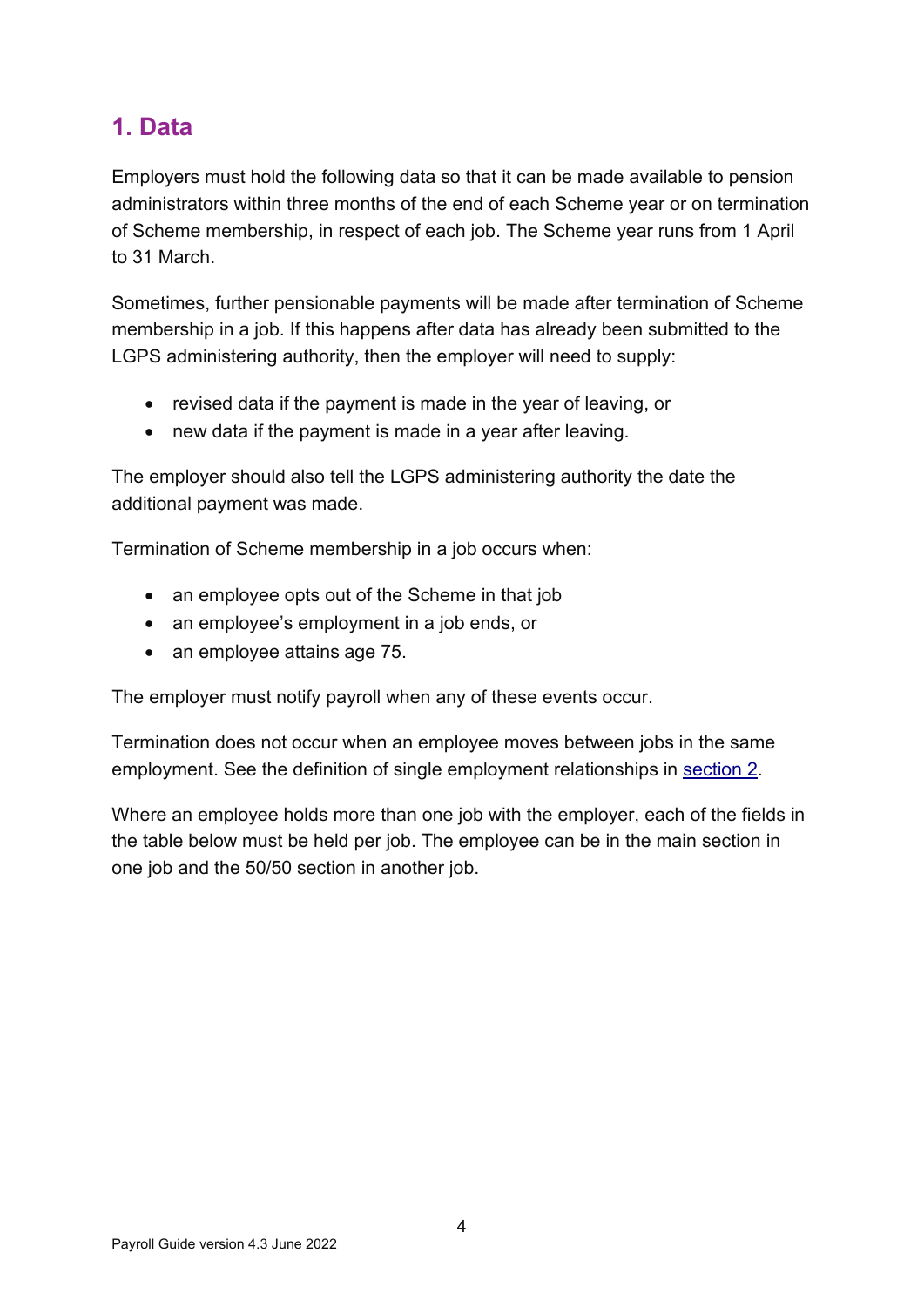#### **Table 1: 2014 Scheme data and definitions**

| 2014 Scheme Data                                                                                                                                                                         | <b>Definition</b>                                                                                                                                                                                                                                                                                                                                                                                                                                                                                                                                  |
|------------------------------------------------------------------------------------------------------------------------------------------------------------------------------------------|----------------------------------------------------------------------------------------------------------------------------------------------------------------------------------------------------------------------------------------------------------------------------------------------------------------------------------------------------------------------------------------------------------------------------------------------------------------------------------------------------------------------------------------------------|
| <b>Main section Cumulative</b><br>Pensionable Pay<br>(CPP1)                                                                                                                              | The total pensionable pay <sup>1</sup> (PP) and/or Assumed<br>Pensionable Pay (APP) in the main section for the<br>Scheme year 1 April to 31 March                                                                                                                                                                                                                                                                                                                                                                                                 |
| Main section cumulative<br>employee's contributions<br>(CEC1)                                                                                                                            | The total employee's contributions in the main section<br>for the Scheme year                                                                                                                                                                                                                                                                                                                                                                                                                                                                      |
| 50/50 section<br><b>Cumulative Pensionable</b><br>Pay (CPP2)                                                                                                                             | The total pensionable pay <sup>1</sup> (PP) and/or Assumed<br>Pensionable Pay (APP) in the 50/50 section for the<br>Scheme year                                                                                                                                                                                                                                                                                                                                                                                                                    |
| 50/50 section cumulative<br>employee's contributions<br>(CEC2)                                                                                                                           | The total employee's contributions in the 50/50 section<br>for the Scheme year                                                                                                                                                                                                                                                                                                                                                                                                                                                                     |
| <b>Cumulative additional</b><br>employee's contributions<br>(CAC) per type ie:<br><b>Additional Pension</b><br>Contribution (EAPC)<br><b>Additional Voluntary</b><br>Contribution (EAVC) | The total additional employee's contributions for the<br>Scheme year per type:<br>Additional Pension Contribution (EAPC) – both<br>where the whole cost is to the employee and<br>also the employee element of a Shared Cost<br><b>APC</b><br>Additional Voluntary Contribution (EAVC) -<br>$\bullet$<br>inclusive of non-life assurance (whole cost to<br>employee), life assurance (whole cost to<br>employee), and employee element of a Shared<br>Cost AVC for life assurance, pension salary<br>sacrifice, or other part cost to the employee |
| Cumulative employer's<br>contributions (CRC)                                                                                                                                             | The total employer's contributions in both sections for<br>the Scheme year                                                                                                                                                                                                                                                                                                                                                                                                                                                                         |

<span id="page-4-0"></span><sup>&</sup>lt;sup>1</sup> Including the value of emoluments specified in the contract of employment as being pensionable emoluments. This includes the pensionable emolument value of salary sacrificed for such items as child-care vouchers, and for pension contribution salary sacrifice via a Shared Cost AVC arrangement).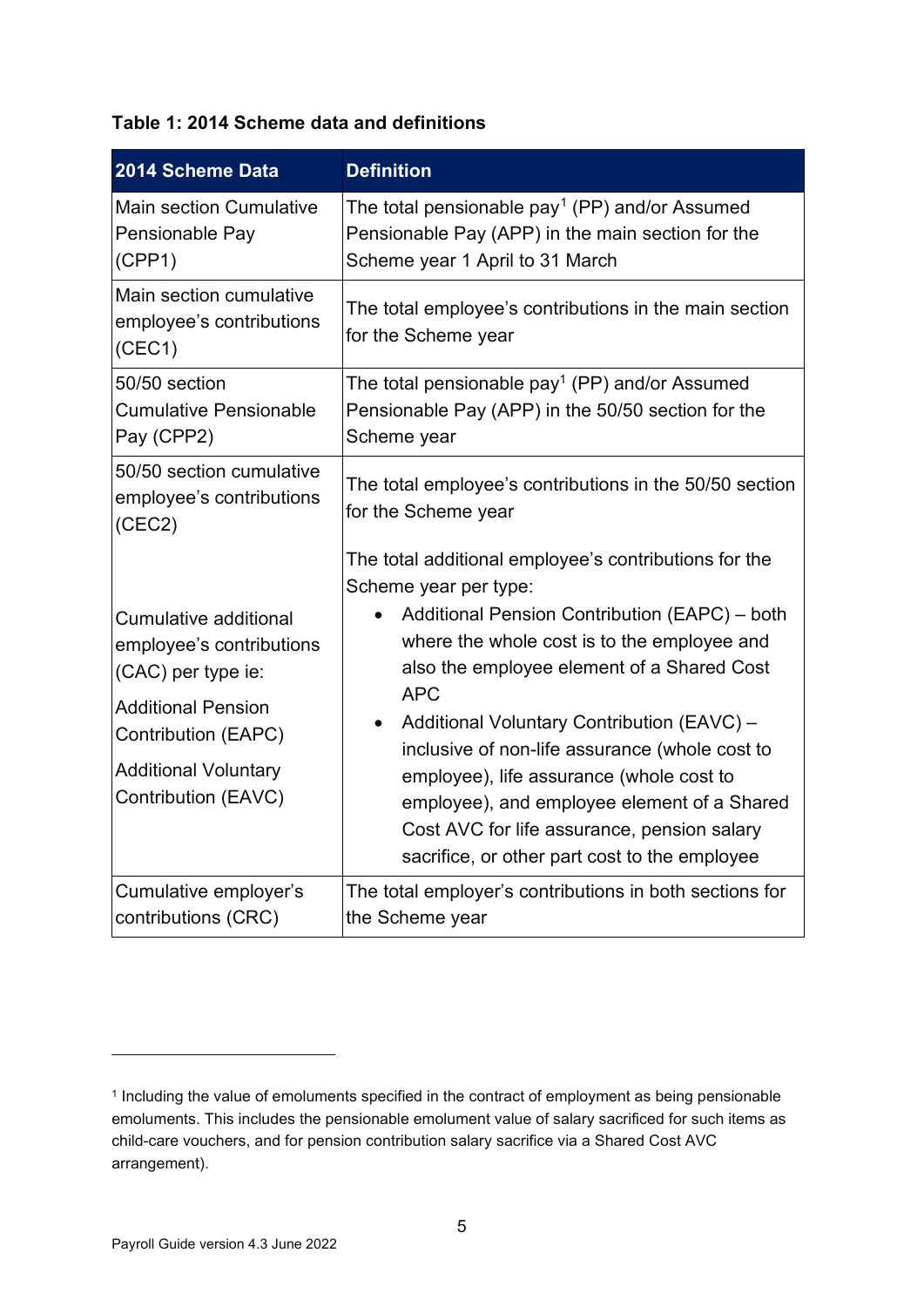| 2014 Scheme Data                                                                                                                                                                                               | <b>Definition</b>                                                                                                                                                                                                                                                                                                                                                                                                                           |
|----------------------------------------------------------------------------------------------------------------------------------------------------------------------------------------------------------------|---------------------------------------------------------------------------------------------------------------------------------------------------------------------------------------------------------------------------------------------------------------------------------------------------------------------------------------------------------------------------------------------------------------------------------------------|
| Cumulative additional<br>employer's contributions<br>(CARC) per type ie:<br><b>Additional Pension</b><br>Contribution<br>(RAPC)<br><b>Shared Cost</b><br><b>Additional Voluntary</b><br>Contribution<br>(RAVC) | The total additional employer's contributions for the<br>Scheme year per type:<br>Additional Pension Contribution (RAPC) - both<br>where the whole cost is to the employer and<br>also the employer element of a Shared Cost<br><b>APC</b><br><b>Shared Cost Additional Voluntary Contribution</b><br>(RAVC) – employer element of a Shared Cost<br>AVC for life assurance, pension salary sacrifice,<br>or other part cost to the employer |
| Dates of active<br>membership during the<br>Scheme year                                                                                                                                                        | Either the date of:<br>the beginning of the Scheme year, or<br>becoming an active member of the Scheme in<br>the employment during the Scheme year, if<br>later.<br>Plus the date:<br>of the end of the Scheme year, or<br>$\bullet$<br>active Scheme membership ended during the<br>$\bullet$<br>Scheme year, if earlier                                                                                                                   |
| Section of the Scheme                                                                                                                                                                                          | Section of the Scheme the employee was a member of<br>in the employment at the end of the Scheme year or on<br>the date of leaving active membership in the<br>employment                                                                                                                                                                                                                                                                   |

The section of the Scheme may be used by the administering authority to produce pension estimates or projections included in annual benefit statements.

Employers must continue to supply 2008 Scheme data:

| FTE final pay: | Full time equivalent pensionable pay in respect of the |
|----------------|--------------------------------------------------------|
|                | employment for the Scheme year. This will also be      |
|                | required for years ending on 5 April for members       |
|                | affected by the annual allowance.                      |

The above specification shows the information required to administer the 2014 Scheme. It does not replace or remove the requirement for other data being supplied to your LGPS administering authority to enable them to administer the Scheme, such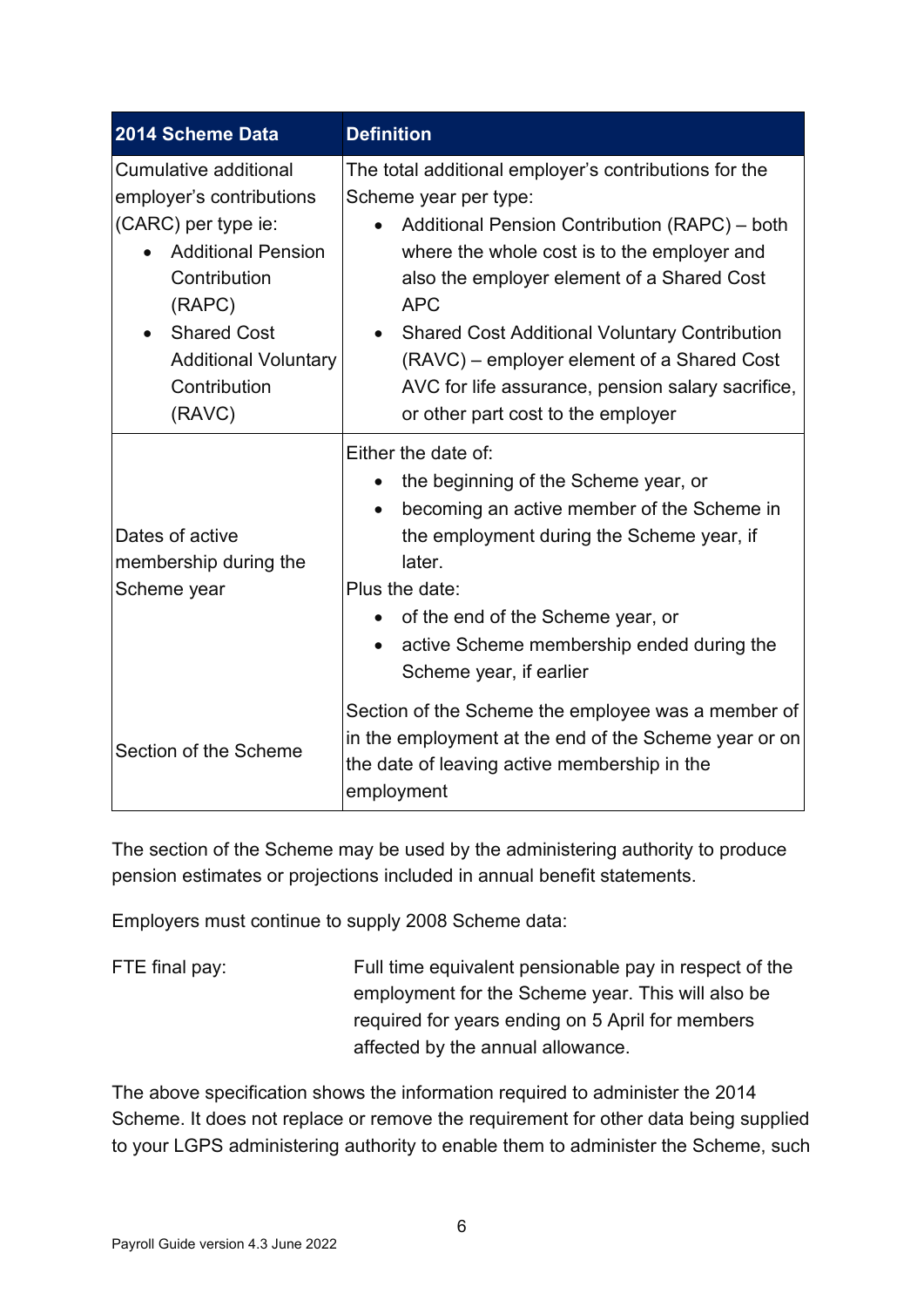as personal details and unique identifiers. See [section 6](#page-41-0) for more information on data needed to administer the 2008 Scheme.

You can read more about the payroll data to be held for each Scheme year (1 April to 31 March) to produce the monthly and end of year / leaving data shown in [section 9](#page-54-0) in the 'Year end – Guidance note' and 'Year end – Template spreadsheet' which can be found on the [Administrator guides and documents](https://www.lgpsregs.org/resources/guidesetc.php) page of [www.lgpsregs.org.](http://www.lgpsregs.org/)

# <span id="page-6-0"></span>**2. Records**

Separate records of cumulative amounts must be maintained for each job the employee holds, unless the employer determines that a single employment relationship exists. This is the same requirement as under automatic enrolment legislation. The need to calculate 2014 Scheme pensions on a year by year basis means that separate records are vital and must be retained.

Examples of when an employer may determine that a single employment relationship exists are:

- two concurrent employments where, if one is terminated, the other must be terminated at the same time
- two sequential employments without a break (eg a promotion).

Where a single employment relationship does not exist, separate records will be required for each job in order to calculate and hold the data needed to determine correctly the amount of pension accrued in each year for each job.

### **Example 1: Concurrent employment**

An employee has two concurrent part time jobs with the same employer who has not informed payroll that a single employment relationship exists. Two records should be held for this employee and the data should be supplied to the LGPS administering authority as two lines of data both identifiable as the employee (eg by NI number) and each uniquely identified as different jobs (eg by post / payroll number). If one of the jobs ends, this should be treated as a leaver for pension purposes. The employer would need to supply data in respect of that leaver to the LGPS administering authority.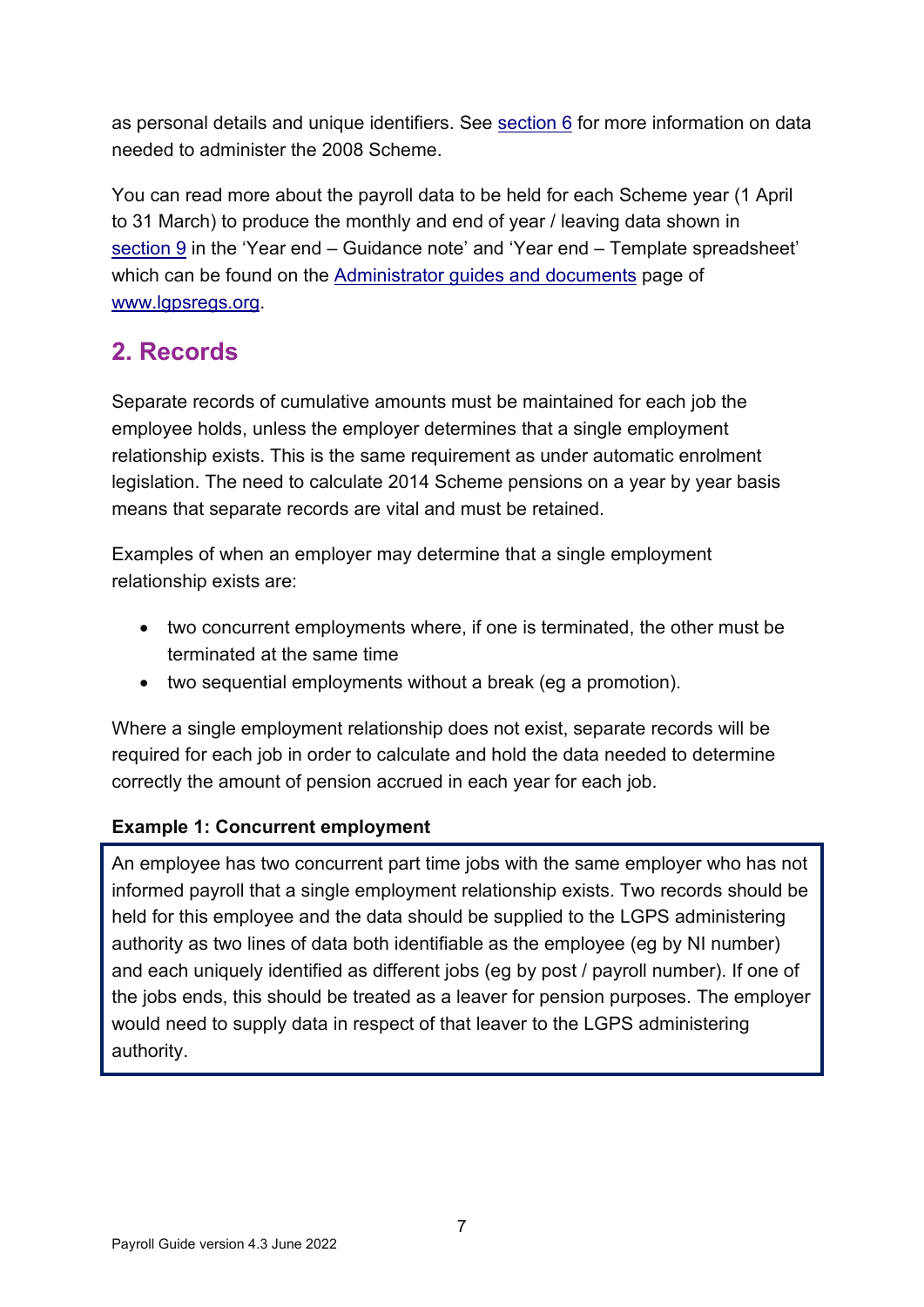#### **Example 2: Promotion**

An employee is promoted to a new job and no termination of employment notice has been received by payroll. The end of year data should be supplied to the LGPS administering authority as a single set of cumulatives which includes amounts from both jobs.

If separate employment relationships exist and the person is being paid on timesheet claim, that timesheet design must include information that identifies which hours relate to which job.

# <span id="page-7-0"></span>**3. Sections**

The 2014 Scheme contains two sections – the main section and the 50/50 section. The data requirements for both sections are the same apart from the employee contribution calculation. In the 50/50 section the employee contribution is half that which would be due in the main section. See [section 5](#page-26-1) - cumulative contributions.

**Important:** If a member joins the 50/50 section, the employer contribution is still the normal full contribution rate not half.

An employee cannot make a valid election to join the 50/50 section before:

- commencing employment
- $\bullet$  the date their LGPS membership is due to start, if they are being automatically enrolled or re-enrolled, or
- joining the Scheme as a result of making an election to join.

In the absence of a 50/50 election before the payroll has been closed:

- a new employee
- an existing employee commencing a new employment for which a separate record is required (see [section 2\)](#page-6-0), or
- an optant out electing to join the Scheme or being automatically enrolled or re-enrolled

should be put into the main section.

The following circumstances may lead to a change of section during the Scheme year: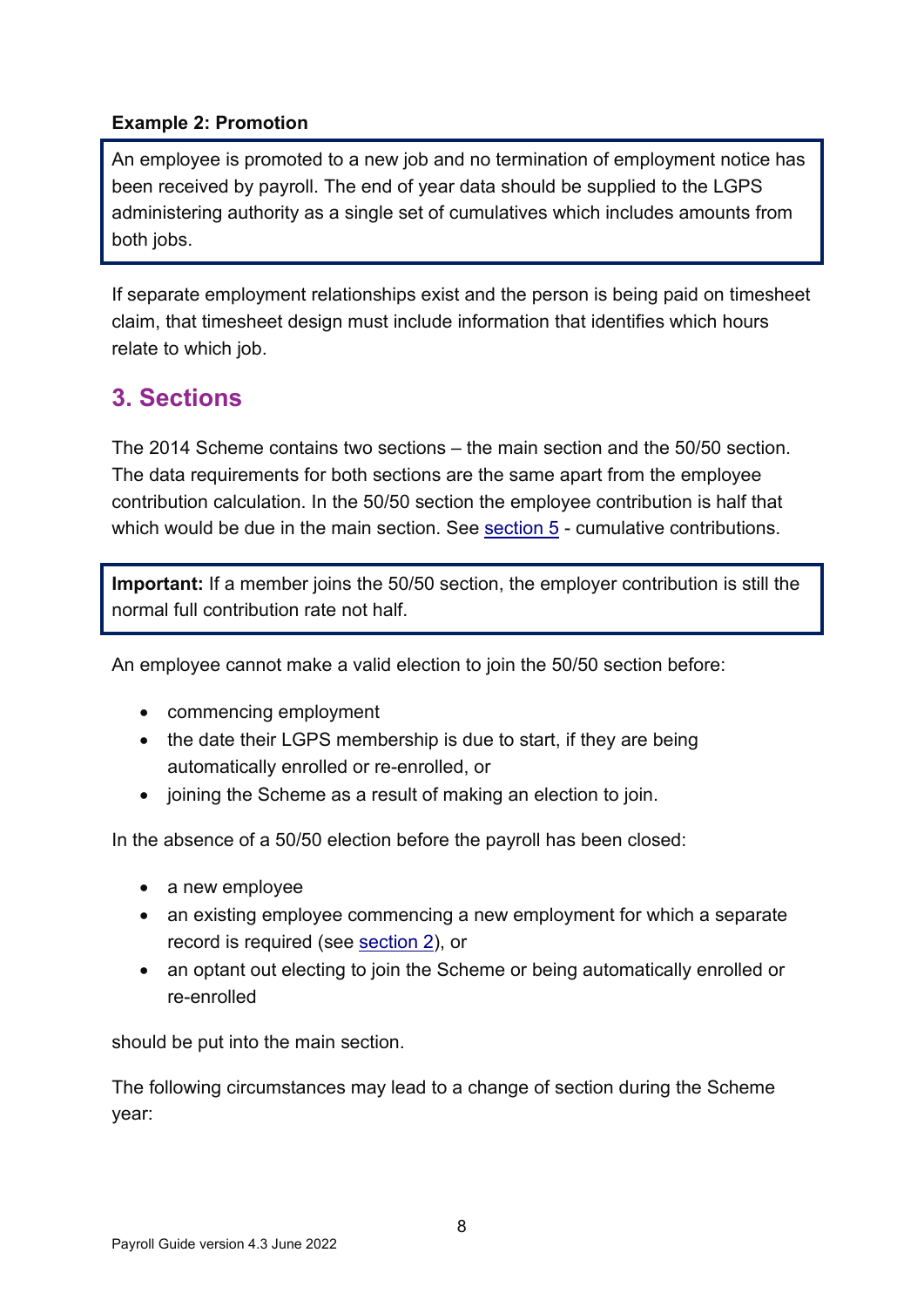- The employee elects to move from the main section to the 50/50 section (or vice versa) from the beginning of the next available pay period following the election.
- The employee is in the 50/50 section and goes on to no pay due to sickness or injury. The employee must be moved back into the main section from the beginning of the next pay period if they are still on nil pay at that time. This would even be the case where an employer has a policy of nil pay for the first three days of sickness, and the first two days of sickness fall at the end of one pay period and the third day is the first day of the following pay period. The person will have the right to make a further 50/50 election. If they do so before the payroll is closed, they would have continuous 50/50 membership.
- The employee is in the 50/50 section and goes on to no pay during ordinary maternity leave, ordinary adoption leave or paternity leave. The employee must be moved back into the main section from the beginning of the next pay period if they are still on nil pay at that time.
- If the employee is in the 50/50 section, they must be moved back to the main section from the beginning of the pay period following the employer's 'automatic re-enrolment date'. This would happen irrespective of what category of worker they are for the purposes of the Pensions Act 2008. The initial 'staging date' for those employers who meet their 'staging date' after 31 March 2014 has no implication for existing 50/50 elections. The person will have the right to make a further 50/50 election. If they do so before the payroll is closed, they would have continuous 50/50 membership.

Both the main section and the 50/50 section of the LGPS are 'qualifying schemes' for automatic enrolment purposes.

**Important:** Those terms in quotation marks in the text above are to be construed in accordance with the Pensions Act 2008.

For more information on automatic enrolment and the LGPS please read the 'Automatic enrolment – Technical guide' which you can find on the ['Employer guides](https://www.lgpsregs.org/employer-resources/guidesetc.php)  [and documents'](https://www.lgpsregs.org/employer-resources/guidesetc.php) page of [www.lgpsregs.org.](http://www.lgpsregs.org/)

The dates an employee joined and ended membership of a section must be held per job, as specified in the table in [section 1.](#page-3-0)

Separate cumulative amounts for pensionable pay and employee contributions should be maintained for each section. It is generally not necessary to maintain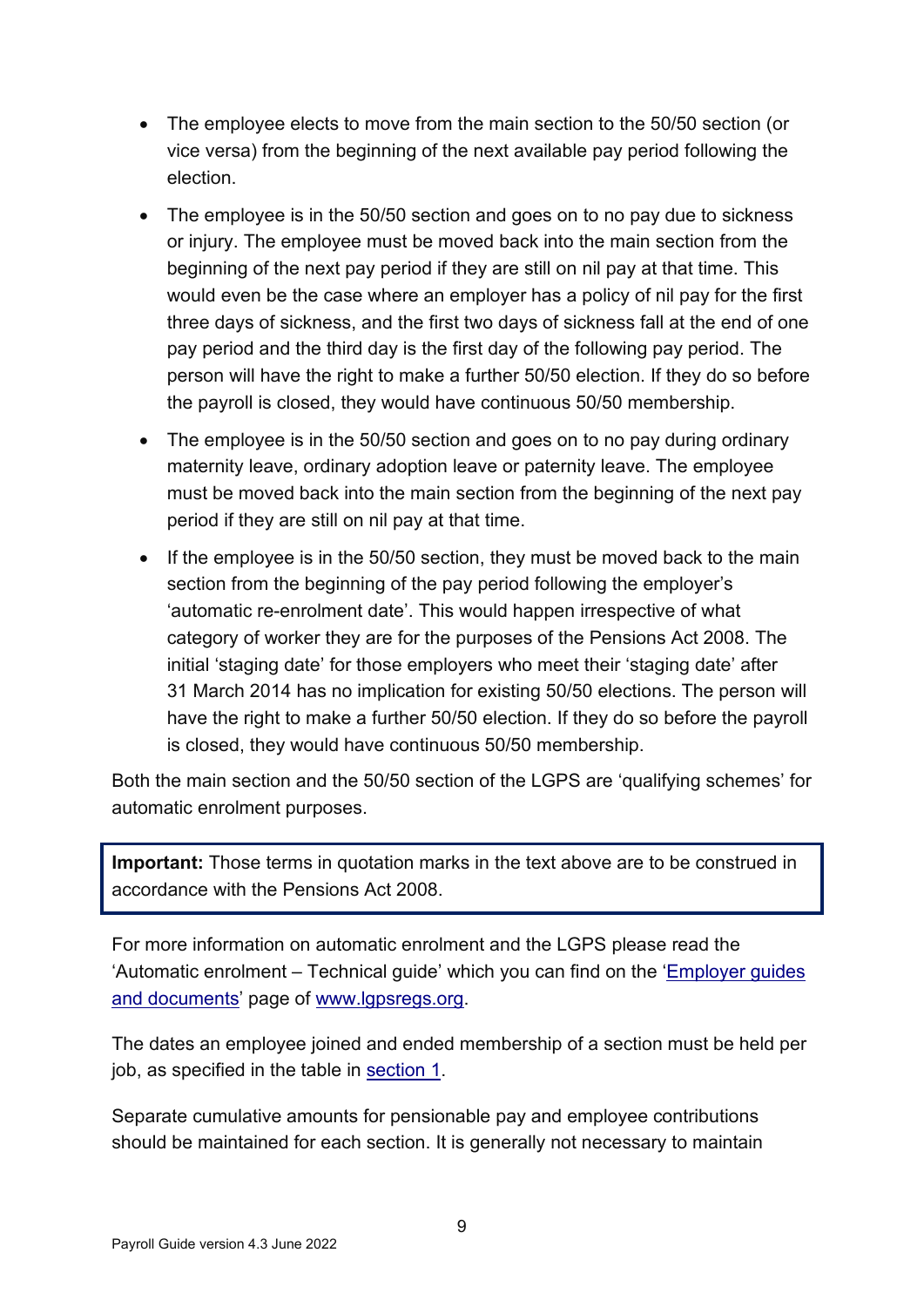separate cumulative amounts for employer's contributions per section (other than as specified in the table in [section 1\)](#page-3-0).

If a member moves to the 50/50 section:

- Any existing Additional Pension Contribution (EAPC) contract which is at whole cost to the employee to buy **extra** pension must stop.
- Any Shared Cost Additional Pension Contribution (EAPC / RAPC) contract to buy **extra** pension must stop.
- Any AVC (EAVC) or Shared Cost AVC (EAVC / RAVC) contract continues unless the member elects to terminate the contract.
- An existing Shared Cost Additional Pension Contribution (EAPC / RAPC) contract to buy **lost** pension continues if it is to purchase an amount of pension 'lost' due to:
	- a period of unpaid additional maternity, paternity or adoption leave or
	- any other period of unpaid authorised leave of absence unless the member elects to end the contract.
- Any existing Additional Pension Contribution (EAPC) contract which is at whole cost to the employee to buy **lost** pension continues if it is to purchase an amount of pension 'lost' due to:
	- a trade dispute
	- a period of unpaid additional maternity, paternity or adoption leave<sup>2</sup>, or
	- any other period of unpaid authorised leave of absence<sup>2</sup> unless the member elects to end the contract.

On moving to the 50/50 section, any existing contributions to:

- an AVC / SCAVC
- an APC or to purchase an amount of pension 'lost' due to a trade dispute, due to a period of authorised leave of absence or period of unpaid additional maternity, paternity or adoption leave or unpaid shared parental leave where the member is paying the full cost of the APC

<span id="page-9-0"></span> $2$  ie the member made an APC election more than 30 days (or such longer period as the employer allowed) after returning from a period of authorised leave of absence or period of unpaid additional maternity, paternity or adoption leave or unpaid shared parental leave, thereby missing the deadline for the employer to compulsorily contribute to a Shared Cost APC, or the APC is to cover a period of absence beyond 36 months.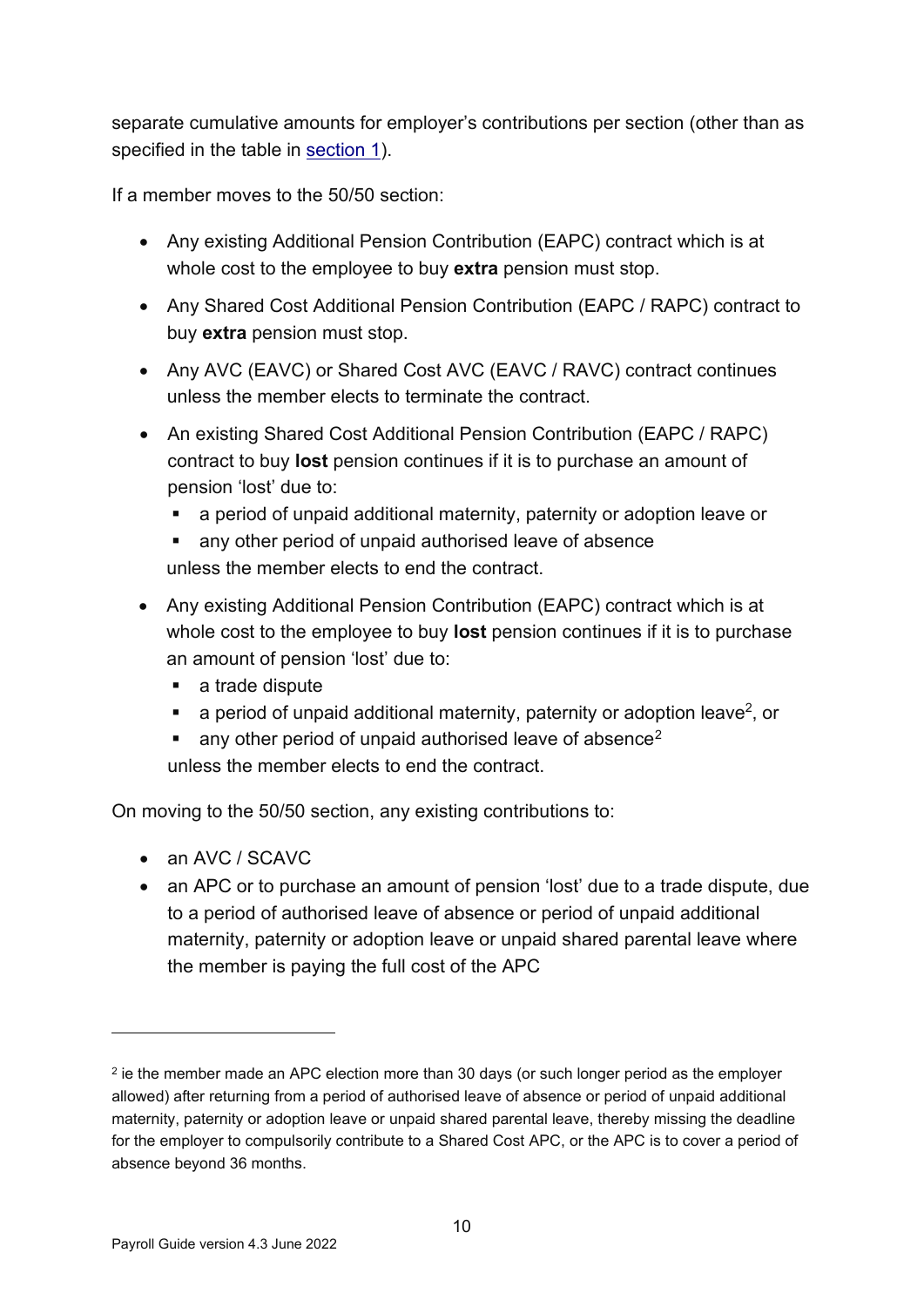- an SCAPC to purchase an amount of pension 'lost' during a period of authorised unpaid leave of absence or during a period of unpaid additional maternity, paternity or adoption leave or unpaid shared parental leave, or
- an additional regular contribution (ARC), added years, Preston part-time buyback, or additional survivor benefit contribution (ASBC) contract / arrangement in force before 1 April 2014 – see [section 6.4.](#page-47-0)

are not reduced to half rate. The contributions under such contracts / arrangements continue to be paid in full.

A member in the 50/50 section generally cannot commence payment of an Additional Pension Contribution (EAPC) contract which is at whole cost to the employee. They can commence an EAPC contract if it is to purchase an amount of pension 'lost' due to a trade dispute, a period of authorised leave of absence, a period of unpaid additional maternity, paternity or adoption leave or unpaid shared parental leave where the member is paying the full cost of the APC.

A member in the 50/50 section can only commence payment of a Shared Cost Additional Pension Contribution (EAPC / RAPC) contract if such a contribution is to purchase an amount of pension 'lost' during a period of authorised unpaid leave of absence or during a period of unpaid additional maternity, paternity or adoption leave or unpaid shared parental leave.

A member in the 50/50 section can commence payment of an AVC (EAVC) or Shared Cost AVC (EAVC / RAVC) contract.

A member in the 50/50 section can commence payment of Preston part-time buyback contributions.

If a member moves to the main section:

- any existing Additional Pension Contribution (EAPC)
- any Shared Cost Additional Pension Contribution (EAPC / RAPC) contract
- any AVC (EAVC) or Shared Cost AVC (EAVC / RAVC) contract
- any additional regular contributions (ARC) contract
- any added years contract
- any additional survivor benefit contributions (ASBC) contract

must continue, unless the member elects to terminate the contract. Any Preston parttime buy-back contributions must continue.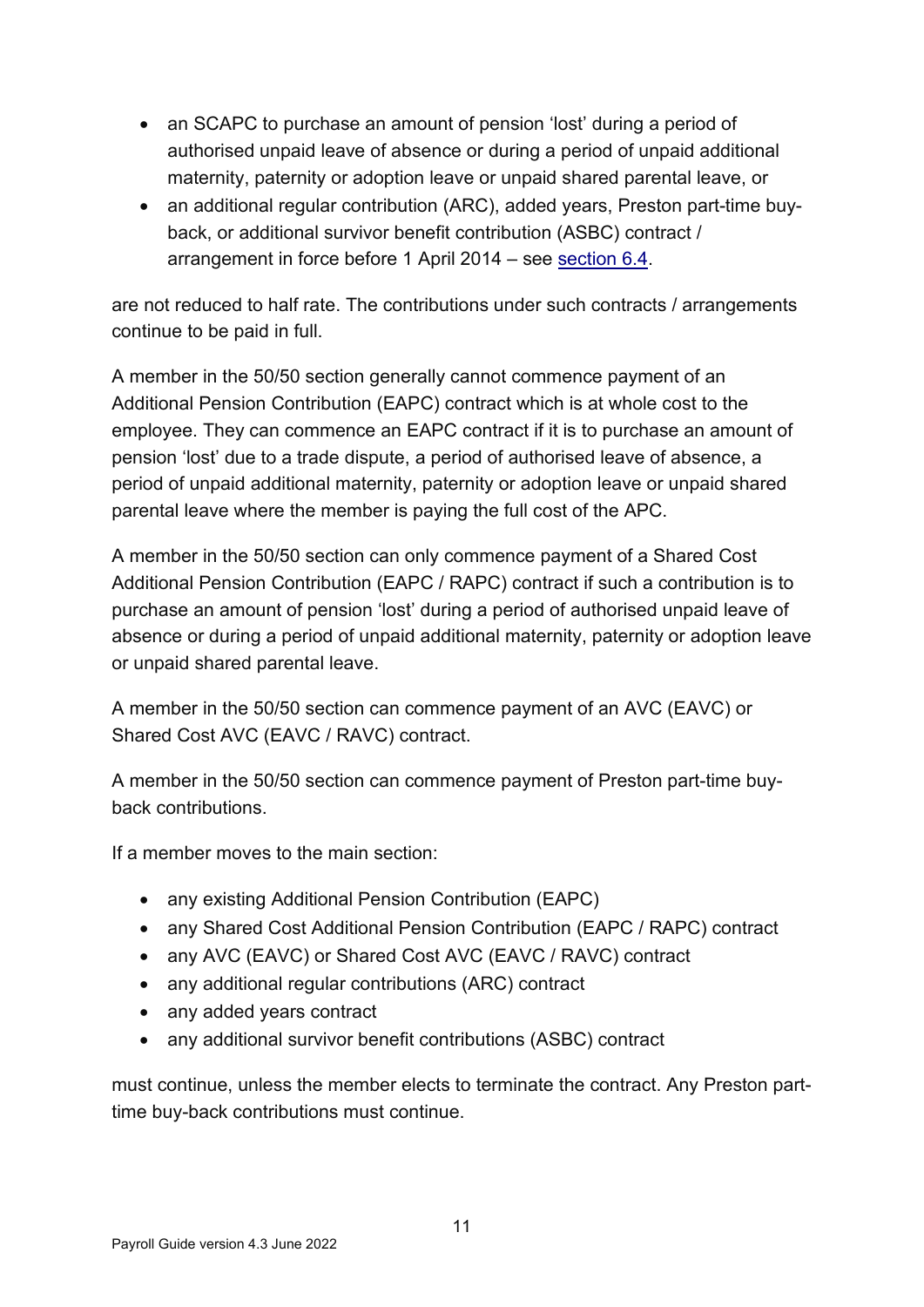A member in the main section can commence payment of:

- an Additional Pension Contribution (EAPC) contract which is at whole cost to the employee
- a Shared Cost Additional Pension Contribution (EAPC / RAPC) contract
- an AVC (EAVC) or Shared Cost AVC (EAVC / RAVC) contract
- Preston part-time buy-back contributions.

# **Example 3: Opting for the 50/50 section**

A monthly paid employee opts for the 50/50 section on 29 June (after the June payroll has closed). The payroll should be amended to show the employee in the 50/50 section from the July pay period.

Movements between sections are unique to each job unless a single employment relationship exists, in which case movements will apply across all of the jobs in that relationship.

### **Example 4: 50/50 and multiple employments**

An employee with two concurrent jobs opts for the 50/50 section. If no single employment relationship exists, the employee may opt to be in the 50/50 section in either or both jobs. If a single employment relationship does exist, the option applies to both jobs.

### **Example 5: 50/50 and promotion**

An employee finishes one job and starts another without any notification that employment has ended. This may happen when they are promoted with the same employer. If the employee had opted for the 50/50 section in the first job, that option should be carried forward to the second job. If a notification was received from the employer that employment has ended, then the jobs should be treated as a termination and a new starter and the employee put into the main section in the new job.

Employers will need to provide the dates of movements between sections to the LGPS administering authority when they occur and at year end (or date of leaving if earlier), and confirm to the LGPS administering authority which section the member was in at that time. Each employer will need to determine the most effective method to achieve this, which may involve the payroll system holding these dates.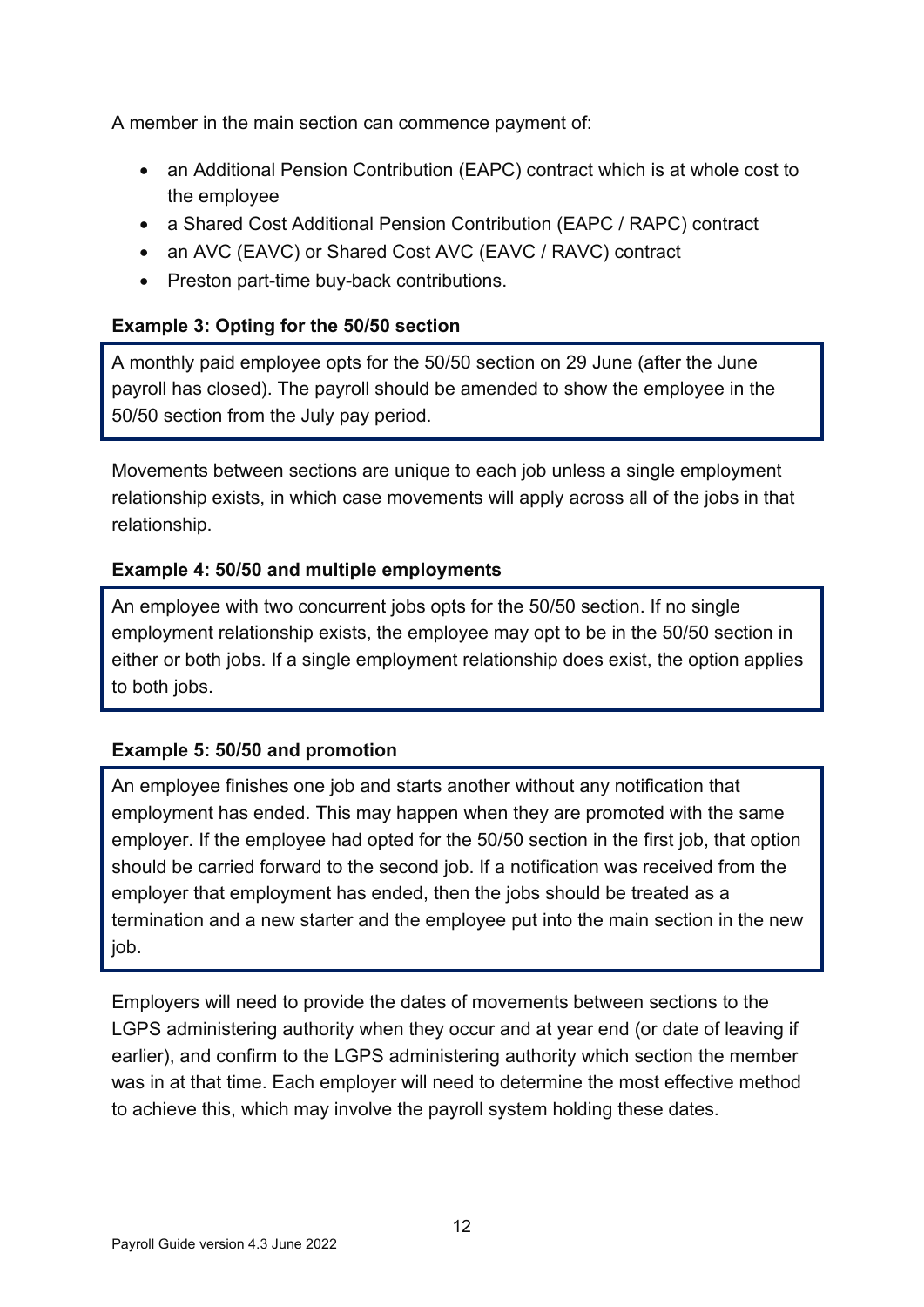# <span id="page-12-0"></span>**4. Cumulative pensionable pay (C P P1 and 2)**

This is the cumulative pensionable pay (PP) and/or Assumed Pensionable Pay (APP) in either section of the Scheme in the Scheme year. It includes the value of emoluments specified in the contract of employment as being pensionable emoluments such as the pensionable emolument value of salary sacrificed childcare vouchers, and for pension contribution salary sacrifice via a Shared Cost AVC arrangement.

The cumulative pensionable pay must be provided separately for each job and for each section as different accrual rates will apply when calculating the pension in each section. If the employee moves between sections more than once in a Scheme year, there is no requirement to differentiate cumulatives between different periods in the same section. The dates the member was in each section may need to be provided to the LGPS administering authority. The cumulative amounts should contain all of the PP and/or APP in each section during the year.

**Important:** Any pensionable pay received after 31 March 2014 which relates to a period before 1 April 2014 should not be included in CPP1 or CPP2.

#### **Example 6: Cumulative pay and the 50/50 section**

An employee opts for the 50/50 section three months into the Scheme year when the accrued CPP1 is £3,000. The employee spends six months in the 50/50 section accruing £6,000 in CPP2, then opts back into the main section for the final three months of the year accruing a further £3,300 in CPP1.

The cumulatives at the end of the Scheme year are CPP1 £6,300 and CPP2 £6,000.

# <span id="page-12-1"></span>**4.1 Pensionable pay**

The definition of pensionable pay in the 2014 Scheme is, basically, the same as in the 2008 Scheme – ie all payments in respect of the job apart from those listed in the regulations as exclusions. There are three main differences:

- 1. Non-contractual overtime has been removed from the exclusions list and so, from 1 April 2014, non-contractual overtime is pensionable.
- 2. From 1 April 2014, a payment in consideration of loss of future pensionable payments or benefits is not pensionable. So, for example, an employer may change an employee's contract to remove contractual overtime. If they expect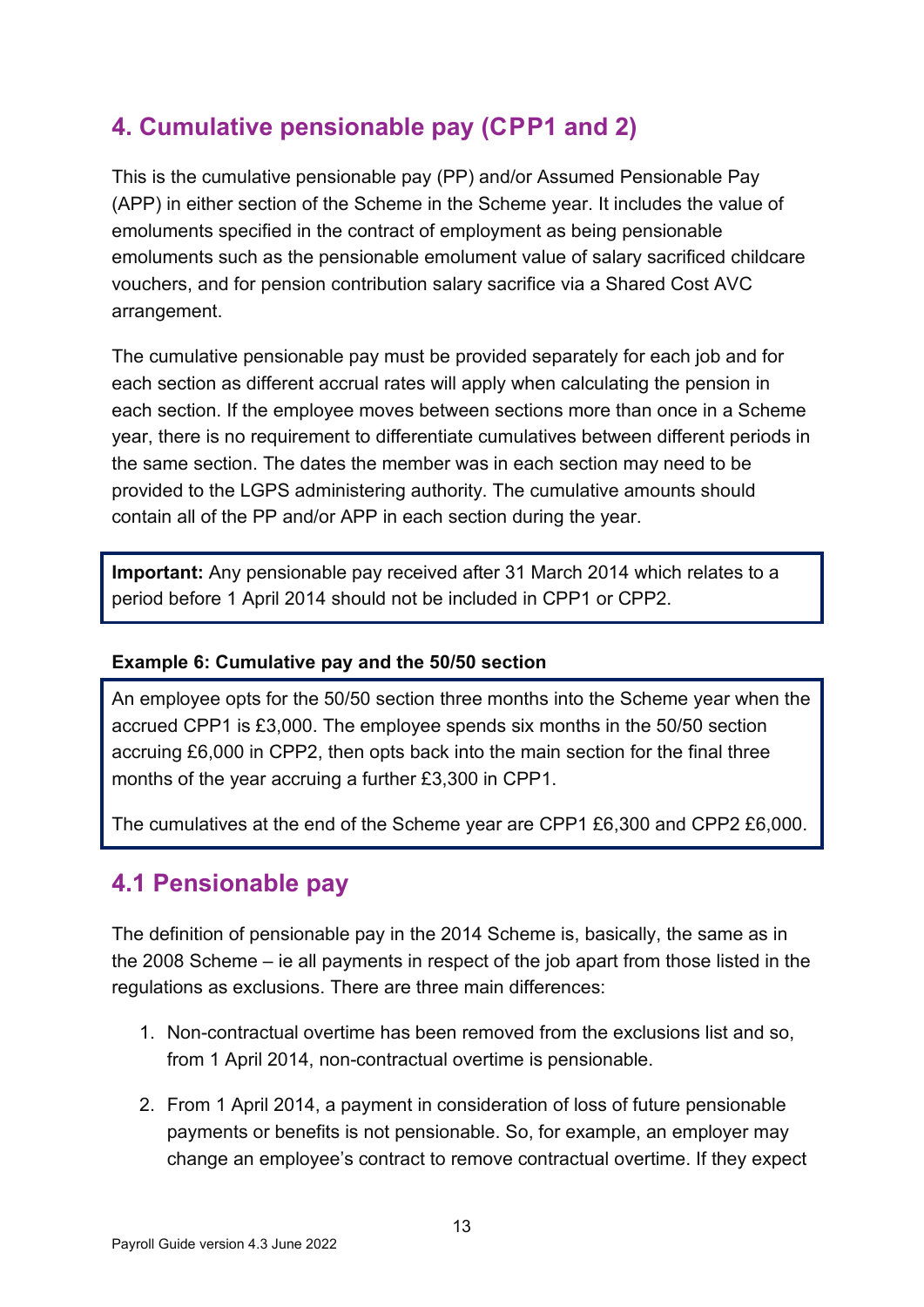the pay for voluntary overtime to be less than the former pay for contractual overtime, the employer may give a lump sum payment in consideration of the loss of future pensionable payments. That lump sum would be nonpensionable. An employer may reduce the pay of an employee and offer a 'marked time' payment to bring the employee's pay up to the former rate of pay for a limited period of time. The employer could define that 'top-up' sum in the 'marked-time' agreement as a sum to be paid each pay period for X months in consideration of the loss of future pensionable payments. The 'topup' payment would therefore be non-pensionable.

3. From 1 April 2014, any actual pay paid by the Scheme employer to a reservist during reserve forces service leave is not pensionable. Note that whilst on reserve forces service leave, the employee and the Ministry of Defence pay contributions on the amount of Assumed Pensionable Pay (see [section 4.2\)](#page-18-0).

The LGPS Regulations 2013 define pensionable pay as follows:

#### <span id="page-13-0"></span>**Meaning of pensionable pay**

20. (1) Subject to regulation 21 (assumed pensionable pay), an employee's pensionable pay is the total of—

- a) all the salary, wages, fees and other payments paid to the employee, and
- b) any benefit specified in the employee's contract of employment as being a pensionable emolument.

(2) But an employee's pensionable pay does not include—

- a) any sum which has not had income tax liability determined on it;
- b) any travelling, subsistence or other allowance paid in respect of expenses incurred in relation to the employment;
- c) any payment in consideration of loss of holidays;
- d) any payment in lieu of notice to terminate a contract of employment;
- e) any payment as an inducement not to terminate employment before the payment is made;
- f) any amount treated as the money value to the employee of the provision of a motor vehicle or any amount paid in lieu of such provision;
- g) any payment in consideration of loss of future pensionable payments or benefits;
- h) any award of compensation (excluding any sum representing arrears of pay) for the purpose of achieving equal pay in relation to other employees;
- i) any payment made by the Scheme employer to a member on reserve forces service leave;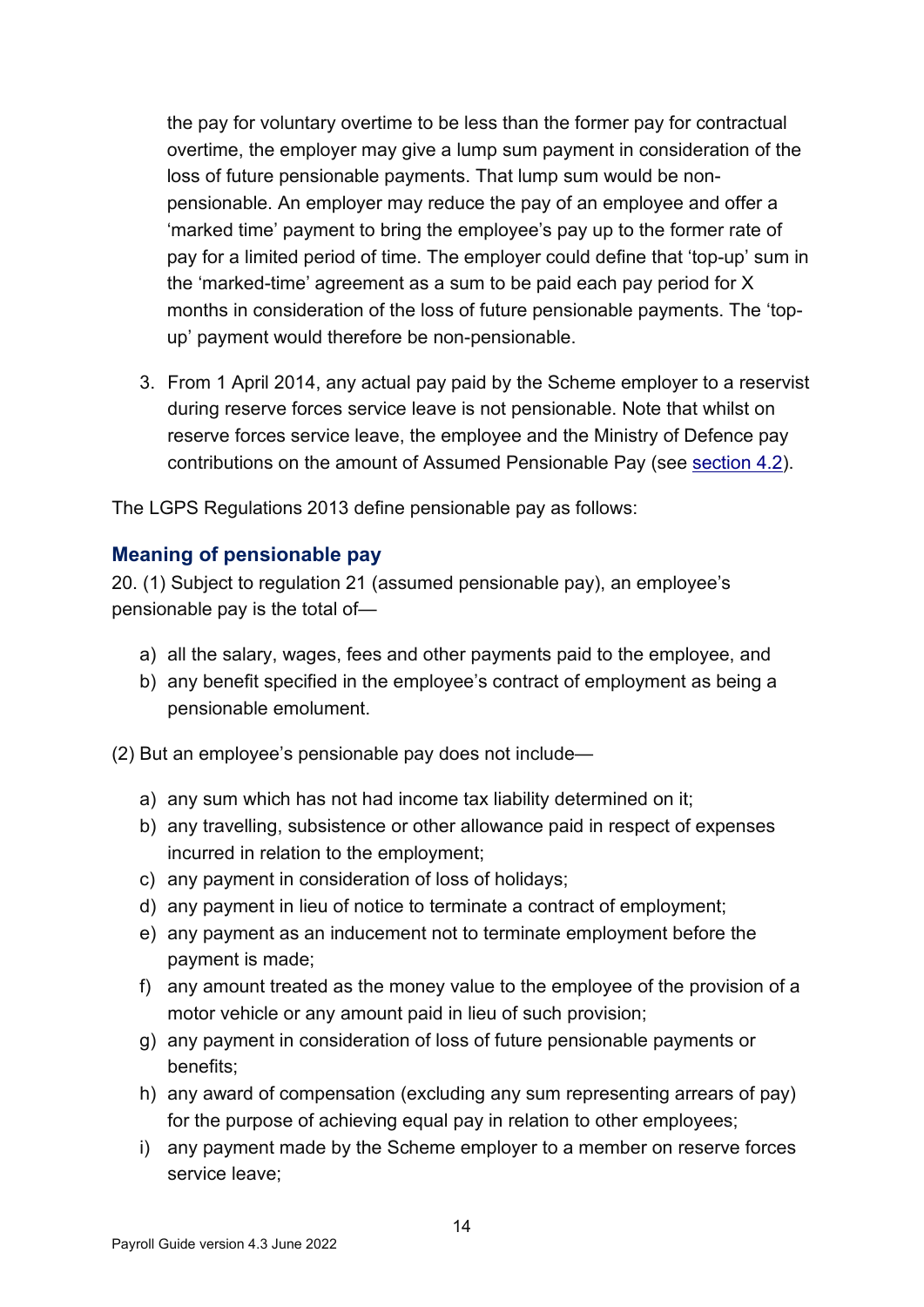- j) returning officer, or acting returning officer fees other than fees paid in respect of—
	- (i) local government elections,
	- (ii) elections for the National Assembly for Wales,
	- (iii) Parliamentary elections, or
	- (iv) European Parliamentary elections.

The LGPS (Transitional Provisions, Savings and Amendment) Regulations 2014 provide that to the above list should be added 'any supplement paid

- a) to an employee whose employment transferred on 1 April 1996 to the Environment Agency or to such an employee who subsequently transferred on 1 April 2013 to the Natural Resources Body for Wales; or
- b) to an employee whose employment transferred on 1 April 2010 from the Learning and Skills Council for England to a local authority or to London Councils Limited,

in recognition of the difference in contribution rates between members of the principal civil service pension scheme and the 2008 or 2014 LGPS Schemes.'

The LGPS (Transitional Provisions, Savings and Amendment) Regulations 2014 also provide that, despite the entry at (f) above, if:

- a) an employee's pensionable pay at both 31 December 1992 and 31 March 1998 included an amount treated as the money value to the employee of the provision of a motor vehicle or any amount paid in lieu of such provision, or
- b) an employee was, immediately before 2 May 1995 in the process of converting the provision of a motor vehicle into an amount paid in lieu of such provision where the process was concluded before 1 July 1995 and the employee's pensionable pay at 31 March 1998 included such an amount,

the relevant amount remains pensionable until such time as:

- the member leaves employment with the employer who was employing him/her on 31 December 1992 (otherwise than as a result of a transfer to another Scheme employer which is beyond the employee's control), or
- ceases to be provided with a motor vehicle or an amount representing the money value to him/her of the provision of such a vehicle.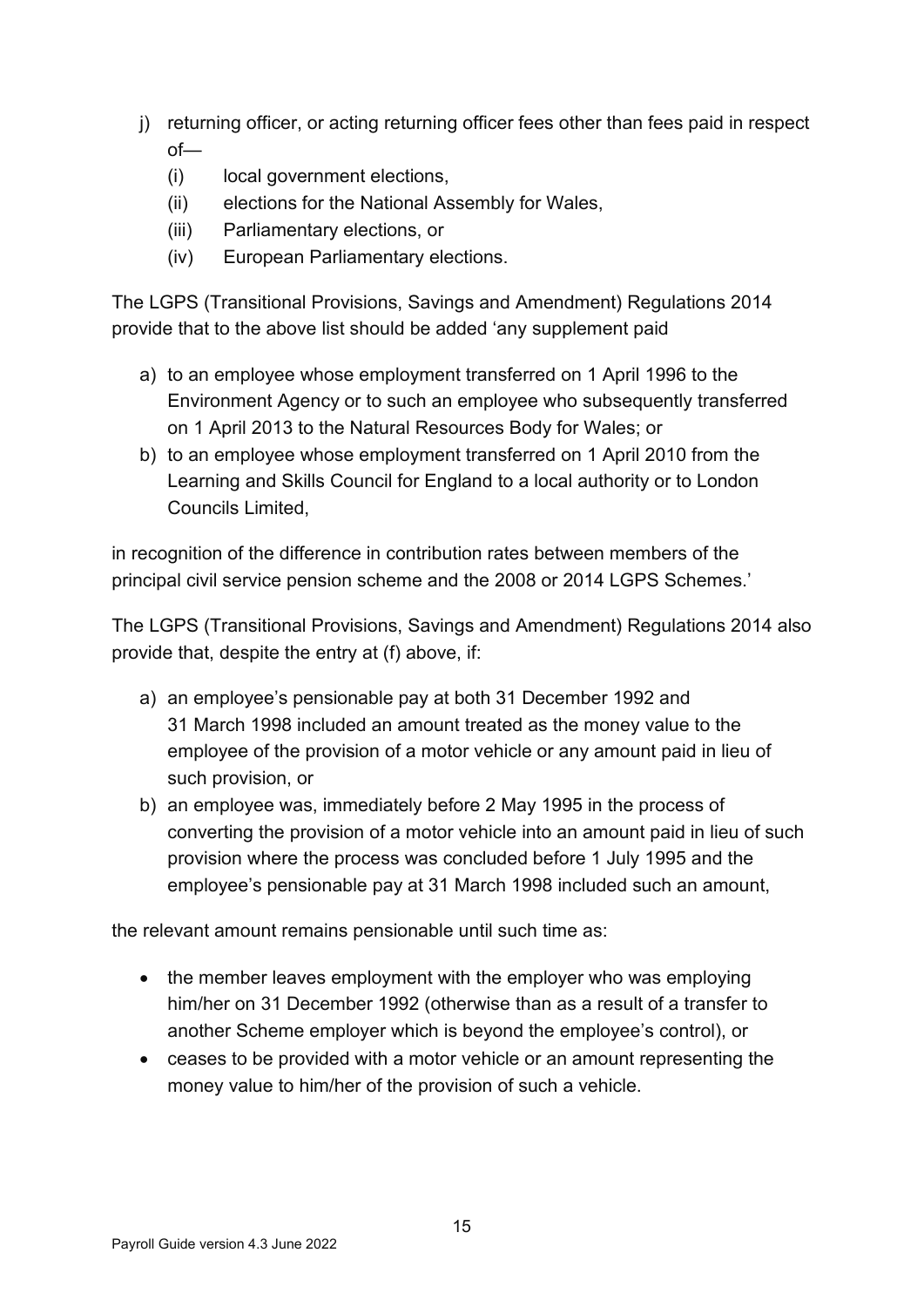### <span id="page-15-0"></span>**Backdated payments**

Benefits in the 2014 Scheme are calculated based on the pensionable pay that is received in the Scheme year (1 April to 31 March) and not the pay due for that period. There is therefore no need to adjust an earlier year's pensionable pay if arrears or other backdated payments are paid in the current Scheme year that relate to an earlier Scheme year.

**Important:** Any pensionable pay received after 31 March 2014 that relates to a period before 1 April 2014 should not be included in CPP1 or CPP2 – see [section 7.](#page-52-0)

It would seem logical that any payments made after an employee elects to join the LGPS or is automatically enrolled or re-enrolled into the LGPS that relate to a period before the employee joined the LGPS should not be pensionable and so should not be included in CPP1 or CPP2. However, the LGPS Regulations 2013 are not clear on this point. An argument for including such pay in CPP1 or CPP2 is that regulation 20(1)(a) states that pensionable pay is 'all the salary, wages, fees and other payments paid to the employee' and regulation 20(2) does not exclude payments made to a member of the Scheme that relate to a period before joining the Scheme.

An alternative argument would be that regulation  $9(1)$  of the LGPS Regulations 2013 says that where an employee commences membership part way through a Scheme year, pension contributions are payable on 'the annual pensionable pay the member receives at the commencement of membership'; thus any payment made after commencement of membership that relates to a period before commencement of membership is not 'pensionable pay' as it relates to pay due before commencement of membership. If the payment had been made at the correct time (before commencement of membership) it would not have been pensionable; so why should the payment become pensionable simply because payment is delayed (either by the employee or the employer) until after the employee has joined the Scheme? The regulations governing the 2008 Scheme were equally unclear on this point.

#### <span id="page-15-1"></span>**Pensionable pay and salary sacrifice**

HMRC approved salary sacrifice arrangements where an employee has their contractual pay reduced by an agreed amount (supported by a variation to their contract) in return for a tax assessable benefit in kind, from which income tax liability is then removed, remain pensionable under the 2014 Scheme (where the benefit in kind is specified in the employee's contract of employment as being a pensionable emolument).

The exception is any salary sacrificed for a car or any other vehicle, which cannot be pensionable.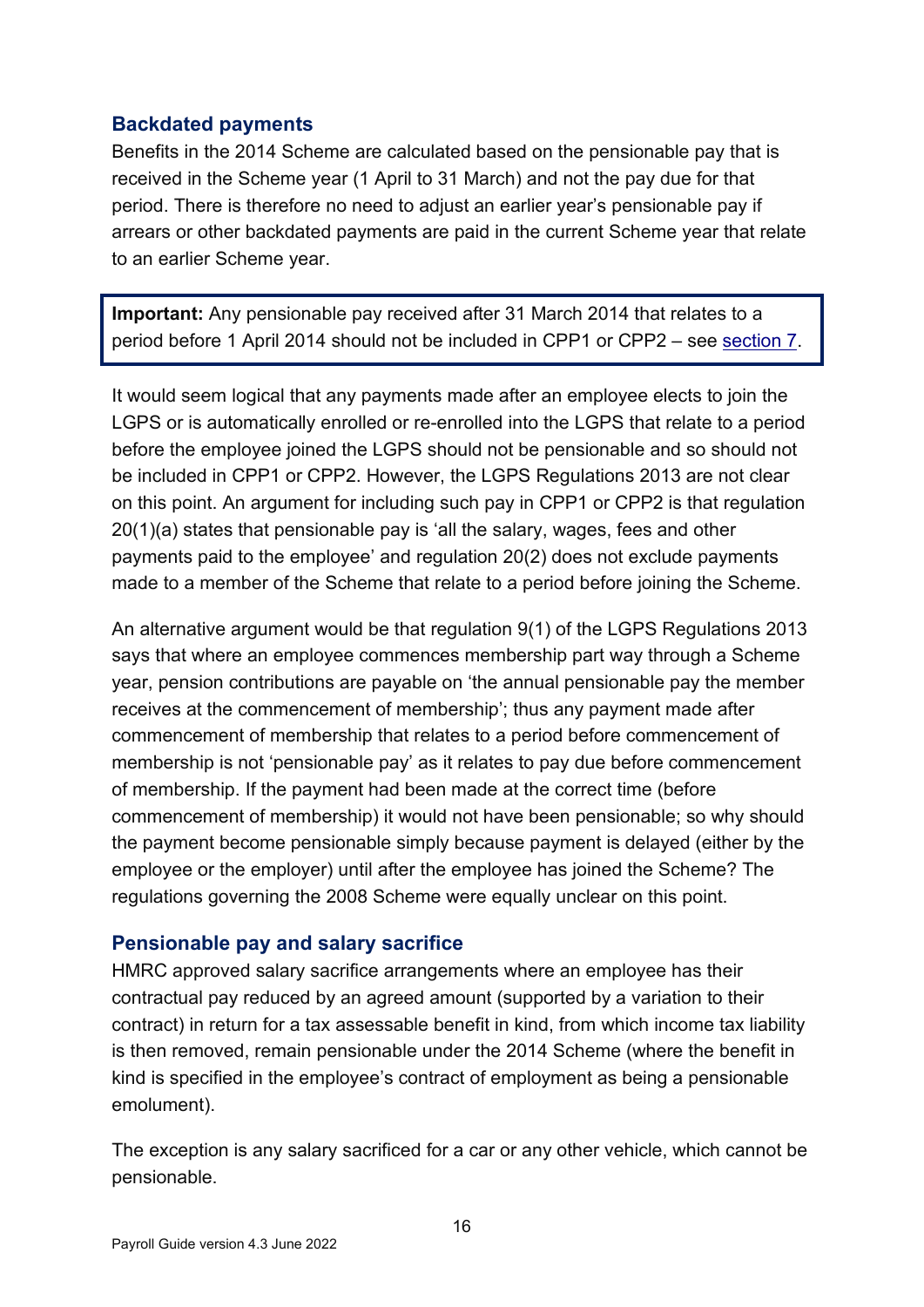From 6 April 2017, significant reforms to salary sacrifice arrangements were introduced by the Government. These reforms have markedly restricted the types of benefits in kind which can benefit from income tax and National Insurance contribution advantages when provided via a salary sacrifice arrangement.

Where holiday entitlement is sold in return for additional remuneration, the extra pay will be non-pensionable, because it is a 'payment in consideration of loss of holiday'.

#### <span id="page-16-0"></span>**Buying extra leave**

Many employers have introduced schemes that allow employees to buy extra leave as a way of saving money. The impact on a member's pension and the options open to them will depend on how the scheme works.

#### **Method 1: The member's pay is reduced in return for additional leave**

This is, in effect, authorised leave of absence. The authorised leave of absence reduces the member's income before tax and NIC deductions. The value of this cannot be added back into the member's pensionable pay as a pensionable emolument because the sum has not had income tax liability determined on it.

In the 2014 Scheme, there is no requirement for contributions to be paid for any part of a period of authorised unpaid leave of absence. Instead, it is the employee's choice whether to cover the period of absence for pension purposes. If the employee chooses to do so, this will be by paying an age-related Additional Pension Contribution (APC) to cover the amount of pension 'lost' during the period of authorised unpaid leave of absence. See [section 5.3](#page-34-2) for further details.

If the member's annual pay is £20,001 and they take five days authorised unpaid leave of absence, their pay will be reduced and:

- the employee contribution rate would be based on a salary of £20,001
- the employee could purchase the pension 'lost' during those five days leave of absence by electing to pay an APC
- if the member makes the APC election within 30 days of returning from the absence, it would be a Shared Cost APC and the employer would have to contribute 2/3rds of the cost. See [section 5.3](#page-34-2) for further details.

#### **Method 2: member's contract of employment changed**

The employer could make a change to the employee's contract of employment, reducing the number of days the employee is required to work in a year. This would be similar to the contract of a term-time employee that says they are only required to work term-time.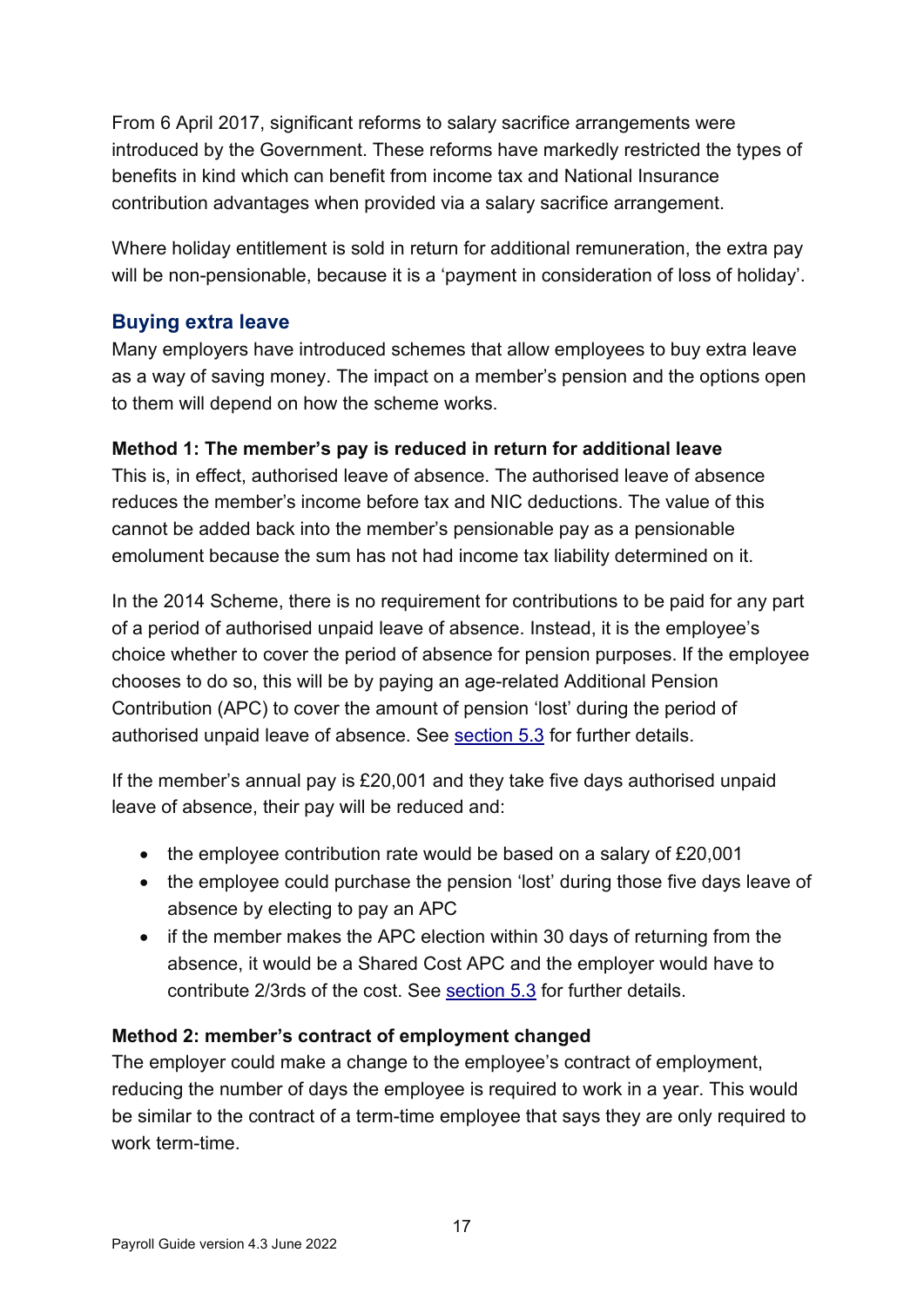The pay of a member who earns £20,001 a year, whose contract was changed to say that they are only required to work 360 days a year would reduce to £19,727. If the member wanted to purchase the equivalent of the pension they would have built up for five days work, they could do so by paying an APC. This would be at the whole cost to the member unless the employer voluntarily agreed to contribute towards the cost of that APC. See [section 5.3](#page-34-2) for further details.

If the employee has 2008 Scheme membership, this method could reduce their final pay. This depends on how the administering authority treats employees who are required to work less than 365 days per year. If the administering authority treats this change as a reduction in final pay, Regulations 8 to 10 of the LGPS (Benefits, Membership and Contributions) Regulations 2007 would apply. The final pay used to work out the member's pre-1 April 2014 benefits would be the best out of the last three years or, if the pay reduction occurred in the 10 years before leaving, the average of any three consecutive years ending on 31 March in the last 13 years.

#### **Method 3: net deduction from the member's full pay**

The employer could continue to pay the employee in full and make a net deduction in respect of the value of the additional leave. Income tax and NICs would be deducted from the member's full pay. The member's pensionable pay would also be the full amount. The employer would need the agreement of the employee to deduct a net sum from their pay. The sum would be the amount the employee would have received for the period of leave after the deduction of tax, NI and pension contributions. There would be no effect on the employee's pension and no need for them to pay an APC. The member's final pay would not be reduced and so there would be no need to consider earlier years' pay if they have benefits in the 2008 Scheme.

The employer can make a net deduction if:

- it is authorised in the employee's contract and
- the employee has been given a written copy of the relevant terms or a written explanation of them before the deduction is made, or
- the employee consents to the deduction in writing before it is made.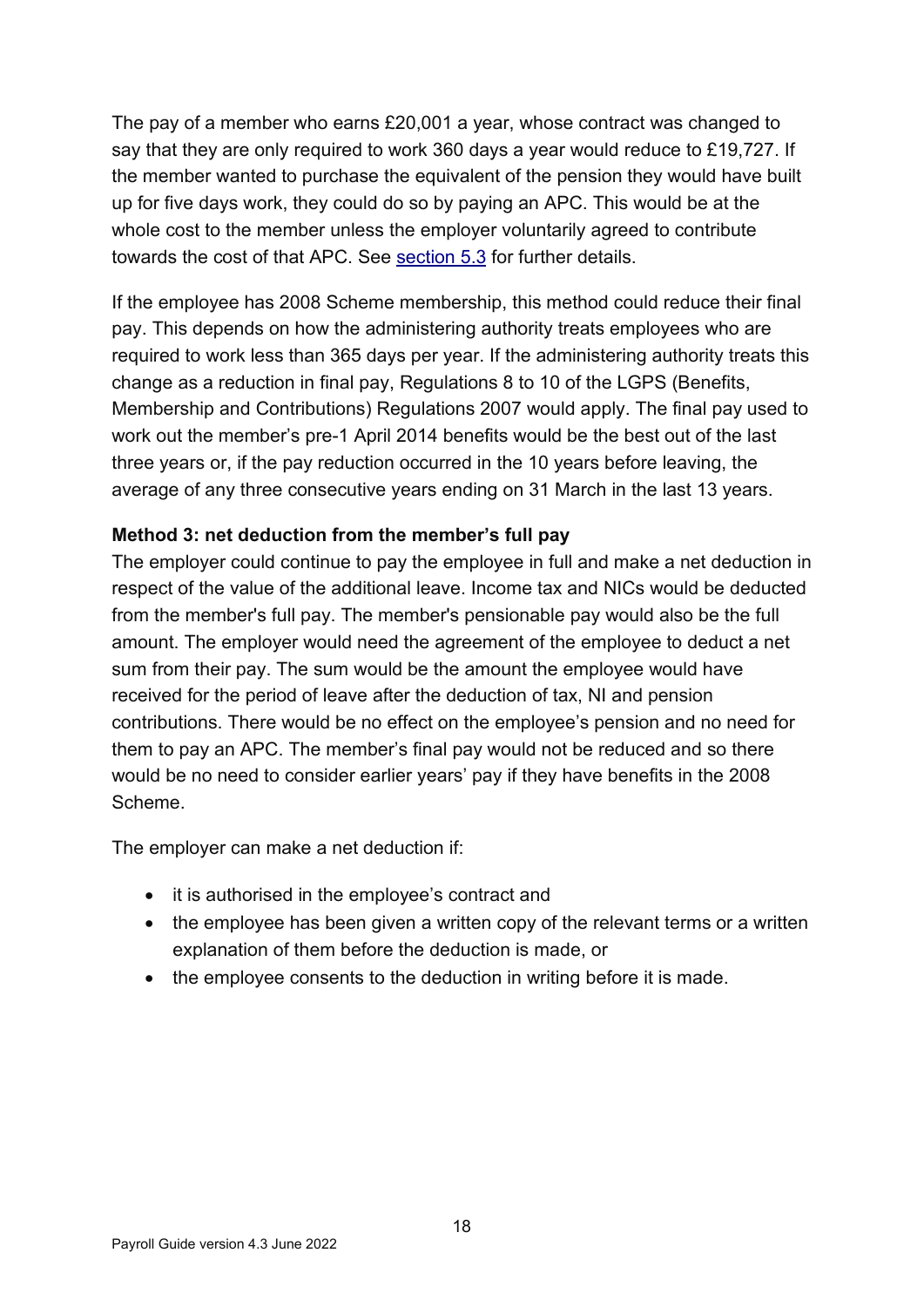# <span id="page-18-0"></span>**4.2 Assumed Pensionable Pay**

In cases of reduced contractual pay or nil pay:

- as a result of sickness or injury
- during relevant child related leave which includes ordinary maternity, paternity or adoption leave, paid shared parental leave, paid parental bereavement leave and any paid additional maternity or adoption leave and
- during reserve forces service leave if the employee, although eligible to be in the Armed Forces Pension Scheme during that period, has elected to remain a member of the LGPS

a member's pension continues to build up as if they were at work receiving their normal pay. The notional pay figure used to represent the member's normal pay is Assumed Pensionable Pay (APP). In the circumstances listed above (and only in these circumstances) the amount added to the CPP should be the APP and not any pensionable pay received.

The exception is when the pensionable pay received for any given day in that period is greater than the APP. This might occur on a KIT day, SPLIT day or Stringer day. If this happens, pensionable pay is added to CPP for that day and APP is added for the other days. Note that the APP figure calculated before the KIT, SPLIT or Stringer day(s) is not recalculated following the KIT, SPLIT or Stringer day(s). The same APP figure continues to apply during the remainder of the relevant period of absence.

# <span id="page-18-1"></span>**APP Calculation**

APP is calculated as an annual rate then applied to the relevant period as a proportion of that rate. The annual rate of APP is calculated as follows for any employee whose pay periodicity is other than monthly (eg weekly, fortnightly, lunar, quarterly, half yearly).

### **Member paid other than monthly**

Calculate the average of the pensionable pay for the 12 complete weeks before the relevant event:

- after removing any pensionable lump sum payments
- including any APP previously credited in and relating to those pay periods
- ignore any reduction in pay due to a trade dispute or authorised absence
- if arrears of pay are paid in the 12-week period, some or all of which relate to an earlier period, the back pay can be treated as a non-regular lump sum payment and removed from the calculation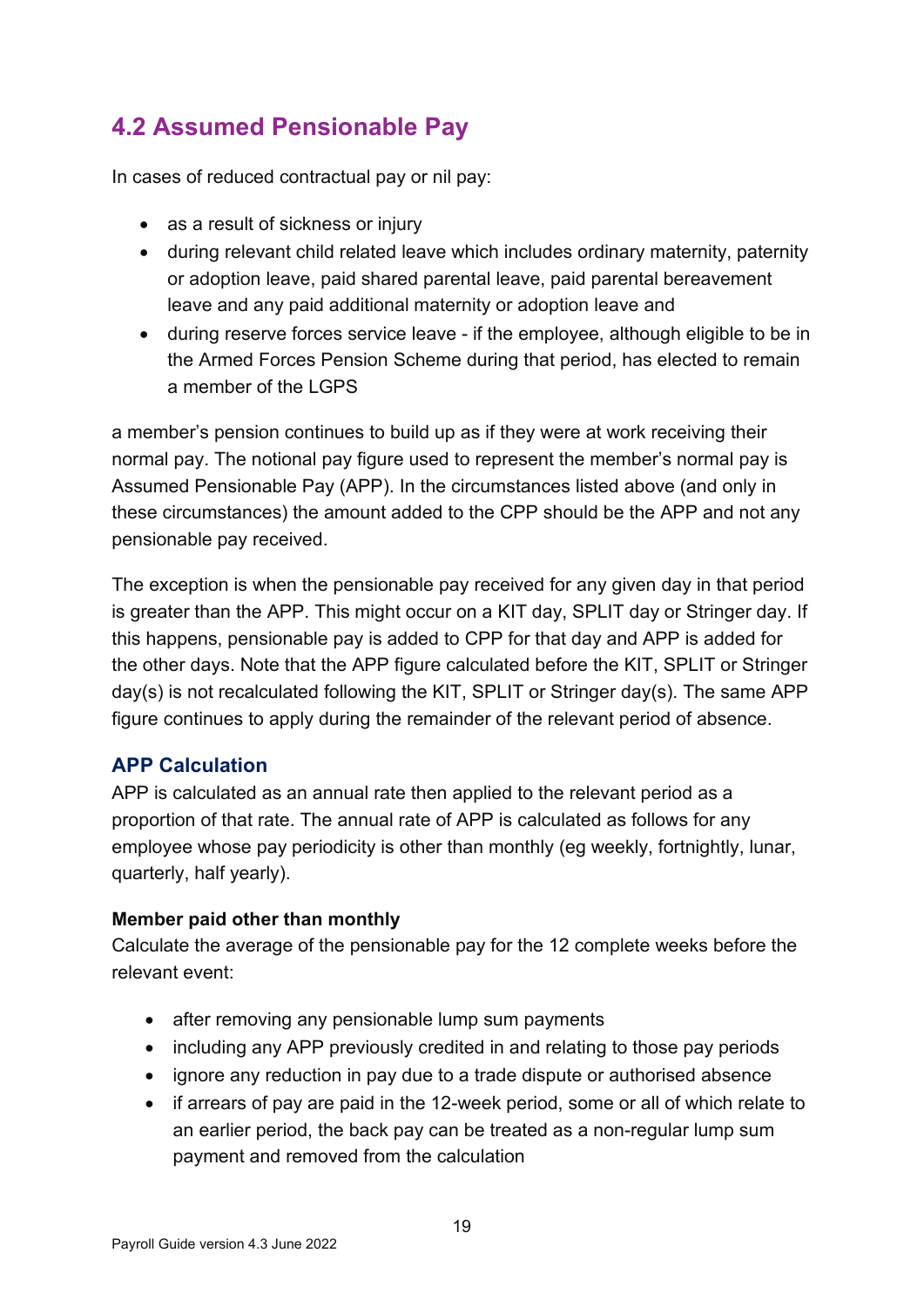Gross up the result to an annual figure and add any regular lump sum payment the member received in the 12 months before the relevant event. A lump sum is 'regular' if the employer determines that there is a reasonable expectation that the payment would be paid on a regular basis.

**Important:** If the average pensionable pay for the 12 weeks before the relevant event is, in the opinion of the employer, materially lower than the level of pensionable pay that member normally receives, then the Scheme employer may substitute a higher figure. In doing so, the employer must have regard to the level of pensionable pay the member received in the last 12 months.

If 12 complete weeks' pay does not exist, use whatever number of complete periods are available.

The relevant event is the date on which:

- the employee first drops to reduced contractual pay or nil pay due to sickness or injury
- the employee commences child related leave (ie ordinary maternity, paternity or adoption leave, paid shared parental leave or paid parental bereavement leave), or
- the date the member commences reserve forces service leave.

APP does **not** accrue during any period of unpaid additional maternity, paternity or adoption leave, unpaid shared parental leave or unpaid parental bereavement leave. These are to be treated as unpaid leave of absence.

#### **Monthly paid**

For a monthly paid employee, three complete pay periods should be used instead of 12 weeks, but the calculation is the same as outlined above (replacing '12 complete weeks' with 'three months').

The LGPS Regulations 2013 do not specify how grossing up to an annual equivalent pay figure should be calculated. For monthly paid employees, the calculation is straightforward - see Examples 7A and 7B below. However, for employees paid other than monthly, there is no standard procedure. For more information, see the section on ['Proportioning'](#page-21-1) below.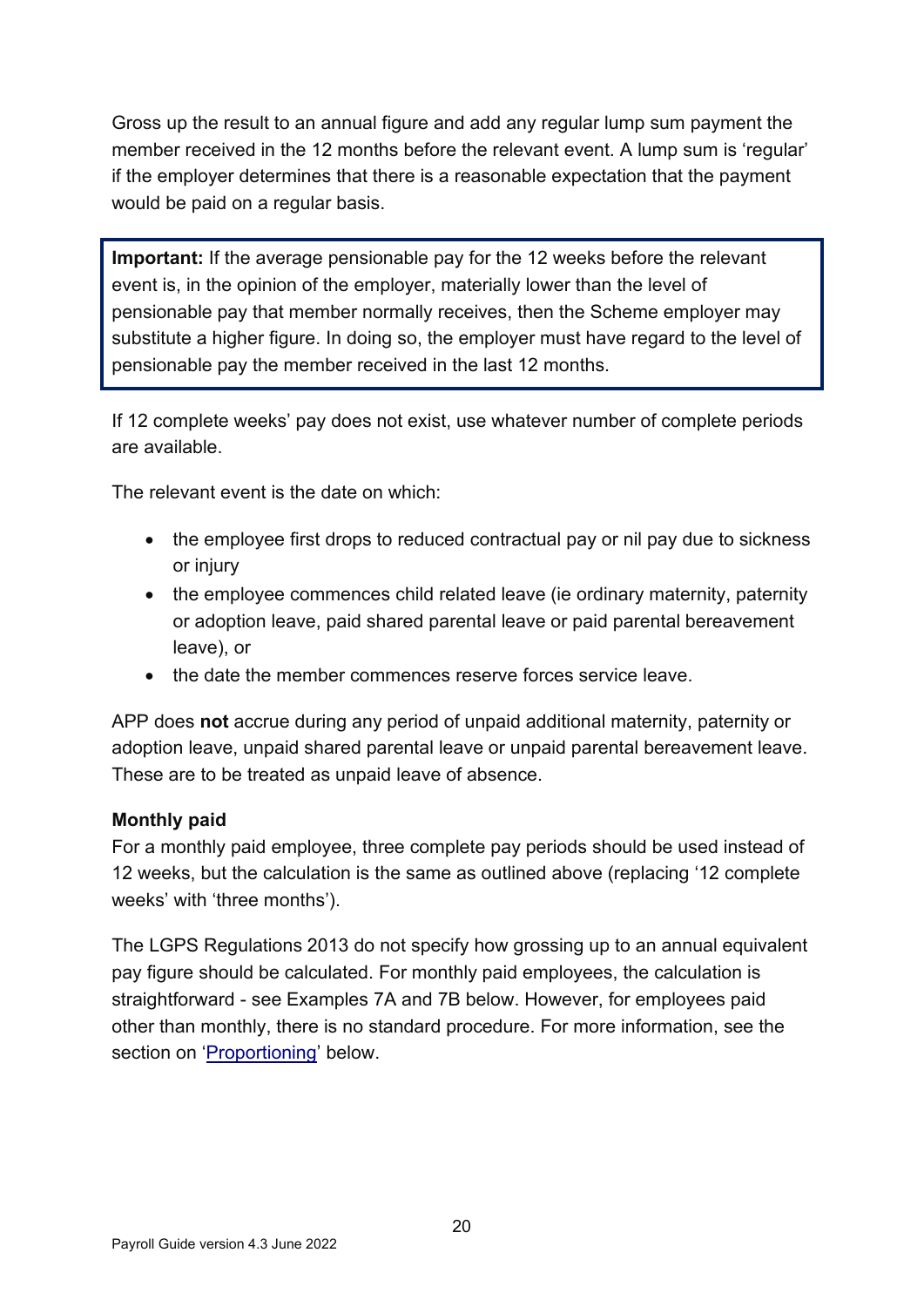#### **Example 7A: Basic APP calculation**

A monthly paid employee has received the following pensionable pay in the three complete months before the relevant event.

Month 1: £1,400 Month 2: £1,500 (including £100 overtime) Month 3: £1,400

The calculation of APP is as follows:

Annual rate of APP =  $(E1.400 + E1.500 + E1.400) \div 3 \times 12$  = £17.200

### <span id="page-20-0"></span>**Lump sums**

The annual rate should be increased if the employee received any regular lump sum payments in the 12 months before the relevant event. A payment is a regular lump sum if the employer determines that there is a reasonable expectation that it would be paid on a regular basis.

#### <span id="page-20-1"></span>**Example 7B: APP and regular lump sums**

The member from example 7A received a regular annual bonus of £1,000 in the period before going on to APP:

Month 1: £1,400 Month 2: £2,500 (including £100 overtime and £1,000 bonus) Month 3: £1,400

Initially, the bonus is excluded in working out the annual rate:

Annual rate =  $(E1,400 + E1,500 + E1,400) \div 3 \times 12$  = £17,200

Then the bonus and any other regular lump sum payments received by the employee in the 12 months before the relevant event must be added. In this example, we assume that there were no other regular lump sum payments.

Annual rate of APP = £17,200 + £1,000 bonus = £18,200

Remember, if the annual rate of APP is lower than the pensionable pay the member normally receives, the employer may substitute a higher figure. They must consider the pensionable pay the member received in the last 12 months when they do this.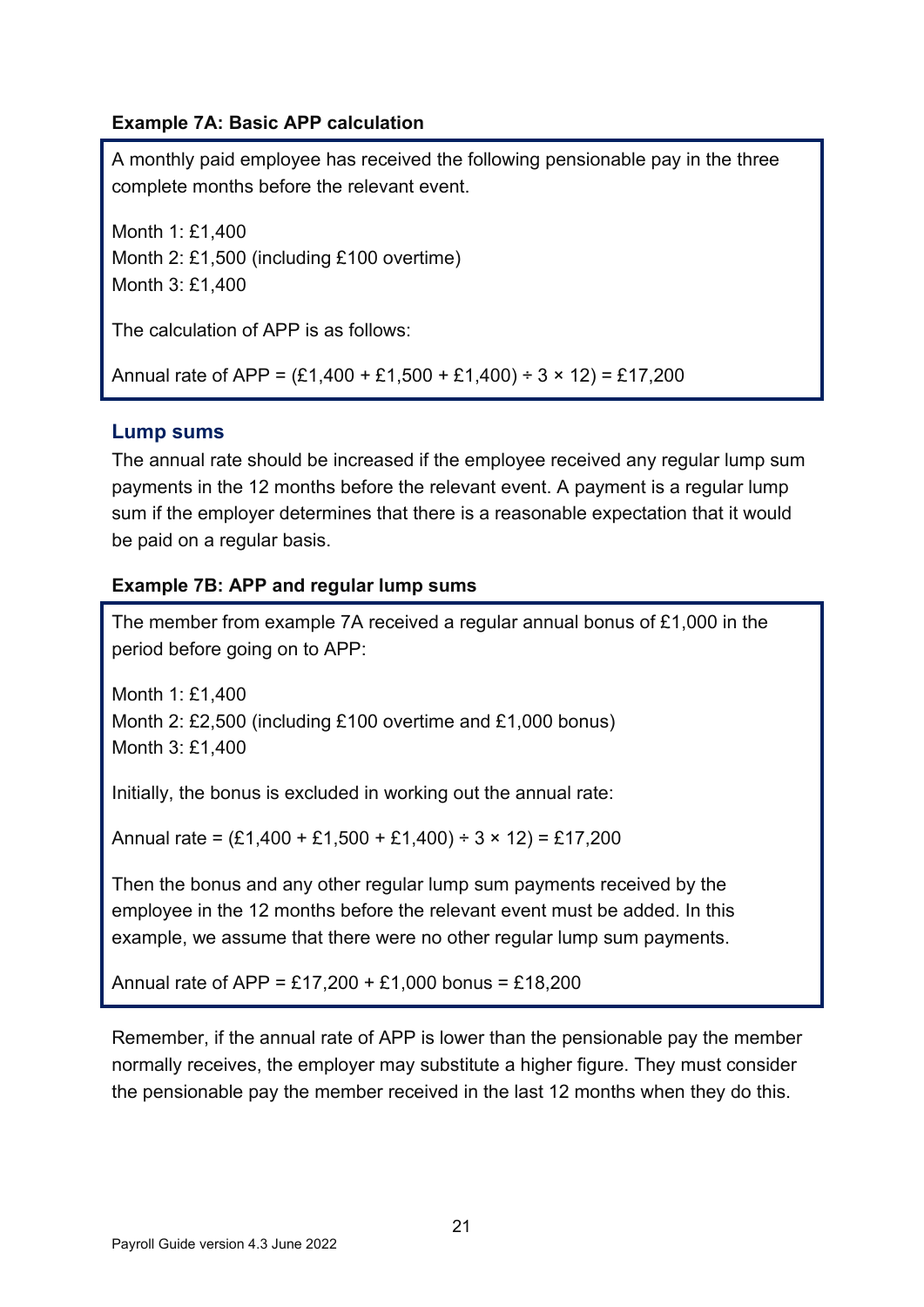#### <span id="page-21-0"></span>**APP and separate employments**

The calculation of APP uses the three complete months or 12 complete weeks pensionable pay the member receives relating to that employment before the relevant event.

If, during the period of three months or 12 weeks, the member ends one employment and is re-employed on a new contract of employment, the calculation of the APP is based on the pensionable pay received in the new employment only. The number of complete weeks or complete months available in that employment should be used.

### <span id="page-21-1"></span>**Proportioning**

When determining the proportion of the annual APP rate to be added to the CPP, the same method used for determining payments for part periods for other reasons should be maintained. Therefore, if it is necessary to calculate one day's APP, use whatever method is normally used to calculate one day's pay from an annual rate. It is important that the method reflects the methodology used to calculate the annualised APP figure. The examples that follow show how to calculate APP, based on a number of different methodologies.

```
A. paid monthly, part month payment based on days in month
APP annual rate = \qquad 3 months' pay \times 12 ÷ 3
APP monthly rate = \overline{APP} annual rate \div 12
APP daily rate = APP annual rate \div 12 \div number of days in the month
B. Paid monthly, part month payment based on working days in month
APP annual rate = \qquad 3 months' pay \times 12 ÷ 3
APP monthly rate = APP annual rate \div 12
APP daily rate = APP annual rate \div 12 \div number of working days in the
                       month
C. Paid weekly, year treated as 52.143 weeks, part week based on 7 days
APP annual rate = 12 weeks' pay \times 52.143 ÷ 12
APP weekly rate = \angle APP annual rate \div 52.143
APP daily rate = APP annual rate \div 52.143 \div 7
D. Paid weekly, year treated as 53 weeks, part week based on working days
APP annual rate = 12 weeks' pay \times 53 ÷ 12
APP weekly rate = APP annual rate \div 53
APP daily rate = \angle APP annual rate \div 53 \div 5
```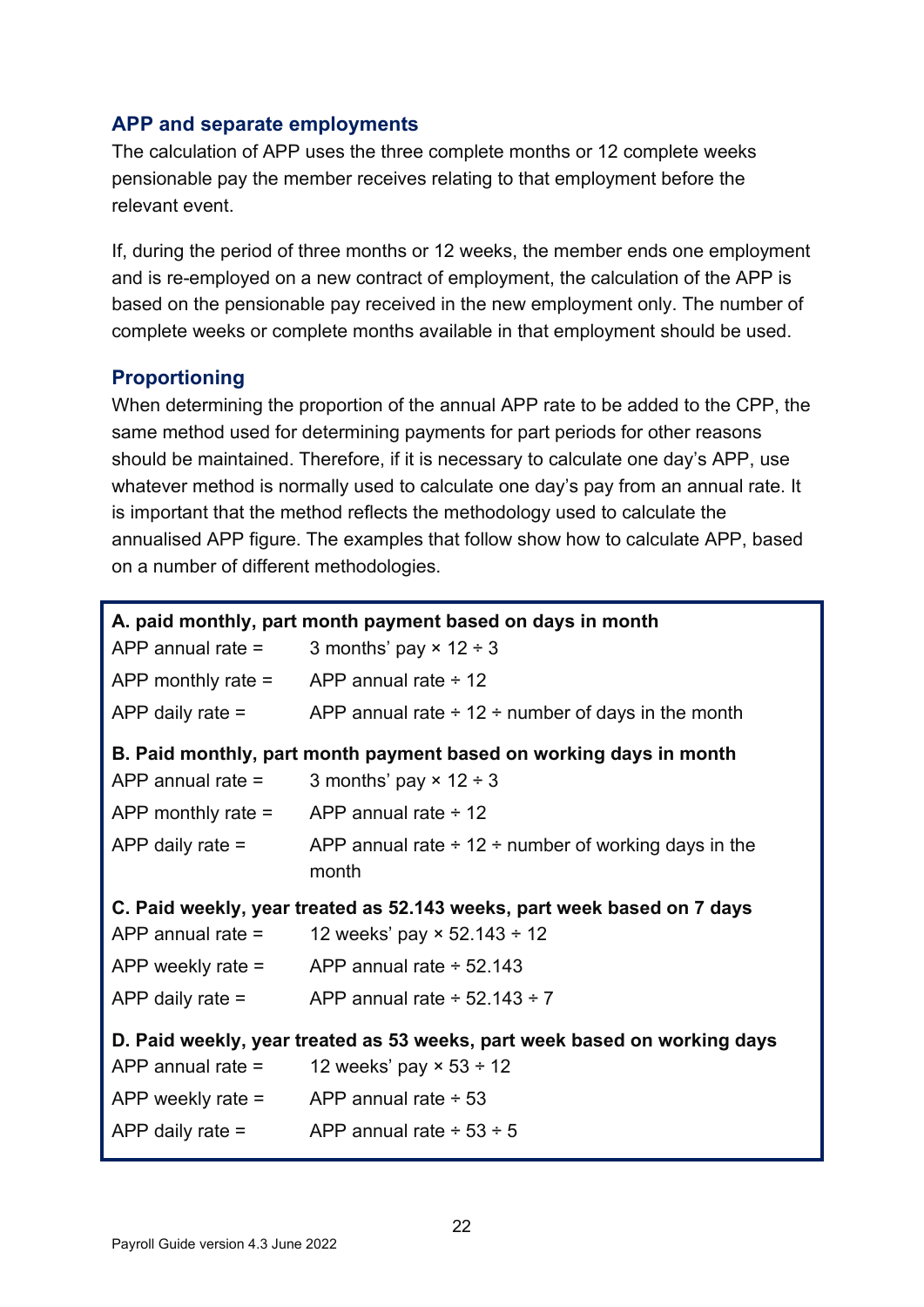The table above sets out four examples of how to convert an annual APP figure into a daily rate. We are aware that other methods of calculating part-month or part-week salary payments exist and therefore the information in the table above should not be considered exhaustive. It is most important that each employer is consistent in its calculation and application of APP to part months or weeks. This calculation must reflect the methodology used to calculate other part-month or part-week salary payments.

We do not recommend using the formula of  $53 \div 12$  shown in D. above. It produces an incorrect outcome when calculating an annualised APP figure for use in calculating the ill health pension enhancement for an employee retiring with a Tier 1 or Tier 2 ill health pension, or in calculating the lump sum death grant for a member who dies in service in a year with 53 weeks (compared to the figure that would have been calculated if the person had retired or died in a year with 52 weeks).

#### **Example 8: APP and cumulative pensionable pay**

| A monthly paid employee is absent due to sickness, drops to reduced pay on<br>15 June and stays on reduced pay until they return to work on 4 September. The<br>employee is in the main section throughout. CPP1 accrues as follows: |                                                         |  |
|--------------------------------------------------------------------------------------------------------------------------------------------------------------------------------------------------------------------------------------|---------------------------------------------------------|--|
| June:                                                                                                                                                                                                                                | 14 days of pensionable pay plus 16 days at the APP rate |  |
| July:                                                                                                                                                                                                                                | <b>APP</b>                                              |  |
| August:                                                                                                                                                                                                                              | <b>APP</b>                                              |  |
| September:                                                                                                                                                                                                                           | 3 days APP plus 27 days of pensionable pay              |  |

Employees on relevant child related leave may return for KIT or SPLIT days. If the pensionable pay they receive is higher than the APP daily rate for those days, then the pensionable pay should be added to the CPP. Relevant child related leave means ordinary maternity, paternity or adoption leave, paid shared parental leave or paid parental bereavement leave and any paid additional maternity or adoption leave.

Employees on leave due to sickness or injury on reduced pay or no pay may take Stringer days. If the pensionable pay they receive is higher than the APP daily rate for those days, then the pensionable pay should be added to the CPP.

The APP applying after the KIT day, SPLIT day or Stringer day will be the same as the APP that applied before. There is no need to recalculate APP simply because the employee has returned to work for a KIT or SPLIT day, or taken a Stringer day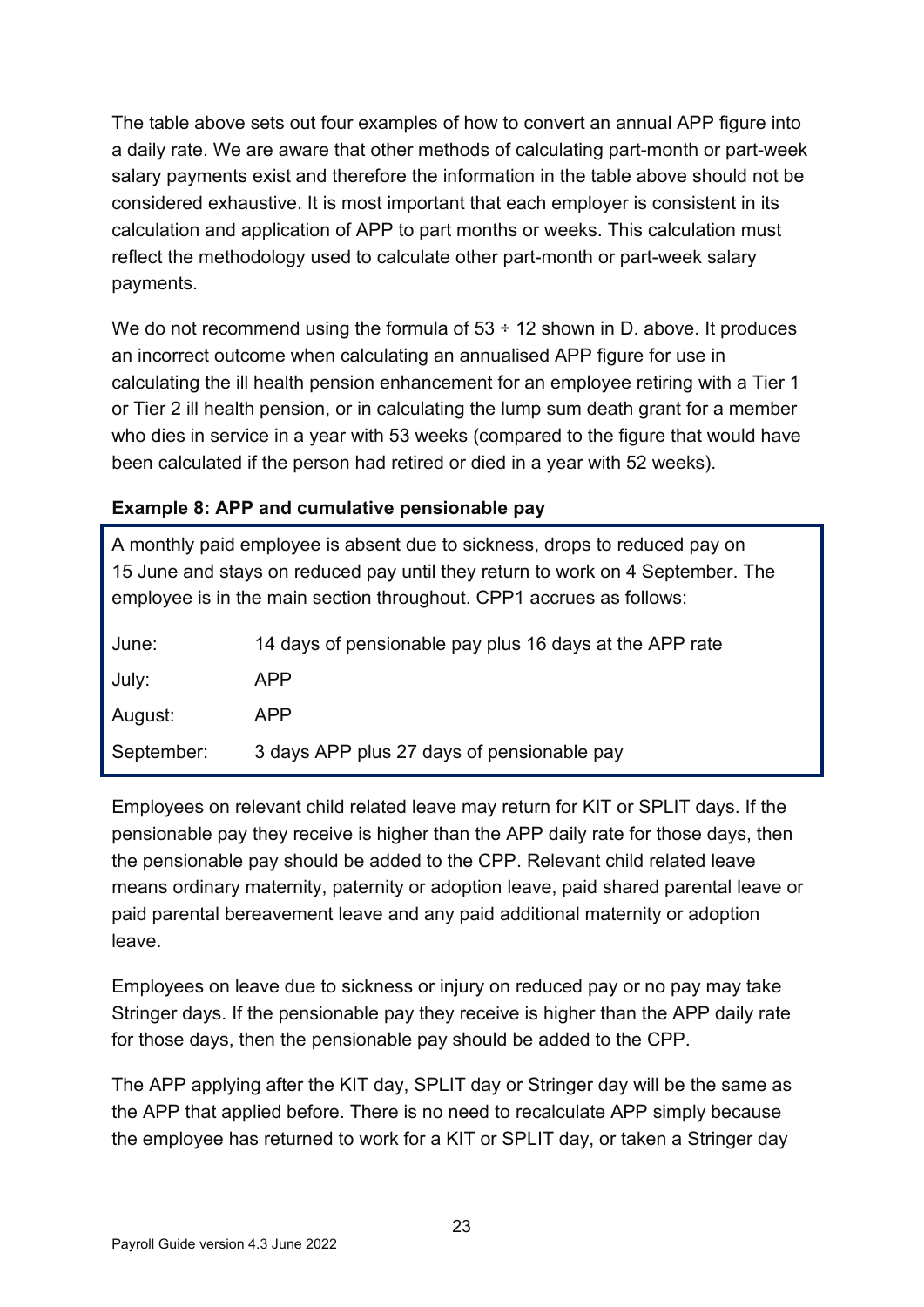(annual leave during sickness absence) during the period of leave. Please see [example 18](#page-32-0) to see how this works for both the CPP and CEC cumulatives.

# <span id="page-23-0"></span>**Adjusting the APP figure**

The annual APP figure is adjusted if the absence continues for a period that crosses two 31 March dates. If an employee is on long term sick leave, APP is adjusted at midnight on the second 31 March following the date APP commenced. The adjustment is the percentage adjustment specified in the Treasury Revaluation order for that (second) Scheme year ending on that 31 March.

If the APP continues for a further year, it will be revalued again at midnight on the third 31 March following the date APP commenced. The adjustment is the percentage adjustment specified in the Treasury Revaluation Order for that (third) Scheme year ending on that 31 March, and so on.

# **Example 9: Adjusting the APP figure**

A monthly paid employee goes on sick leave on reduced pay from 15 June. The annual APP figure of  $£18,200$  is calculated as shown in [example 7B.](#page-20-1) On the following 31 March, the member is still on sick leave. The annual APP figure of £18,200 is not increased on that 31 March and continues to apply from 1 April.

If the employee is still on sick leave on the next 31 March, the annual APP of £18,200 will be adjusted by the annual percentage specified in the HM Treasury Revaluation Order. If this is 2%, then the annual APP figure from the second 1 April following the date the person went on to sick leave on reduced pay will be increased to £18,564.

The member returns to work on the following 4 September. The employee is in the main section throughout. CPP1 accrued as follows:

| June:            | 14 days of pensionable pay plus 16 days at the APP rate<br>(annual rate of £18,200) |
|------------------|-------------------------------------------------------------------------------------|
| July to March:   | APP at the annual rate of £18,200                                                   |
| April to March:  | APP at the annual rate of £18,200                                                   |
| April to August: | APP at the annual rate of £18,564                                                   |
| September:       | 3 days APP (at the annual rate of £18,564) plus 27 days of<br>pensionable pay       |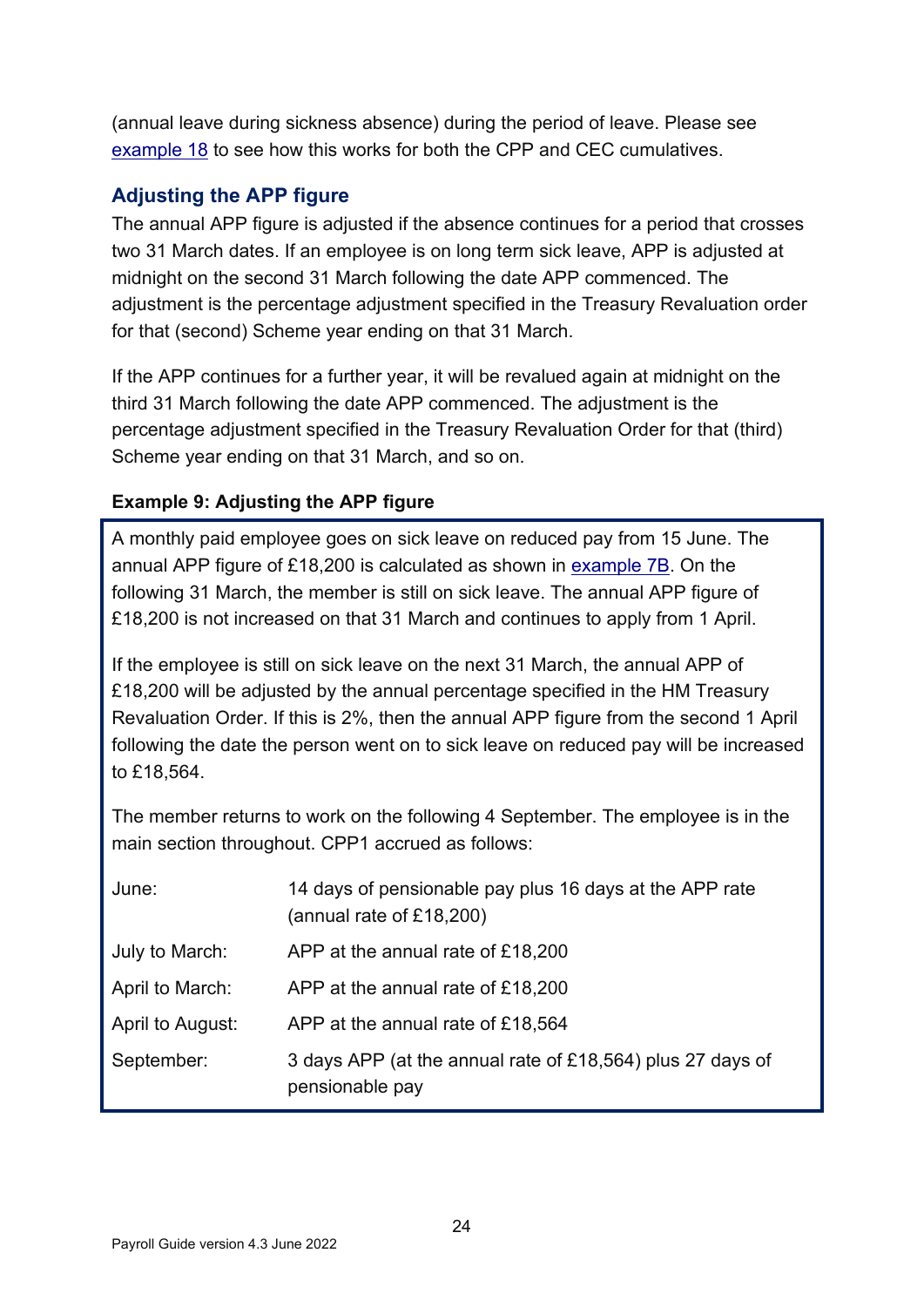# <span id="page-24-0"></span>**The 50/50 rule**

If the member was in the 50/50 section before dropping to nil contractual pay because of sickness or injury, they should be placed in the main section from the beginning of the next pay period, provided they are still on no pay at that time. APP should be added to CPP1 rather than CPP2 from the beginning of that pay period.

#### **Example 10: The 50/50 rule**

A monthly paid employee drops to reduced contractual pay due to sickness on 15 June then on 15 September they drop to nil pay. They return to work on 1 December. At the date of the relevant event they were in the 50/50 section of the Scheme. The CPP accrued is:

| June:      | 14 days of pensionable pay plus 16 days of APP is added to<br>CPP <sub>2</sub> |
|------------|--------------------------------------------------------------------------------|
| July:      | APP is added to CPP2                                                           |
| August:    | APP is added to CPP2                                                           |
| September: | APP is added to CPP2                                                           |
| October:   | APP is added to CPP1 (next pay period following the drop to nil<br>pay)        |
| November:  | APP added to CPP1                                                              |
| December:  | pensionable pay added to CPP1                                                  |

**Important:** The employee remains in the main section unless and until they make another election to join the 50/50 section.

### <span id="page-24-1"></span>**Exceptions to 50/50 rule for short periods of sickness**

The exception to the 50/50 rule above is for short periods of reduction where the employer has a policy of nil pay for the first  $X$  days of sickness. In these cases, APP is applied in the pay period of reduction even if this is later than the date of the relevant event. Adjustments do not have to be made in arrears.

The employee does not have to be placed back in the main section if they have elected for the 50/50 section unless the period of unpaid leave due to sickness or injury crosses two pay periods. For example, if an employer has a policy of nil pay for the first three days of sickness then, if the first two days were the last two days of one pay period and the third day was the first day of the following pay period, the regulations require the member to be put into the main section from the beginning of that next pay period.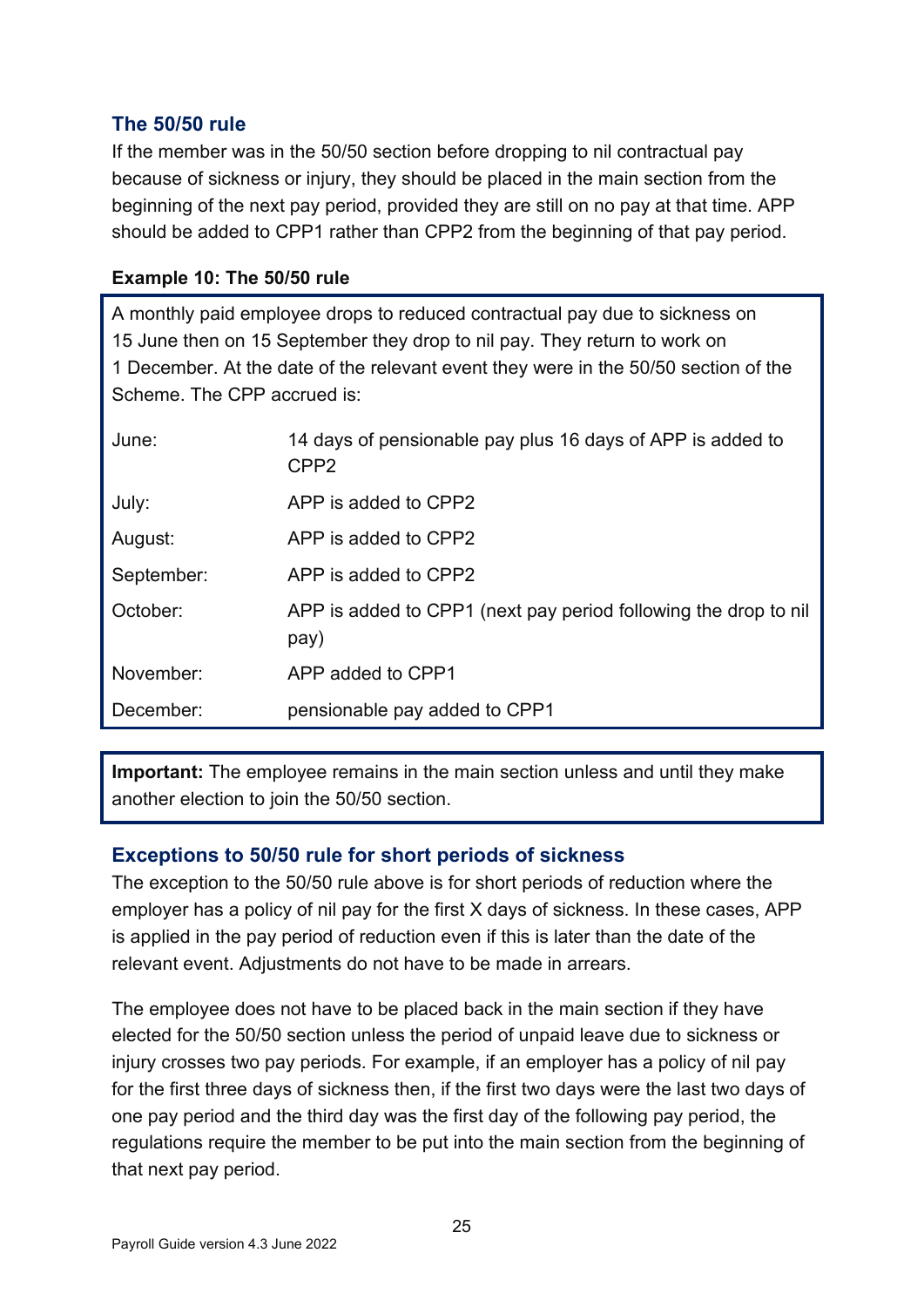#### **Example 11: 50/50 and short periods of sickness**

A monthly paid employee who is in the 50/50 section is off sick for two days in the middle of June and the employer has a policy of nil pay for the first three days of sickness. The adjustment to pay is not done until July when two days' pay is taken from that month's payment.

The CPP accrued is:

| June: | pensionable pay is added to CPP2                                                               |
|-------|------------------------------------------------------------------------------------------------|
| July: | pensionable pay (which has been reduced by two days) plus<br>two days of APP are added to CPP2 |

The APP figure is calculated by reference to the pensionable pay the member received in that employment in the three complete months' preceding the relevant event. The relevant event in this example is the date the member moved to reduced or nil pay due to sickness. Even though the deduction from pay for the two days of sickness absence did not occur until July, APP is calculated on the pensionable pay paid in the period March, April and May. The calculation of APP is not affected by the date the employer notifies payroll about the absence, and whether the deduction is made in the June or July payroll. In either case, the calculation of the APP figure to be added to CPP2 is the same. It is based on the pensionable pay the member received in respect of that employment in March, April and May.

### <span id="page-25-0"></span>**50/50 and child related leave**

A member in the 50/50 section must be moved to the main section of the Scheme if they go on to nil pay during a period of ordinary maternity leave, ordinary adoption leave or paternity leave. The employee must be moved back into the main section from the beginning of the next pay period if they are still on nil pay at that time.

### <span id="page-25-1"></span>**End of APP accrual**

APP stops accruing:

- at the end of a member's period of absence on reduced contractual pay or nil pay as a result of sickness or injury
- at the end of relevant child related leave, which includes ordinary maternity, paternity or adoption leave, paid shared parental leave, paid parental bereavement leave and any paid additional maternity or adoption leave, or
- at the end of a period of reserve forces service leave.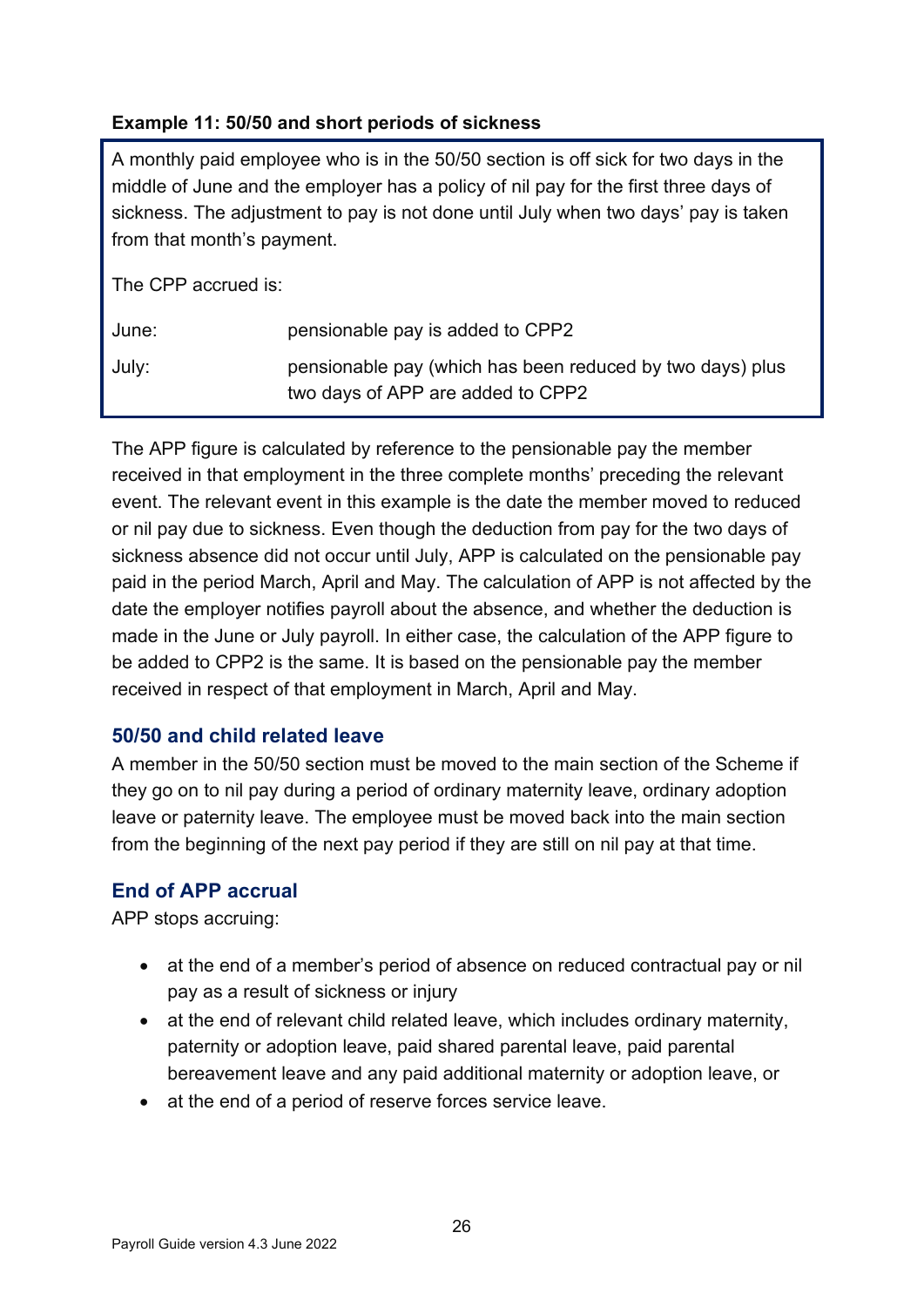# <span id="page-26-0"></span>**A P P for ill health retirement or death in service**

APP must be calculated by the employer when:

- the employer terminates an active member's employment on the grounds of permanent ill health with a Tier 1 or Tier 2 ill health pension
- an active member dies in service, or
- a Tier 3 ill health pension is awarded which is subsequently uplifted to a Tier 2 ill health pension.

The APP figure is calculated in the normal way:

- using the average of the pensionable pay for the 12 (weekly) or three (monthly) complete pay periods before the date of termination or death
- the average pensionable pay should include any APP credited in and relating to those pay periods
- plus any regular lump sums paid in the 12 months before the date of retirement or death.

This APP figure is needed to calculate the amount of the enhancement to the benefits due under the LGPS.

There is a further adjustment for members who were working reduced contractual hours in the relevant 12 (weekly) or three (monthly) pay periods. If the Independent Registered Medical Practitioner certifies that the member was working reduced hours wholly or partly because of the condition that caused or contributed to the ill health retirement or death, the hours reduction should be ignored when working out APP. APP should be calculated on the pay the member would have received during the relevant pay periods if they had not been working reduced contractual hours.

**Important:** If the average pensionable pay for the 12 weeks before the date of termination or death is, in the opinion of the employer, materially lower than the level of pensionable pay that member normally receives, then the Scheme employer may substitute a higher figure. In doing so, the employer must have regard to the level of pensionable pay received by the member in the last 12 months.

# <span id="page-26-1"></span>**5. Cumulative contributions**

This section is split into sub-sections which cover cumulative employee contributions (CEC1 and CEC2), cumulative employer contributions (CRC) and cumulative additional contributions (CAC and CARC).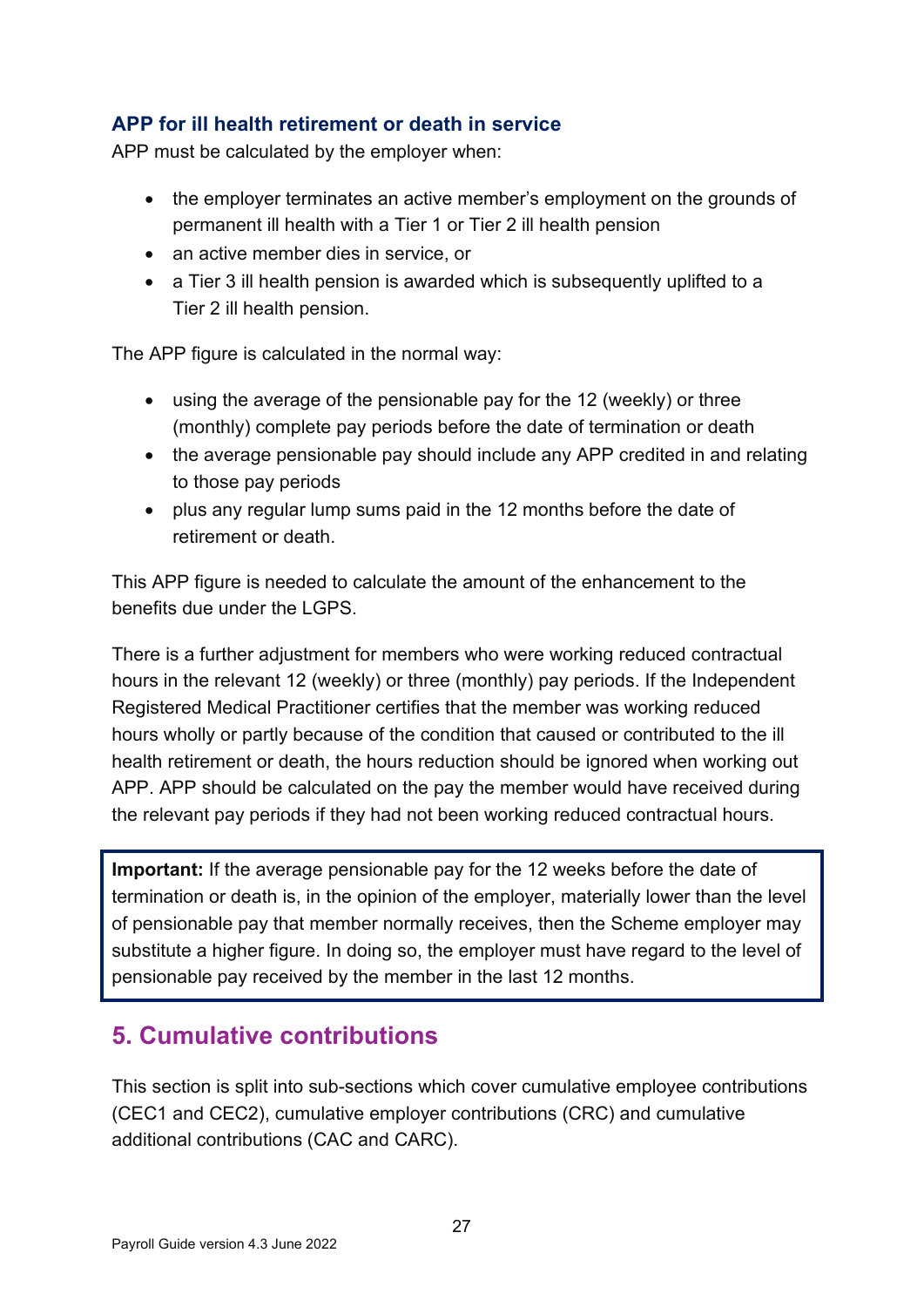# <span id="page-27-0"></span>**5.1 Cumulative employee contributions (CEC1 & CEC2)**

Employee contributions in the 2014 Scheme are banded as they were in the 2008 Scheme. However, there are more bands than in the 2008 Scheme. In the 2014 Scheme the appropriate band is determined by the employee's actual pensionable pay, not their FTE pensionable pay.

#### <span id="page-27-1"></span>**Contribution rates**

The bands of contribution rates for pensionable pay received between 1 April 2022 and 31 March 2023 are shown in Table 2. The employee pays contributions at the appropriate band rate on all pensionable pay received in respect of that job or at half that rate if the employee is in the 50/50 section.

These contribution rates should not be used for any backdated payments that relate to the period before 1 April 2014 – see [section 8.](#page-52-1)

If a person holds more than one employment and these are treated as separate jobs, the pensionable pay from each job is assessed separately when determining the contribution rate for that job. One job could have a rate of 5.8% and the other a rate of 6.5%. If the employer determines that a single employment relationship exists (se[e section 2\),](#page-6-0) then the pay from each job should be combined to determine the single contribution rate.

| <b>Band</b>    | Actual pensionable pay for an<br>employment | <b>Main section</b><br>member<br>contribution rate | 50/50 section<br>member<br>contribution rate |
|----------------|---------------------------------------------|----------------------------------------------------|----------------------------------------------|
| 1              | Up to £15,000                               | 5.5%                                               | 2.75%                                        |
| 2              | £15,001 to £23,600                          | 5.8%                                               | 2.90%                                        |
| 3              | £ 23,601 to £ 38,300                        | 6.5%                                               | 3.25%                                        |
| $\overline{4}$ | £38,301 to £48,500                          | 6.8%                                               | 3.40%                                        |
| 5              | £48,501 to £67,900                          | 8.5%                                               | 4.25%                                        |
| 6              | £67,901 to £96,200                          | 9.9%                                               | 4.95%                                        |
| $\overline{7}$ | £96,201 to £113,400                         | 10.5%                                              | 5.25%                                        |
| 8              | £113,401 to £170,100                        | 11.4%                                              | 5.70%                                        |
| 9              | £ 170,101 or more                           | 12.5%                                              | 6.25%                                        |

#### **Table 2: member contribution rates 2022/23**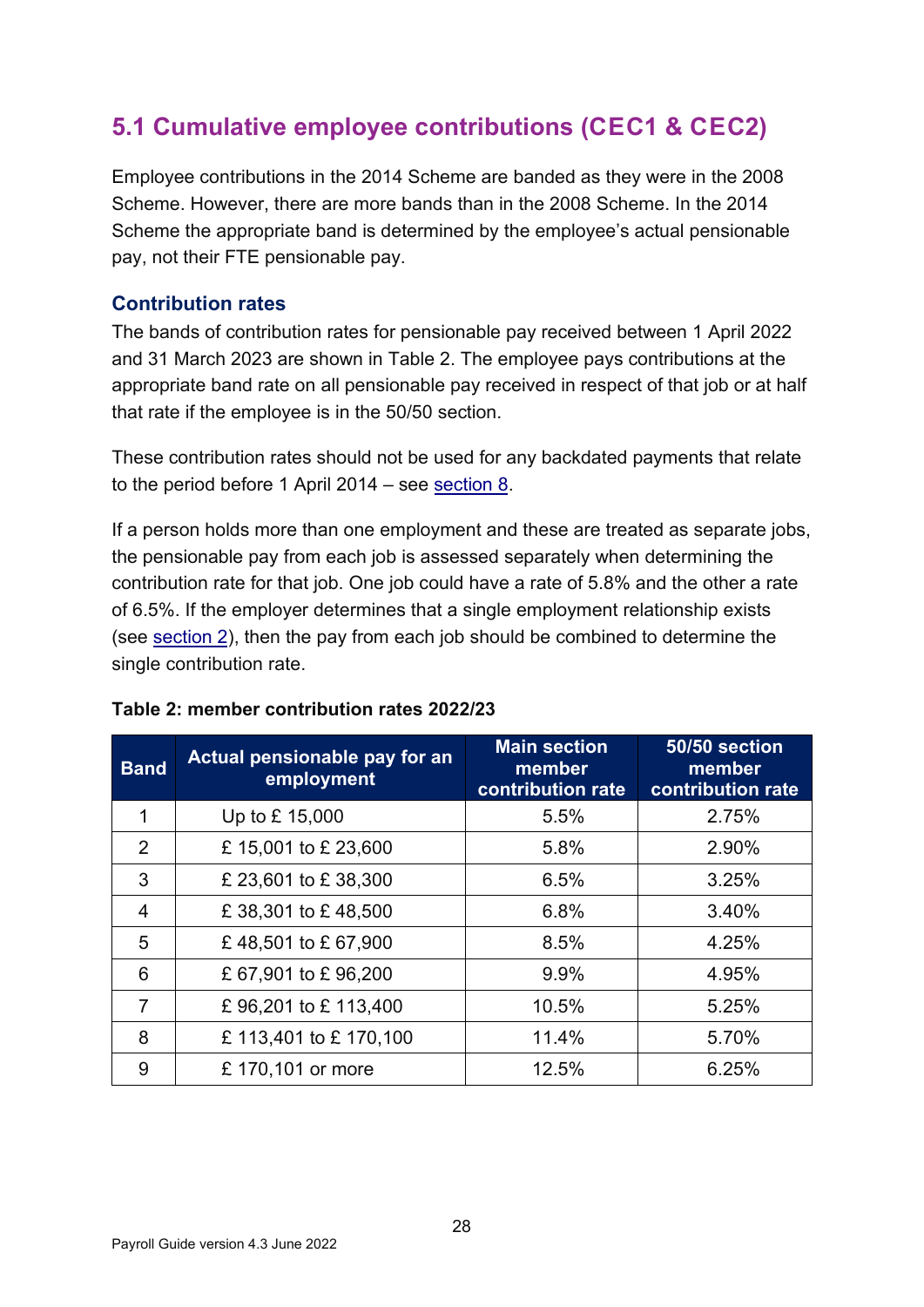### **Example 12: Contribution band**

An employee commences employment and is placed in band 2 by the employer. The employee will pay 5.8% (or 2.9% if in the 50/50 section) on all pensionable pay received. The band will only change in the Scheme year if the employer notifies payroll of a new appropriate band or the payroll automatically moves the employee to a different band in accordance with the employer's policy.

These bands and rates may change from time to time, so they should not be hardcoded into payroll systems. Systems should have the ability to change both the rates, the pay figures in the bands, and the number of bands as required by Scheme regulations.

### <span id="page-28-0"></span>**Appropriate contribution bands**

Employers will need to determine the correct band for the employee and notify payroll accordingly when:

- a new employee starts their employment
- an employee opts into the LGPS
- an employee's contract is extended from less than three months to more than three months

unless the contribution rate is allocated automatically on the payroll system.

For part time workers, workers on 'zero hours' contracts and workers on variable hours contracts, etc. the employer will have to make an assumption about the pensionable pay the person will receive in the Scheme year. Employees will remain in that band unless the employer notifies payroll that the band should be changed or agrees an automated process with the payroll provider.

Employers are required by the regulations to reassess the appropriate band and rate each April, in the pay period in which 1 April falls. Employers may also review the appropriate rate 'where there is a change in employment, or a material change which affects the member's pensionable pay in the course of a financial year'.

The employer must disregard any reductions in pensionable pay due to sickness, child related leave, reserve forces service leave or other absence from work when assessing or reviewing the appropriate band and contribution rate.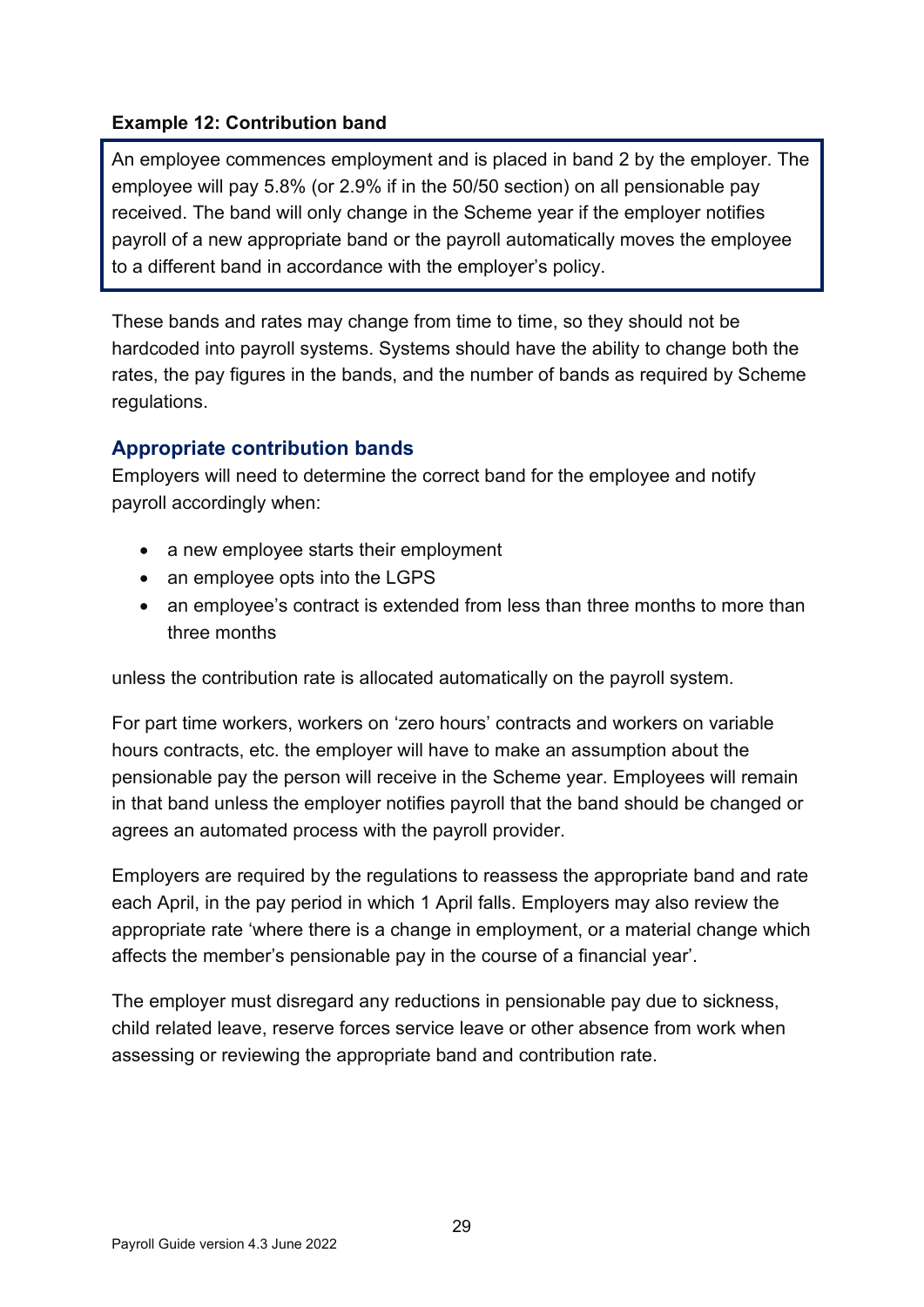#### **Example 13: Contribution rate for part time workers**

An employee commences part time employment at an FTE rate of £35,000 per year but is contracted to work 17.5 hours per week. The full-time hours for that job are 35. The appropriate band on commencement would normally be band 2 as the employee's actual pay will be £17,500 in the Scheme year.

#### **Example 14: Contribution rate and additional hours**

At the end of the Scheme year, it is clear that the employee from Example 13 is regularly working additional hours which brought their actual pensionable pay in the year up to £24,000. The employer may decide to place the employee in band 3 in the next Scheme year if they expect the employee to continue to work those additional hours.

#### **Example 15: Contribution rate and changes in working hours**

The same employee agrees to go full time part way through the second Scheme year and is issued with a new contract. At that point the employer could determine that the appropriate band is band 3 as the actual pensionable pay will be £35,000 from that point on.

#### <span id="page-29-0"></span>**50/50 section contributions**

When an employee is in the 50/50 section, the employee contributions are calculated using the same bands as above. However, the rate for each band is halved.

Membership of the 50/50 section does not affect the appropriate band as the amount of pensionable pay does not change. When in the 50/50 section, employee contributions should be added to the CEC2 cumulative and not the CEC1 cumulative.

**Important:** Employer contributions are payable at the full employer rate and not 50% of the employer rate when a member is in the 50/50 section.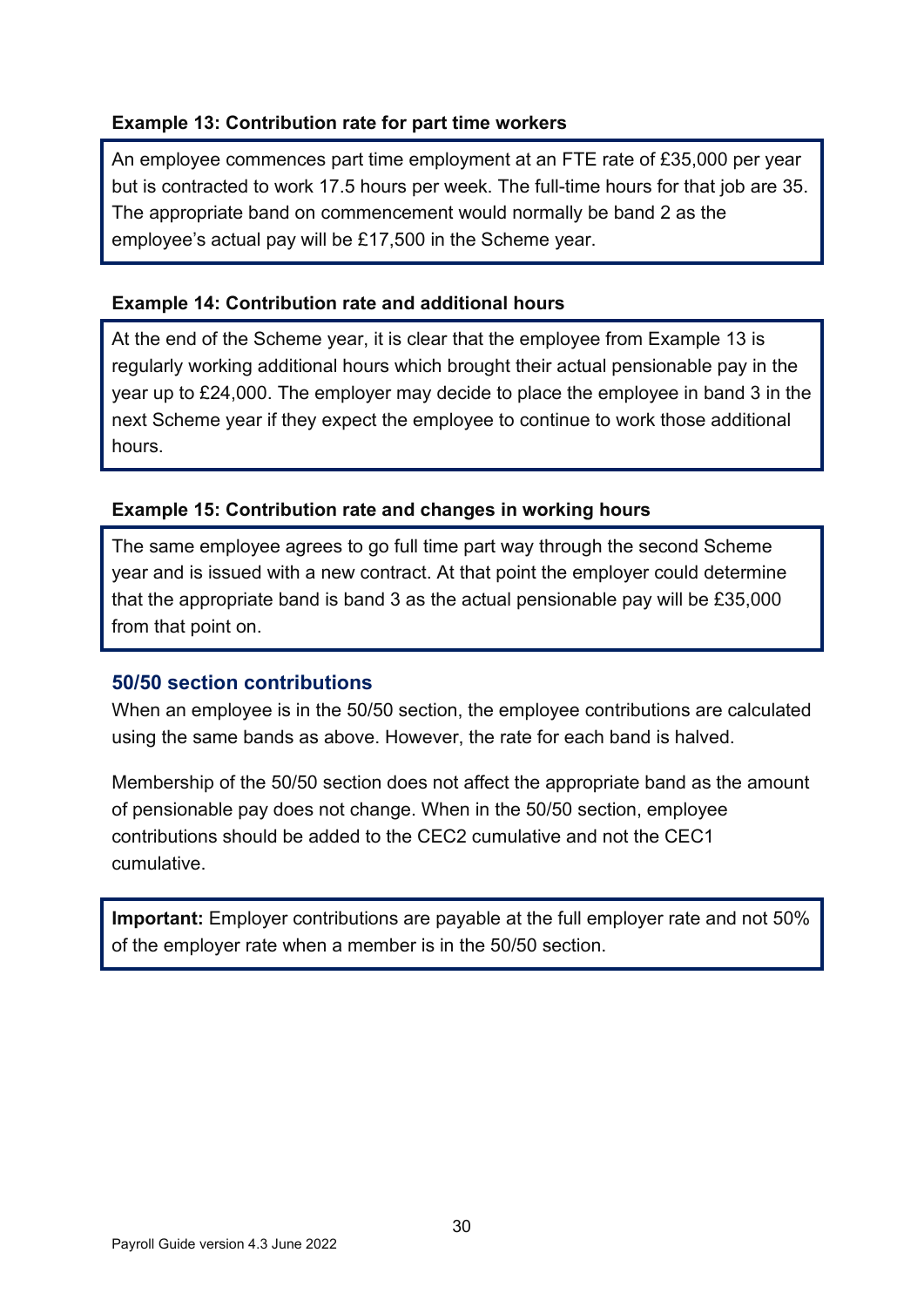#### **Example 16: 50/50 section contributions**

The employee in Example 15 opts for the 50/50 section in July and submits the election form after the July payroll has been closed. The contributions in July and August are:

| July:   | pensionable pay in period × 6.5% added to CEC1.<br>pensionable pay in period added to CPP1                   |
|---------|--------------------------------------------------------------------------------------------------------------|
| August: | pensionable pay in period $\times$ 3.25% (6.5% ÷ 2) added to CEC2<br>pensionable pay in period added to CPP2 |

Movements between the two sections of the Scheme will take effect from the next available pay period. Payrolls should not have to split contributions between CEC1 and CEC2, or split pensionable pay between CPP1 and CPP2 in the same pay period.

### <span id="page-30-0"></span>**Contributions during periods of reduced or nil pay**

If an employee has a reduction in pay, they will continue to pay contributions on the amount of pensionable pay received, if any, and **not** on any amount of APP being added to the CPP.

The only exception to this is an employee on reserve forces service leave. In this case the employee pays contributions on APP and not on any pensionable pay received from the Scheme employer. However, the employee contributions on the APP figure are not deducted via the employer's payroll but, instead, they are usually deducted by the MoD from the reservist's pay. The contributions are then paid over to the LGPS administering authority by the MoD. If the contributions were not deducted from the reservist's pay by the MoD, the member would have to pay the contributions direct to the pension fund and claim the tax relief from HMRC via selfassessment.

### <span id="page-30-1"></span>**Sickness absence and the 50/50 section**

If the employee is in the 50/50 section and goes on to no pay due to sickness or injury, the employee must be moved back into the main section from the beginning of the next pay period if they are still on nil pay at that time. This would even be the case where an employer has a policy of nil pay for the first three days of sickness, and the first two days of sickness fall at the end of one pay period and the third day is the first day of the following pay period. In this situation, the employee must be put into the main section from the beginning of the next pay period.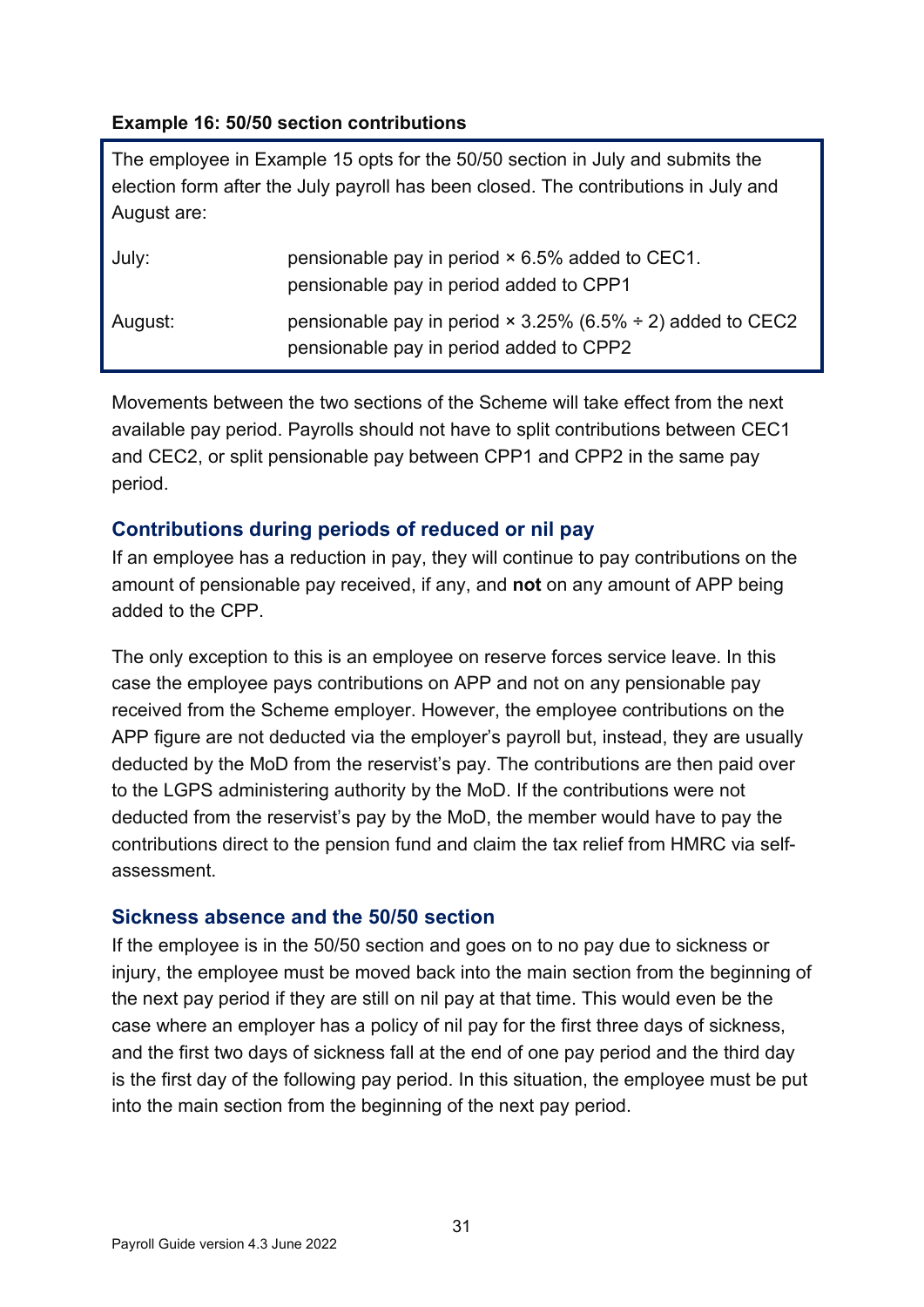# **Example 17: contributions during sick leave**

An employee drops to reduced contractual pay on 15 June due to sickness and on 15 September they drop to nil pay. They return to work on full pay on 1 December. At the date of the relevant event they were in the 50/50 section of the Scheme and were in contribution band 4. The employee contributions calculated, and CEC accrued are as follows:

| June:      | pensionable pay × 3.4% added to CEC2                                                                    |
|------------|---------------------------------------------------------------------------------------------------------|
| July:      | pensionable pay $\times$ 3.4% added to CEC2                                                             |
| August:    | pensionable pay $\times$ 3.4% added to CEC2                                                             |
| September: | pensionable pay (ie reduced pay paid for the first 14 days of<br>September) $\times$ 3.4% added to CEC2 |
| October:   | pay period after drop to nil pay<br>pensionable pay $\times$ 6.8% (= £nil) added to CEC1                |
| November:  | pensionable pay $\times$ 6.8% (= £nil) added to CEC1                                                    |
| December:  | pensionable pay × 6.8% added to CEC1                                                                    |

Although pensionable pay dropped to half from 15 June and to no pay from 15 September, the reductions in pensionable pay are ignored when determining the relevant contribution band. The employee remains in band 4 (6.8%), equating to 3.4% whilst in the 50/50 section.

The person was in receipt of pensionable pay from 15 June to 14 September, but the pensionable pay received during this period is not added into CPP2. Instead, APP accrues during the period of sick leave on reduced contractual pay and no pay and is added into CPP2 for the period 15 June to 30 September and into CPP1 for the period 1 October to 30 November.

### <span id="page-31-0"></span>**Child related leave and the 50/50 section**

A member in the 50/50 section must be moved to the main section of the Scheme if they go on to nil pay during a period of ordinary maternity leave, ordinary adoption leave or paternity leave. The employee must be moved into the main section from the beginning of the next pay period if they are still on nil pay at that time.

# <span id="page-31-1"></span>**KIT and SPLIT days**

When on child-related leave, the employee may return for KIT or SPLIT days. Employee contributions should be taken on the pay received for a KIT or SPLIT day at the rate appropriate for that pay period. If the pay is more than APP, then actual pay received should be included in pensionable pay.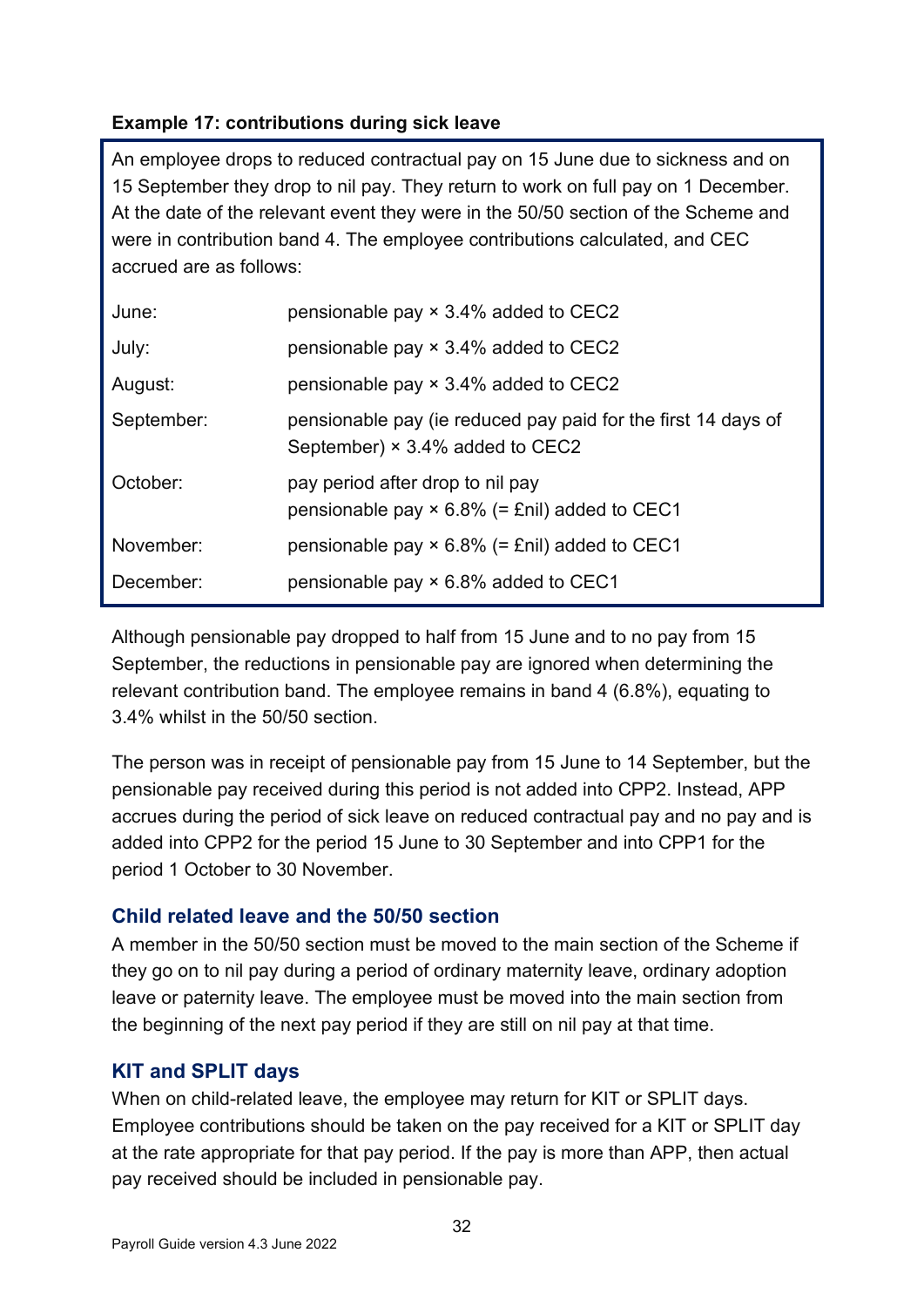#### <span id="page-32-0"></span>**Example 18: KIT and SPLIT days**

- A monthly paid employee goes on to maternity leave from 16 June 2020.
- The ordinary maternity leave and paid additional maternity leave run out after 39 weeks on 15 March 2021
- She returns to employment on full pay from 1 May 2021
- She is in the main section of the Scheme and is paying a contribution rate of 6.8%
- She returns for a KIT day in November
- PP accrued on that KIT day was more than APP
- PP is added into CPP1, not APP for that day.

The calculations for CEC1 and CPP1 are:

#### **Table 3: Member pensionable pay and contributions during maternity leave**

| <b>Month</b> | CEC <sub>1</sub>                                   | CPP1                                                             |
|--------------|----------------------------------------------------|------------------------------------------------------------------|
| June         | pensionable pay × 6.8%                             | 15 days of PP plus 15 days of APP                                |
| Jul          | pensionable pay $\times$ 6.8%                      | <b>APP</b>                                                       |
| Aug          | pensionable pay $\times$ 6.8%                      | <b>APP</b>                                                       |
| Sep          | pensionable pay $\times$ 6.8%                      | <b>APP</b>                                                       |
| Oct          | pensionable pay $\times$ 6.8%                      | <b>APP</b>                                                       |
| Nov          | pensionable pay $\times$ 6.8%<br>(KIT day at 6.8%) | One month less one day of APP plus<br>pensionable pay on KIT day |
| Dec          | pensionable pay $\times$ 6.8%                      | <b>APP</b>                                                       |
| Jan          | pensionable pay $\times$ 6.8%                      | <b>APP</b>                                                       |
| Feb          | pensionable pay $\times$ 6.8%                      | <b>APP</b>                                                       |
| Mar          | 15 days pensionable pay<br>$\times 6.8\%$          | 15 days APP                                                      |
| Apr          | <b>Nil</b>                                         | Nil                                                              |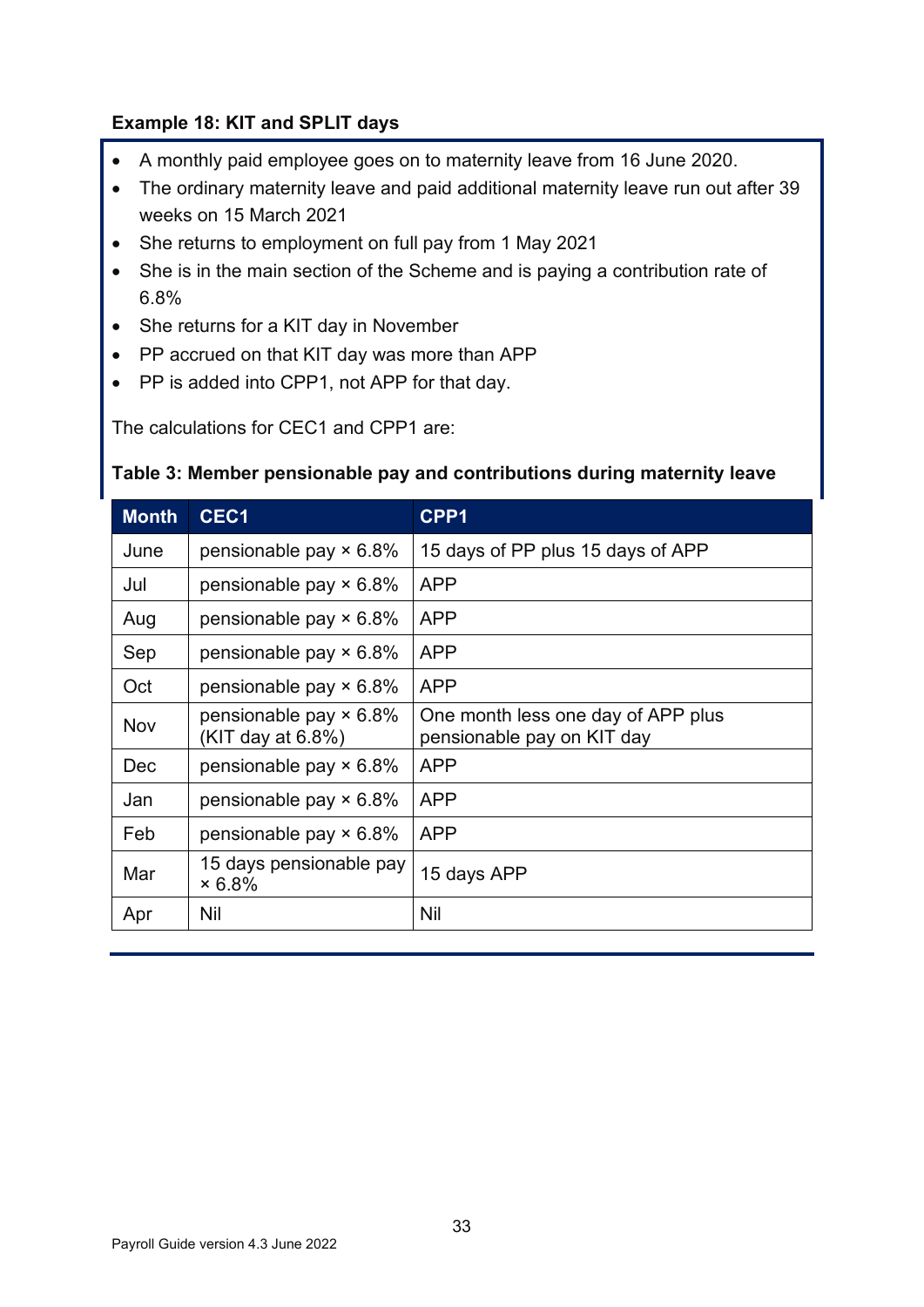### **Example 19: Pay and contributions during maternity leave**

Based on the member in example 18 and assuming:

- an unreduced monthly pay figure of £2,976 (£684.89 per week)
- conditions of service providing 6 weeks at 9/10ths pay,
- followed by 12 weeks at half pay plus SMP of £148.68 per week,
- followed by SMP of £148.68 per week for 21 weeks
- APP monthly rate of £2,976 (£684.89 per week ie £2,976  $\times$  12/52.143)

the amounts allocated to CEC1 and CPP1 cumulatives would be as shown in the following table.

| <b>Month</b> | CEC1                                                                                                                                                                                                | CPP1                                                                                     |
|--------------|-----------------------------------------------------------------------------------------------------------------------------------------------------------------------------------------------------|------------------------------------------------------------------------------------------|
| June         | $(15 \div 30 \times \text{\pounds}2,976) +$<br>$(2.2 \text{ weeks} \times \text{\pounds}684.89 \times 9 \div 10)$                                                                                   | $(15 \div 30 \times \text{\pounds}2,976) +$<br>$(15 \div 30 \times \text{\pounds}2,976)$ |
|              | $\times$ 6.8% = £193.40                                                                                                                                                                             | $= £2,976$                                                                               |
| July         | $(3.8 \text{ weeks} \times \text{\pounds}684.89 \times 9 \div 10) +$<br>$(0.8 \text{ weeks} \times \text{\pounds}684.89 \times 0.5) +$<br>$(0.8 \text{ weeks} \times £148.68)$<br>$× 6.8% = 186.00$ | £2,976                                                                                   |
| Aug          | $(4.2 \text{ weeks} \times \text{\pounds}684.89 \times 0.5) +$<br>$(4.2 \text{ weeks} \times £148.68)$<br>$\times$ 6.8% = £140.26                                                                   | £2,976                                                                                   |
| Sept         | $(4.4$ weeks $\times$ £684.89 $\times$ 0.5) +<br>(4.4 weeks × £148.68)<br>$\times$ 6.8% = £146.94                                                                                                   | £2,976                                                                                   |
| Oct          | $(2.6 \text{ weeks} \times \text{\pounds}684.89 \times 0.5) +$<br>$(2.6 \text{ weeks} \times \text{\pounds}148.68) +$<br>(2 weeks × £148.68)<br>$\times$ 6.8% = £107.05                             | £2,976                                                                                   |
| Nov          | $(3.8 \text{ weeks} \times \text{\pounds}148.68) +$<br>KIT day £99.20<br>$× 6.8% = £45.16$                                                                                                          | £2,876.80 + £99.20 KIT<br>$day = £2,976$                                                 |
| Dec          | $(4.6 \text{ weeks} \times £148.68)$<br>$× 6.8% = £46.51$                                                                                                                                           | £2,976                                                                                   |
| Jan          | $(4.4 \text{ weeks} \times £148.68)$<br>$× 6.8% = £44.49$                                                                                                                                           | £2,976                                                                                   |
| Feb          | $(4$ weeks $\times$ £148.68)<br>$\times$ 6.8% = £40.44                                                                                                                                              | £2,976                                                                                   |
| March        | $(2 \text{ weeks} \times \text{\pounds}148.68)$<br>$× 6.8% = £20.22$                                                                                                                                | $(15 \div 31 \times \text{\pounds}2,976) =$<br>£1,440                                    |
| April        | Nil                                                                                                                                                                                                 | Nil                                                                                      |

#### **Table 4: Example pay and contributions during maternity leave**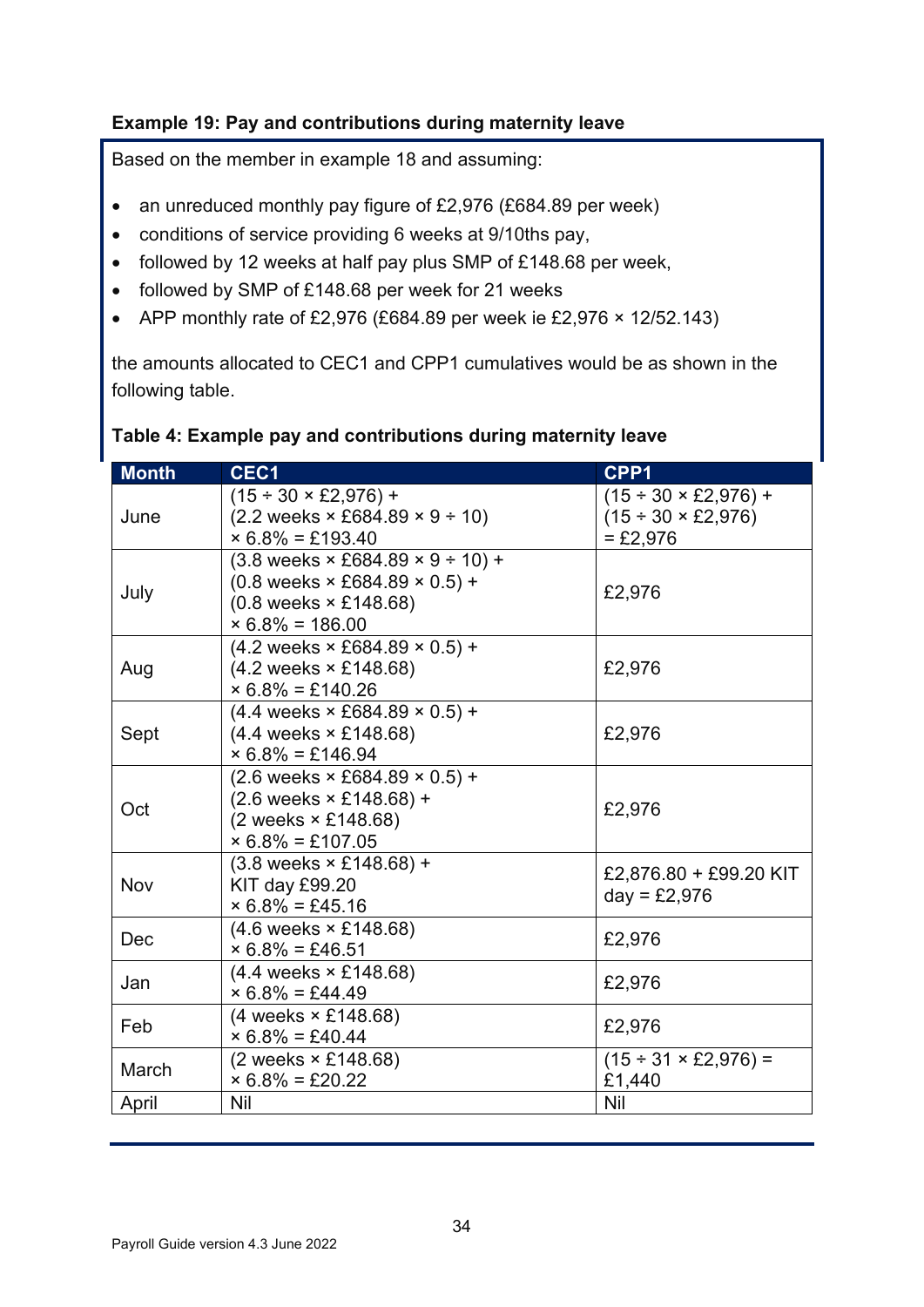Example 19 shows one way to calculate pay during maternity leave. It is not the only one as we are aware that the methodology adopted to pay SMP varies across employers.

# <span id="page-34-0"></span>**5.2 Cumulative employer contributions (CRC)**

Employer contributions are not split between the two sections of the Scheme and are based on:

- the actual pensionable pay received by the employee in the pay period or part pay period when APP does not apply and
- the APP figure for the pay period or part pay period when APP applies.

CRC = (CPP1 + CPP2) × employer contribution rate.

During reserve forces service leave, the Scheme employer does not directly pay employer contributions on the APP and so there is no employer contribution to deduct via the payroll. Instead, the employer contributions on the APP figure are remitted by the Ministry of Defence direct to the LGPS administering authority.

The employer contribution rate is a single rate for all employees of that employer and will be subject to change. The rate may change annually but it will almost certainly change after each valuation of the Pension Fund. Employer contribution rates should not be hardcoded into payroll systems. Employers will be responsible for notifying payroll of the employer contribution rate and any changes to it.

If the employee is in the 50/50 section, the employer rate is still paid in full (not at half rate).

# <span id="page-34-1"></span>**5.3 Cumulative additional contributions (CAC, CARC) – per job**

# <span id="page-34-2"></span>**Additional Pension Contributions (APC)**

Additional Pension Contributions can be made by the employee, the employer or both. The cost of an APC can be:

- met in full by the employee,
- met in full by the employer, or
- split between employee and employer in any proportion agreed between the employee and the employer.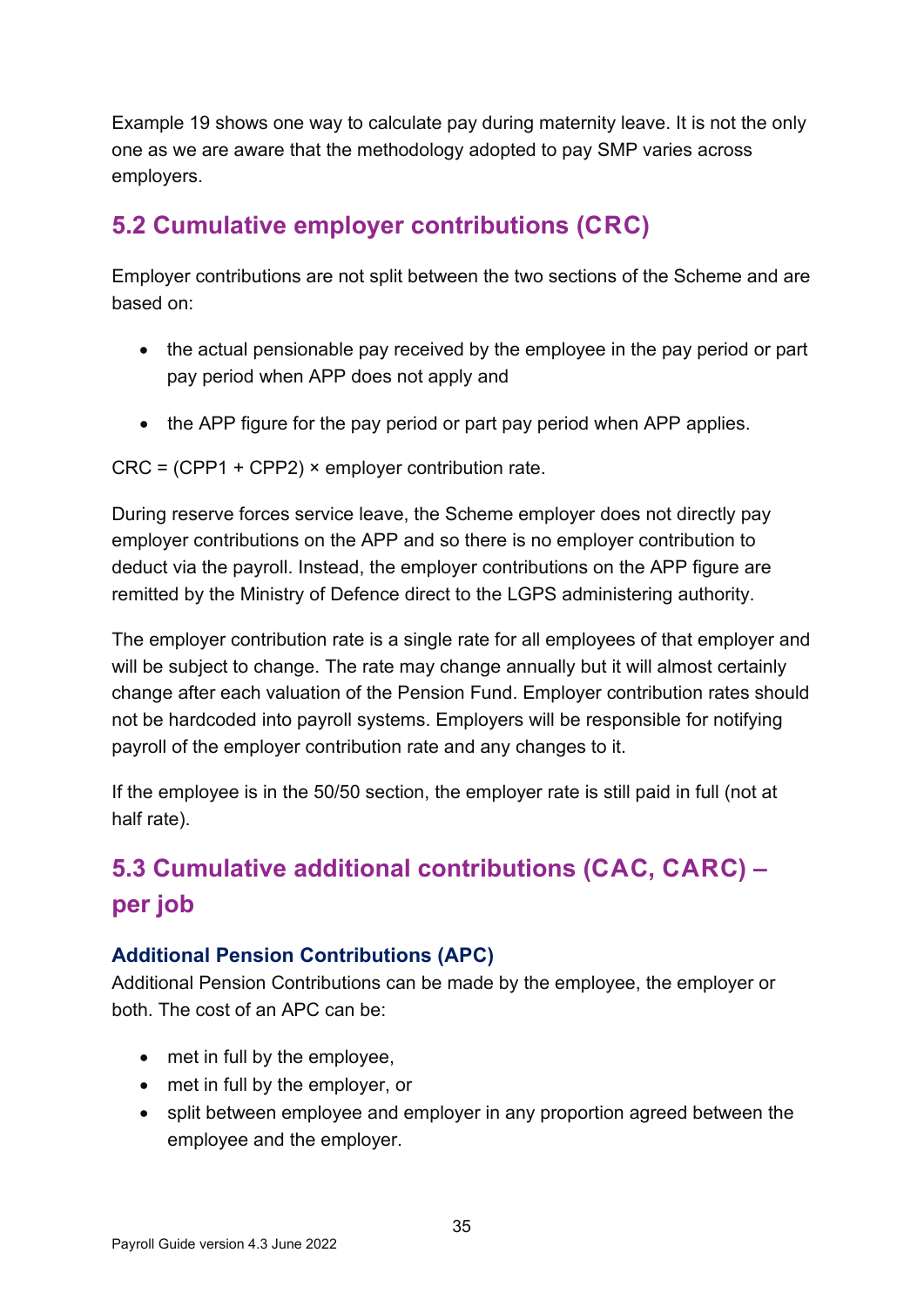Where an employer and employee both contribute, this is known as a Shared Cost APC (SCAPC). APC and SCAPC contributions may be one off or regular and will always be cash amounts not percentages of pay. If the contributions are regular, the employer will notify payroll of the employee amount and the employer amount (if any) to be deducted per pay period, and the number of payments in the APC contract. If the employee has more than one pensionable employment, the notification must also specify the employment to which the APC contract is to be attached.

### **Example 20: One off APC payment**

Payroll is notified that an employee has elected to pay a one off APC of £500. This amount should be deducted in the pay period following notification and £500 added to the EAPC CAC cumulative for that job for that Scheme year.

#### **Example 21: Regular APC payments**

Payroll is notified that an employee has elected to pay an APC of £50 per month for the next 60 pay periods. This deduction should commence in the pay period following notification and £50 added each month in the Scheme year to the EAPC CAC cumulative for that job.

Employers may agree to share the cost of APC contracts either on a one off or regular basis. Except for SCAPC contracts taken out to cover the pension 'lost' during a period of unpaid leave of absence, the employer share can vary across employees but the combined amount in respect of any individual employee will be consistent throughout the contract.

Where a SCAPC contract is taken out to cover the pension 'lost' during a period of unpaid leave of absence, the cost is shared 1/3rd employee, 2/3rds employer. This applies for any individual period of absence up to 36 months. The cost of purchasing 'lost' pension for a period of absence beyond 36 months will be at full cost to the employee, unless the employer chooses to contribute towards the cost.

### **Example 22: One off SCAPC payment**

Payroll is notified that the employer has agreed to share equally with the employee a one off APC of £500. The employee's  $£250$  should be deducted in the pay period following notification with £250 added to the EAPC CAC and £250 added to the RAPC CARC cumulatives for that job.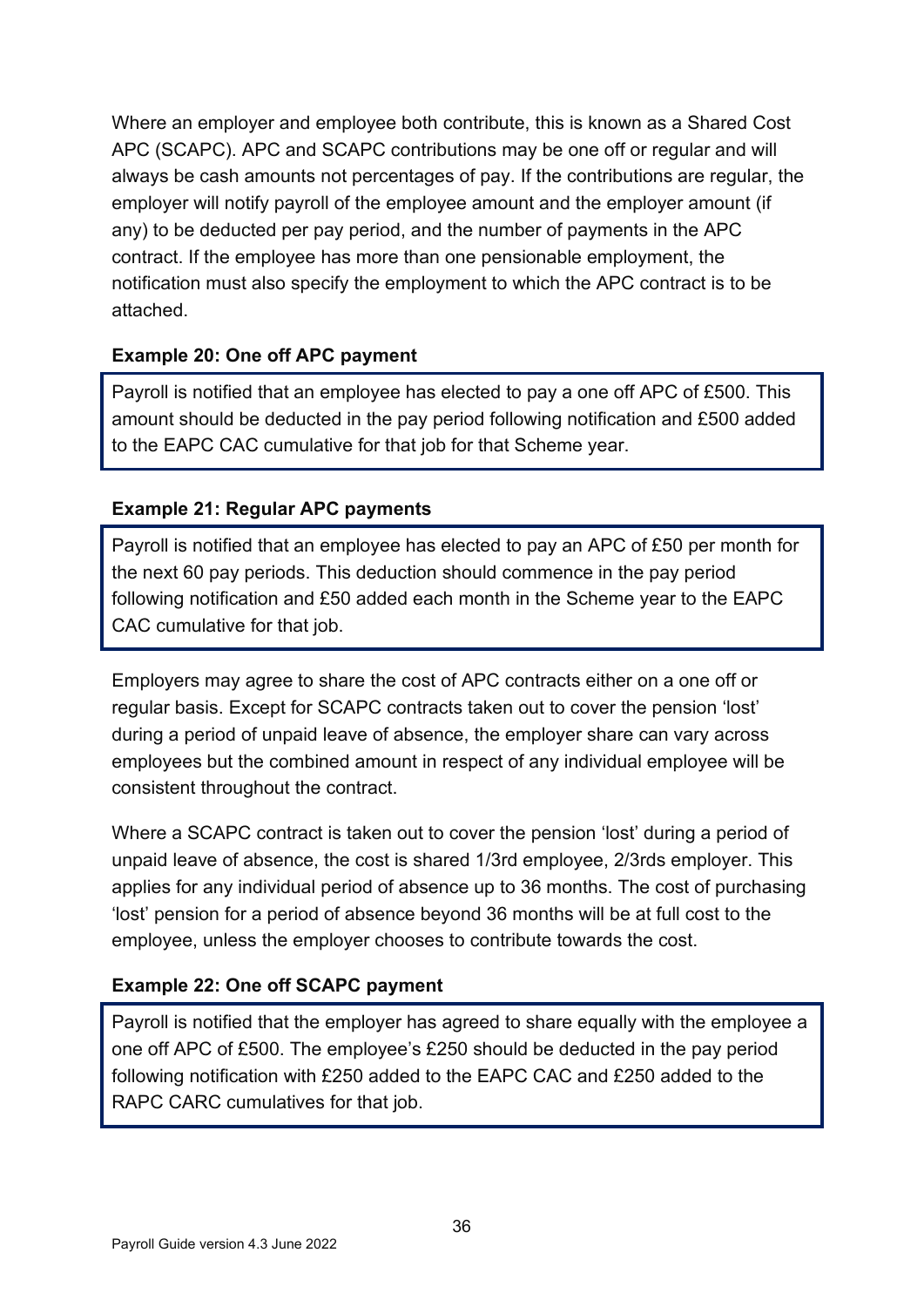### **Example 23: Regular SCAPC payments**

Payroll is notified that an employer has agreed to share equally with the employee the cost of purchasing an amount of additional pension. The arrangement is due to last for 60 months and the cost, based on factors in force at the time the contract commenced, is £50 per month. The employee's deduction of £25 should commence in the pay period following notification and £25 added each month in the Scheme year to each of the EAPC CAC and RAPC CARC cumulatives for that job.

Note that:

- The actuarial factors which determine the cost of purchasing additional pension are subject to review. If the factors change and a member has an ongoing contract to purchase additional pension, then both the employee and employer contributions change from the effective date of the new factors, unless the member elects to end the contract.
- During any period of sickness or injury on reduced contractual pay, any preexisting APC / SCAPC contracts remain payable, unless the member elects to end the contract. The payments need to be added to the EAPC CAC and, as appropriate, the RAPC CARC cumulative for that job. If the employee is in receipt of no pay, the employee contributions to an APC / SCAPC are deemed to have been paid, but the deemed contributions are not to be added into the EAPC CAC cumulative for that job. The employer contributions to an APC / SCAPC should always be collected and added into the RAPC CARC cumulative for that job.
- During any period of relevant child related leave (ordinary maternity, paternity or adoption leave, paid parental bereavement leave or paid shared parental leave and paid additional maternity or adoption leave) any pre-existing APC / SCAPC contracts remain payable, unless the member elects to end the contract. The payments need to be added to the EAPC CAC and, as appropriate, the RAPC CARC cumulative for that job.

If the employee is in receipt of no pay, the employer contributions to a SCAPC remain payable and should be added to the RAPC CARC cumulative for that job. The employee payments due to an APC or SCAPC which could not be collected roll over as a debt to be recovered from pay on return to work (when they will be added into the EAPC CAC cumulative for that job). If the member does not return to work, the individual can make a direct payment to the LGPS administering authority or the administering authority could make a deduction from their pension benefits when they are paid.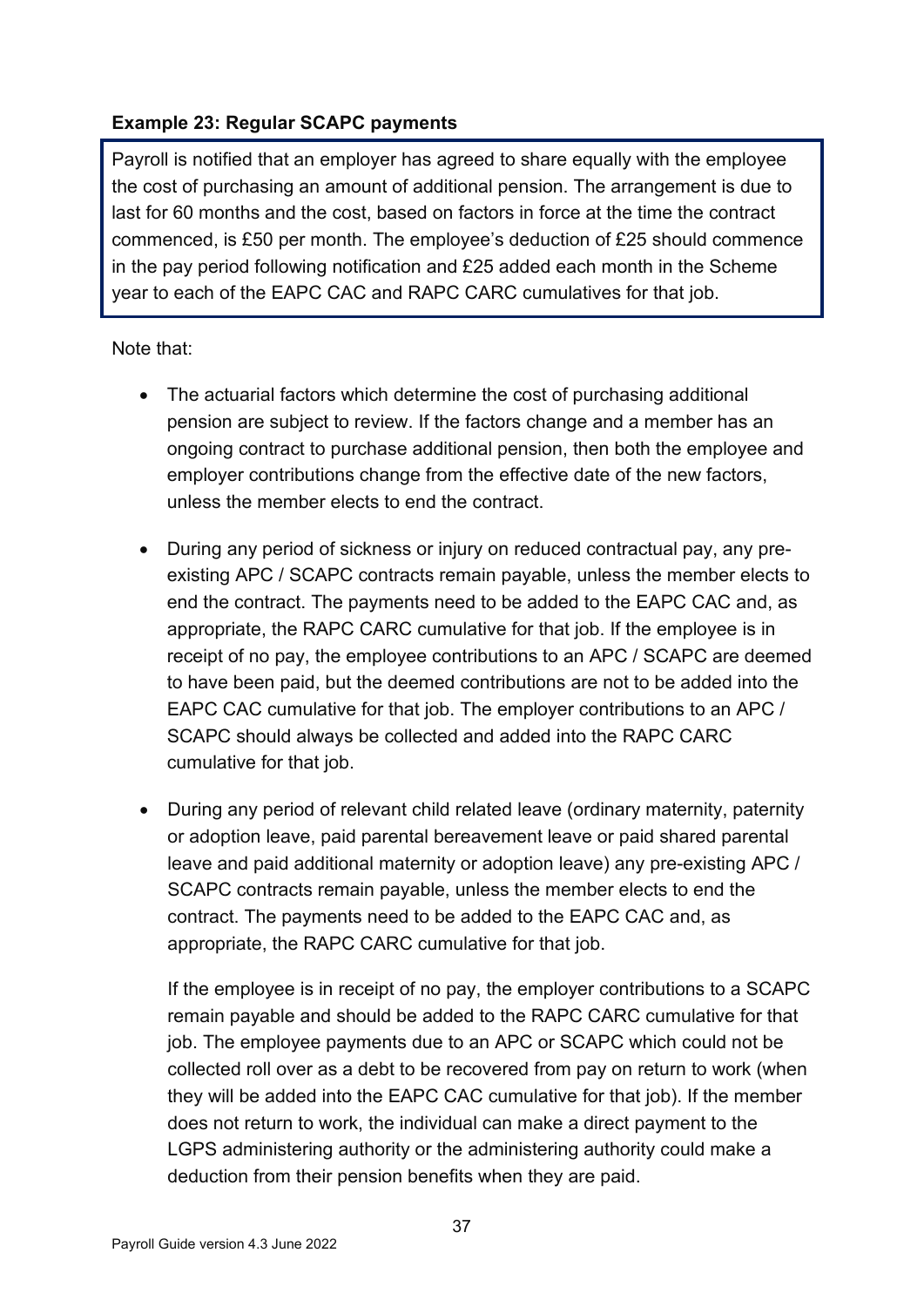• During any other period of child related leave (ie during unpaid additional maternity, paternity or adoption leave, unpaid parental bereavement leave or unpaid shared parental leave) any pre-existing APC / SCAPC contracts remain payable unless the member elects to end the contract. Although the employee is in receipt of no pay, the employer contributions to a SCAPC remain payable and should be added to the RAPC CARC cumulative for that job.

The employee payments that were due to an APC or SCAPC which could not be collected roll over as a debt to be recovered from pay on return to work, when they will be added into the EAPC CAC cumulative for that job. If the member does not return to work, the individual can make a direct payment to the LGPS administering authority or the administering authority could make a deduction from their pension benefits when they are paid.

• During any period of absence due to a trade dispute or a period of unpaid unauthorised absence any pre-existing APC / SCAPC contracts remain payable (unless the member elects to end the contract). Although the employee is in receipt of no pay for the period of the trade dispute, the employer contributions to a SCAPC remain payable and should be added to the RAPC CARC cumulative for that job.

The employee payments that were due to an APC or SCAPC should be deducted and added to the relevant EAPC CAC cumulative for that job if there is enough pay in the period from which to deduct the payment. Otherwise, the employee payment that was due to an APC or SCAPC will roll over as a debt to be recovered from pay on return to work (when they will be added into the EAPC CAC cumulative for that job). If the member does not return to work, the individual can make a direct payment to the LGPS administering authority or the administering authority could make a deduction from their pension benefits when they are paid.

• During any period of reserve forces service leave, any pre-existing APC / SCAPC contracts remain payable unless the member elects to end the contract. But these are not paid via payroll. The employer sends the relevant details to the reservist to pass on to MoD in order to get them to deduct the relevant APC contributions from MoD reservist pay and for MoD to pay these over to the LGPS administering authority. The employer must continue to pay employer contributions to a SCAPC.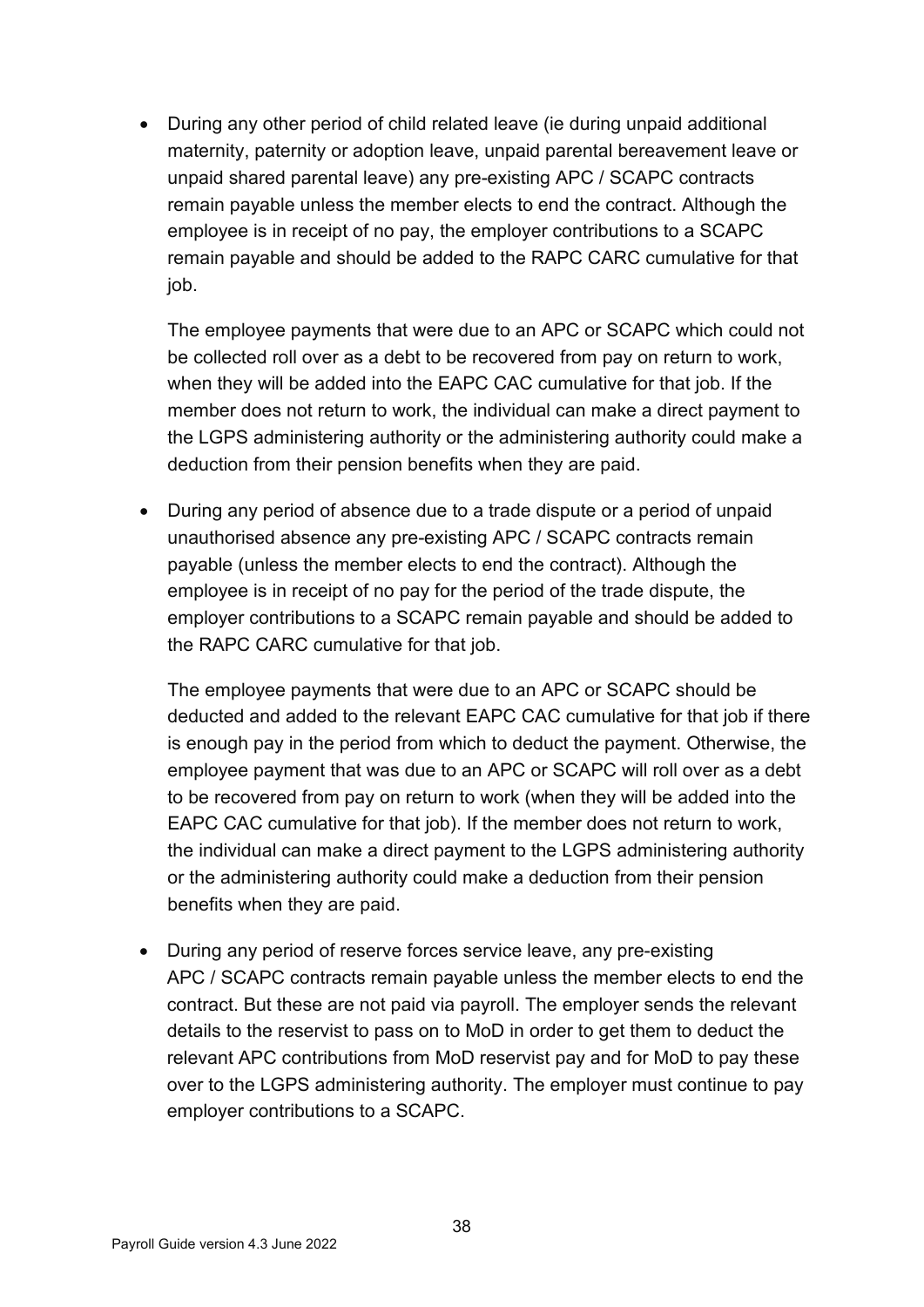• During any other period of authorised leave of absence, any pre-existing APC / SCAPC contracts remain payable, unless the member elects to end the contract. Although the employee may be in receipt of no pay, the employer contributions to a SCAPC remain payable and should be added to the RAPC CARC cumulative for that job. Any of the employee payments that were due to an APC or SCAPC which could not be collected roll over as a debt to be recovered from pay on return to work, when they will be added into the EAPC CAC cumulative for that job. If the member does not return to work, the individual can make a direct payment to the LGPS administering authority or the administering authority could make a deduction from their pension benefits when they are paid.

#### <span id="page-38-0"></span>**Additional Voluntary Contributions**

Additional Voluntary Contributions (AVC) can be made by the employee or, in the case of a Shared Cost AVC (SCAVC), by both the employer and employee. Such contributions will be either a cash amount or a percentage of pensionable pay. The employer will notify the payroll of the employee amount or percentage to be deducted per pay period and, in the case of a SCAVC, the employer amount or percentage to be paid per pay period.

The split between an employee's and employer's additional contributions for a SCAVC can be any ratio as agreed but not 100% cost to the employer.

**Important:** There is no upper limit on the amount of pensionable pay a member can contribute to an AVC arrangement.

#### **Example 24: Paying a fixed cash amount of AVCs**

Payroll is notified that an employee has elected to pay an ongoing life assurance AVC of £100 per month. This amount should first be deducted in the pay period after notification. £100 should be added to the EAVC CAC cumulative each month in the Scheme year for that job.

### **Example 25: AVCs as a percentage of pensionable pay**

Payroll is notified that an employee has elected to pay an ongoing non-life assurance AVC of 5% of pay per month. This deduction should start in the pay period following notification and the amount of AVC collected each month added to the EAVC CAC cumulative in the Scheme year for that job.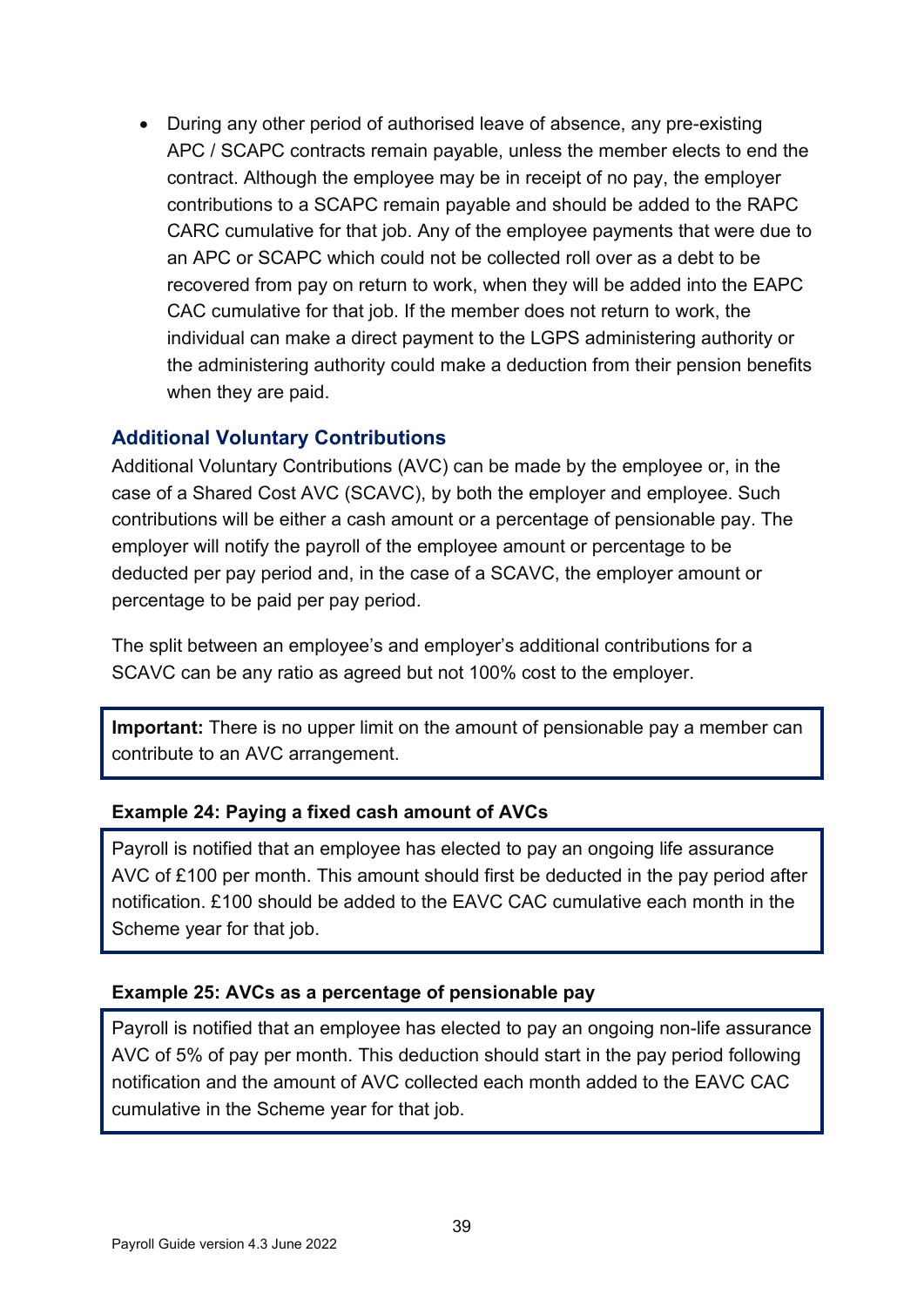Employers may agree to share the cost of an AVC contract. This share can vary across employees but the proportion for any individual employee will not vary.

### **Example 26: Paying a fixed cash amount of SCAVCs**

Payroll is notified that the employer has agreed to a Shared Cost non-life assurance AVC with an employee, with the employee contributing £60 per month and the employer contributing £40 per month.

The AVC deduction should start in the pay period following notification. The employee's £60 per month deduction should be added to the EAVC CAC and the employer's £40 per month contribution added to the RAVC CARC cumulatives each month in the Scheme year for that job.

### **Example 27: SCAVCs as a percentage of pensionable pay**

Payroll is notified that the employer has agreed to a Shared Cost non-life assurance AVC with an employee, with the employee contributing 3% of pay per month and the employer contributing 2% of pay per month. The AVC deduction should commence in the pay period following notification with the employee's 3% contribution added to the EAVC CAC and the employer's 2% contribution added to the RAVC CARC cumulatives each month in the Scheme year for that job.

Note that:

• During any period of sickness on reduced contractual pay or no pay, any preexisting AVC / SCAVC contracts entered into after 31 March 2014 remain payable only whilst there is enough pay to cover them (unless the member, or the employer in the case of a SCAVC, elects to end the contract). The payments need to be added to the EAVC CAC and, as appropriate, RAVC CARC cumulatives for that job.

No AVC / SCAVC contributions are payable whilst the employee is on no pay and nothing is to be added to the EAVC CAC or, as appropriate, RAVC CARC cumulatives for that job when the employee is on no pay.

The employer element of an SCAVC in respect of pension sacrifice is not payable in full where the employee is on reduced or no pay. During the half pay period, the employer contribution is half and during the no pay period the employer makes no contribution. This is the line taken by Northumberland CC who were the first authority we were aware of to introduce a salary sacrifice AVC arrangement.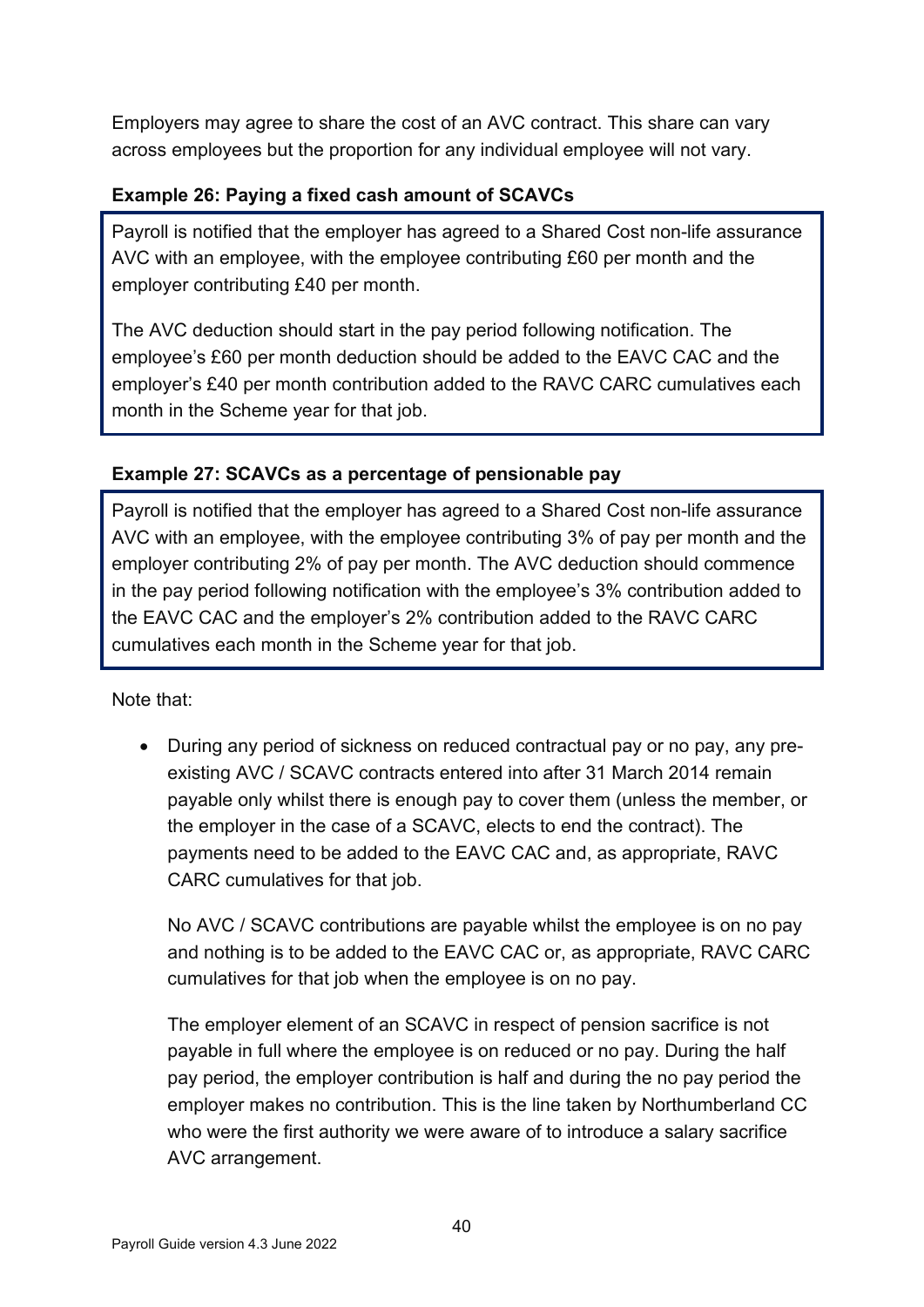• During any period of relevant child related leave (ordinary maternity, paternity or adoption leave, paid parental bereavement leave or paid shared parental leave and paid additional maternity or adoption leave) any pre-existing AVC / SCAVC contracts remain payable when there is enough pay to cover them, unless the member, or the employer in the case of a SCAVC, elects to end the contract.

The payments made need to be added to the EAVC CAC and, as appropriate, RAVC CARC cumulatives for that job. The employer element of SCAVC in respect of pension sacrifice must continue to be paid in full on APP or, for any days during the relevant child related leave period where pay received is greater than APP, on the pay received and added to the RAVC CARC cumulative for that job.

- During unpaid additional maternity, paternity or adoption leave, unpaid shared parental leave or unpaid parental bereavement leave the member may elect to continue with any pre-existing AVC / SCAVC contract. If the member does so, the employer must meet cost of the employer element of any SCAVC. However, in reality this is not an option on the payroll as there is no pay from which to collect AVCs / SCAVC.
- During any period of absence due to a trade dispute the member may elect to continue with any pre-existing AVC / SCAVC contracts. If the member does so, the employer must meet the cost of the employer element of any SCAVC. The employer contributions to a SCAVC should be added to the RAVC CARC cumulative for that job and the employee contributions to the AVC or SCAVC should be added to the EAVC CAC cumulative for that job.
- During any period of reserve forces service leave any pre-existing AVCs / SCAVC contracts entered into after 31 March 2014 remain payable unless the member, or the employer in the case of a SCAVC, elects to end the contract. Employer contributions to an SCAVC are collected via payroll. Other contributions are not collected via payroll. The employer sends the relevant details to the reservist to pass on to the Ministry of Defence (MoD) in order to get them to arrange the relevant AVC deductions from the reservist's pay and for MoD to pay these over to the AVC provider.
- During any other period of authorised leave of absence the member may elect to continue with any pre-existing AVC / SCAVC contracts entered into after 31 March 2014 and, if the member does so, the employer must meet the cost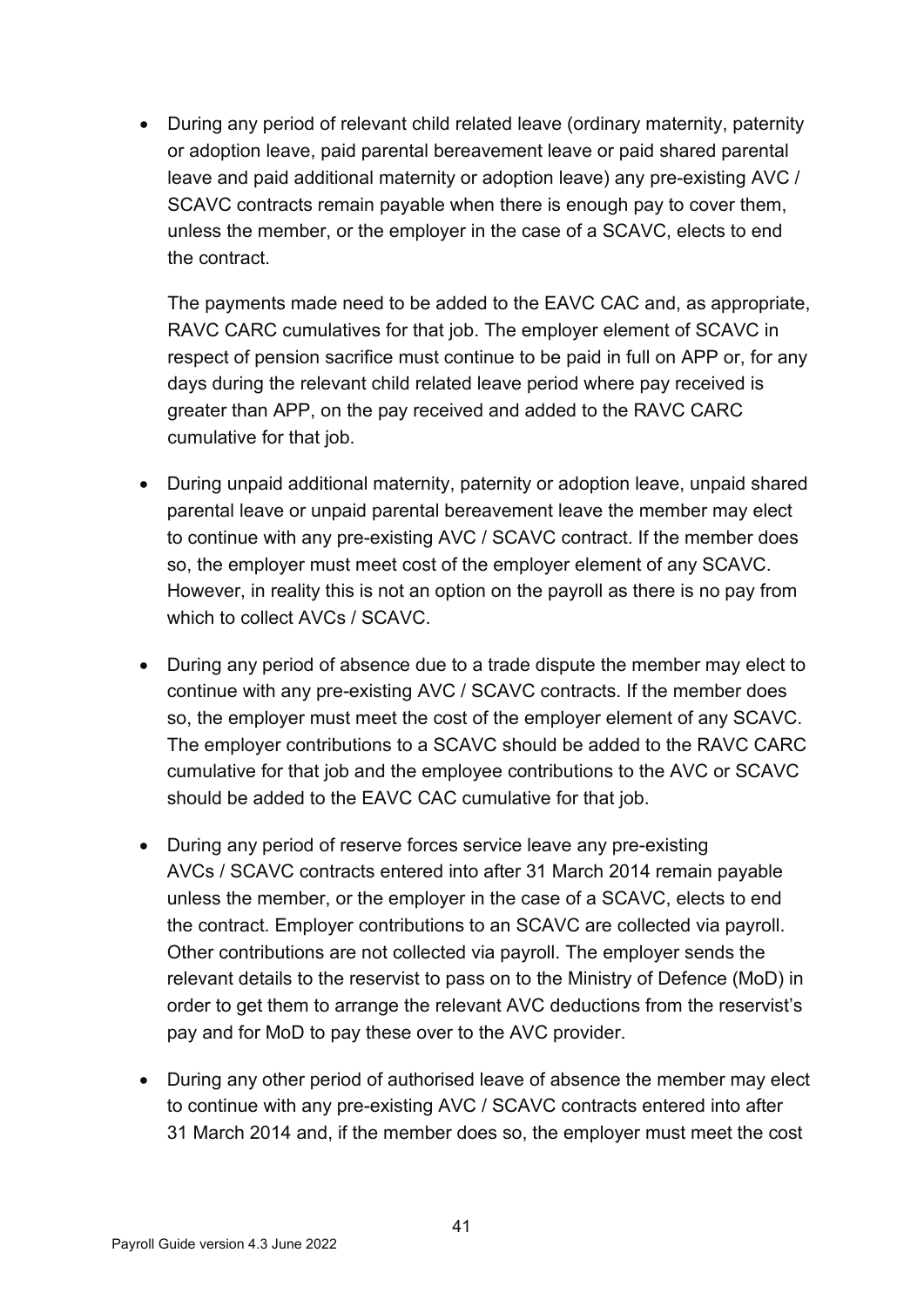of the employer element of any SCAVC. However, in reality this is not an option on the payroll as there is no pay from which to collect AVCs / SCAVCs.

#### **Life assurance AVCs and unpaid periods**

If the member is paying AVCs for additional life assurance cover, they will have to make arrangements to continue to pay the life assurance AVCs during any period when there is not enough pay to cover them if they wish to ensure their AVC life assurance cover does not lapse.

See [section 6.4](#page-47-0) for AVC / SCAVC contracts entered into before 1 April 2014.

# <span id="page-41-0"></span>**6. 2008 Scheme data**

This section deals with the data requirements for Scheme members who have pre 2014 benefits. It contains information on final pay, part time hours, breaks in membership and existing additional pension contracts.

# <span id="page-41-1"></span>**6.1 Final pay**

Employers will still be responsible for calculating and providing to the LGPS administering authority:

- Final pay (2008 Scheme definition) at each 31 March, on ceasing membership of the Scheme (opting out, or termination of pensionable employment, or attaining age 75) and on flexible retirement, for use in calculating pre 2014 benefits, and
- Final pay at Normal Pension Age (NPA) (2008 Scheme definition normally age 65) or at the date of cessation of active membership, if earlier, to enable the LGPS administering authority to calculate the underpin on the post 31 March 2014 benefits for those members to whom the underpin calculation applies.

The underpin has to be calculated for a member who:

a) was an active member on 31 March 2012,

or

b) was an active member of another public service pension scheme on 31 March 2012 and transferred their pension benefits from that public service pension scheme into the LGPS (where the transfer bought final salary benefits, ie membership in the 2008 Scheme)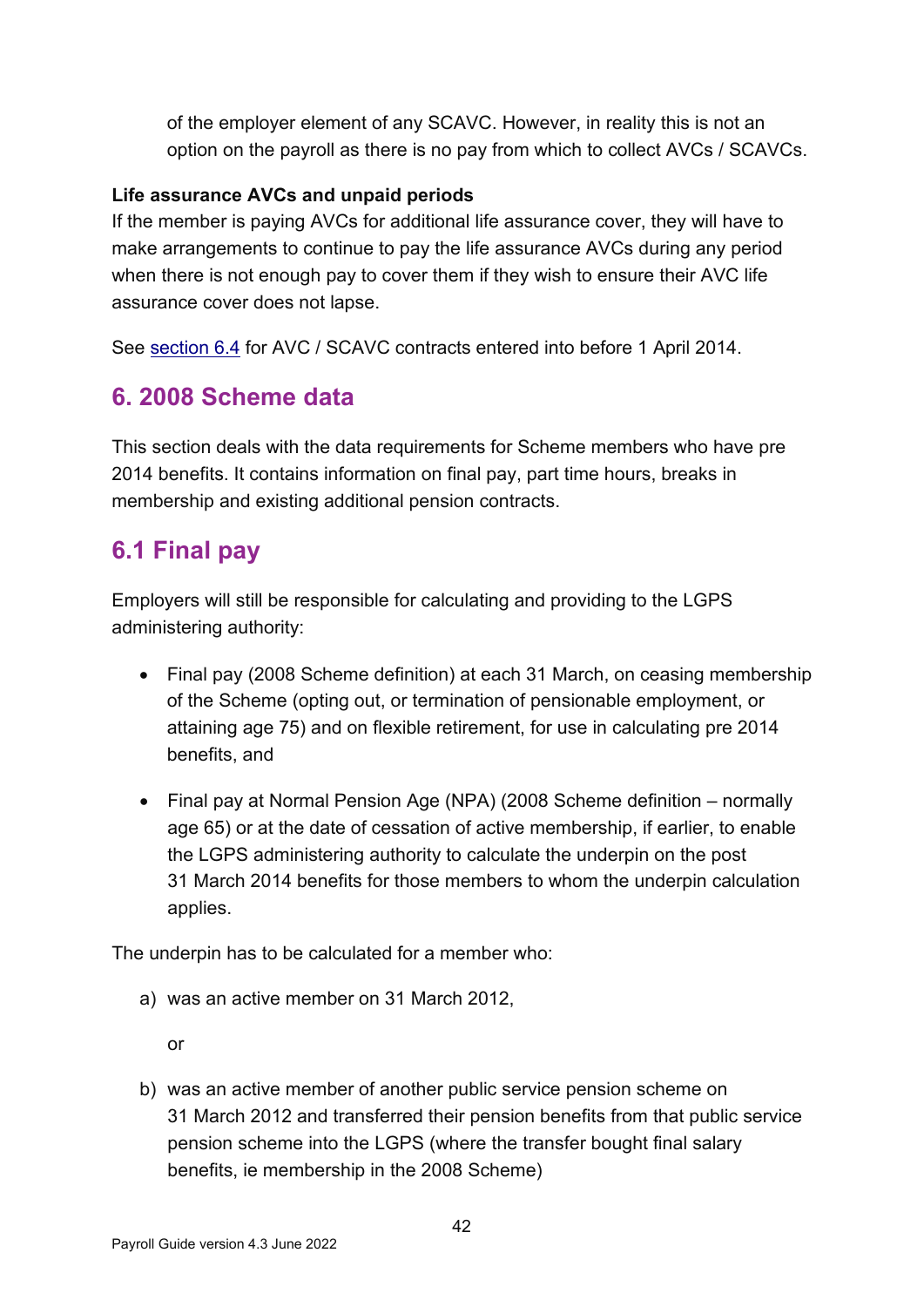and

- was within ten years of their NPA on 1 April 2012,
- has not (after 31 March 2012) had a continuous break of more than five vears in membership of a public service pension scheme,
- has not already drawn any benefits from the 2014 Scheme in relation to the employment (eg on flexible retirement), and
- has either ceased to be an active member before NPA (2008 Scheme definition) or is still an active member at NPA (2008 Scheme definition).

The final pay figure (2008 Scheme definition) for the underpin is the pay due for, normally, the 12 months preceding the date of cessation or NPA in the 2008 Scheme, whichever is the earlier. The underpin is calculated at the 2008 Scheme NPA for those who continue as an active member after that date.

For the purposes of (a) and (b) above, if the employee elects to cover the whole of the amount of any pension 'lost' during a period of absence due to a trade dispute, authorised unpaid leave of absence or unpaid additional maternity, paternity or adoption leave, unpaid parental bereavement leave or unpaid shared parental leave by the payment of contributions under an Additional Pension Contribution (APC) contract or Shared Cost APC contract, in calculating the final pay for the employee, the employee must be treated as having received the pay they would otherwise have received but for the absence.

If, however, the employee does not make such an election, or has a period of unauthorised unpaid leave of absence, the final pay (if the absence falls in the final pay period – usually the last 12 months) will be the pay received during that final pay period divided by the number of paid days in that period multiplied by 365.

If a Scheme member is subject to a reduction or restriction in pay, regulations 8 and 10 of the LGPS (Benefits, Membership and Contributions) Regulations 2007 continue to apply for the purposes of the final pay calculation for (a) and (b) above regardless of whether the reduction or restriction in pay occurs before, on or after 1 April 2014.

# <span id="page-42-0"></span>**Retention of payroll data**

Scheme employers must provide the relevant administering authority with the information they require to calculate the value of each member's LGPS pension entitlement correctly. Employers' data retention schedules for payroll and HR data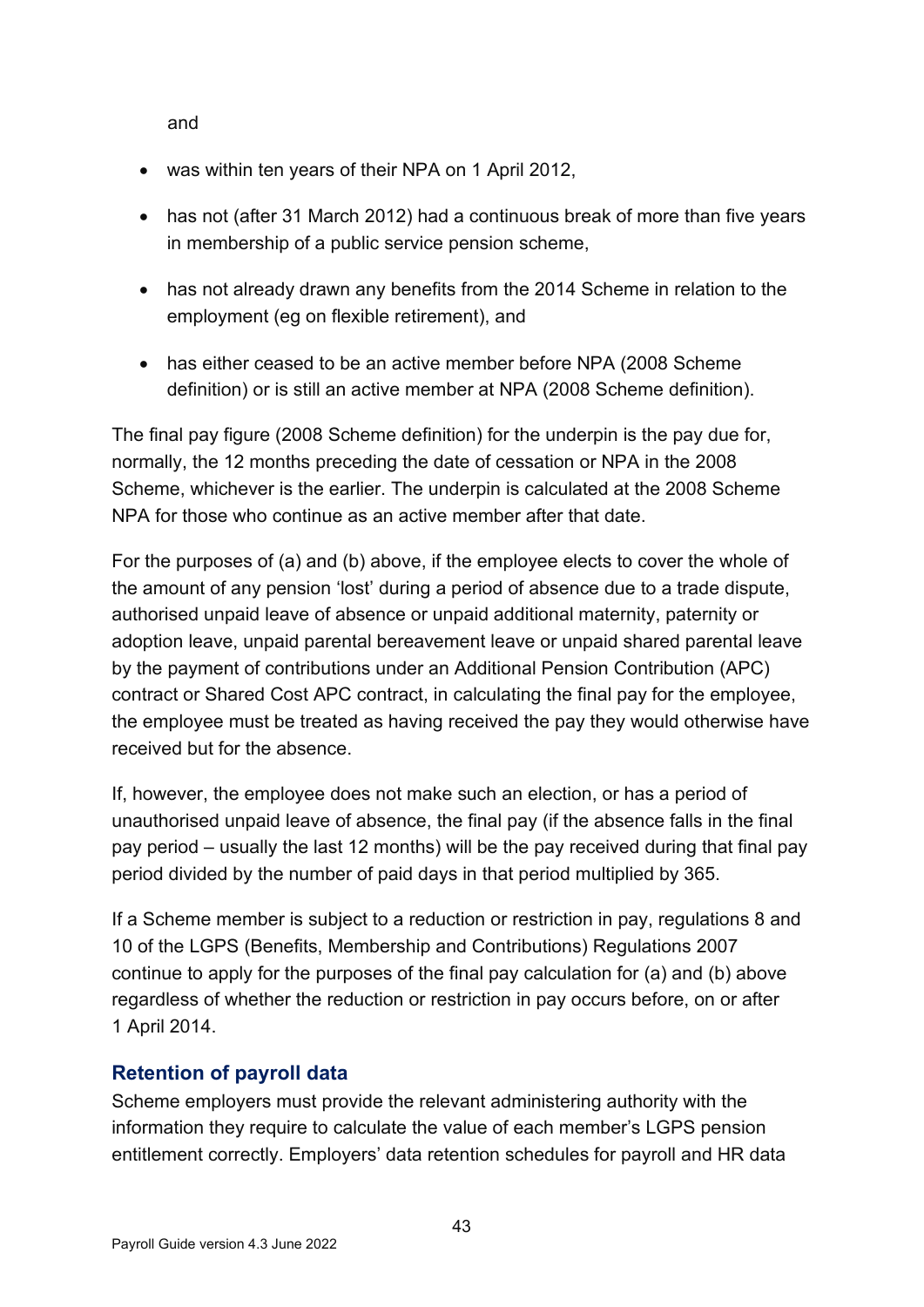should take into account that there are circumstances when they will need to supply historical information to ensure that this requirement can be met.

Employers must also make payroll providers aware of their retention schedules so that they are able to retain access to the information needed.

#### **Pensionable pay data**

When a Scheme member with pre 2014 membership ends active membership, the employer must calculate their 'final pay' in accordance with the Scheme regulations. The regulations state that:

- the final pay period is the year ending with the last day of membership; however, one of the two immediately preceding years can be used if higher.
- if a member is subject to a reduction or restriction in pay in the ten-year period before leaving the Scheme, they can choose to have their final pay calculated as the best consecutive three years' pay in the last 13 years.

The reduction or restriction of pay in the second bullet point above can be for a variety of reasons including, but not limited to, where the member chooses to be employed with the same employer at a lower grade (or with less responsibility) or as result of a job evaluation exercise.

Employers should be aware that in order to calculate final pay accurately under the Scheme regulations, complete pensionable salary data for the 13 years before the member's scheme membership ended will be needed.

#### **Hours data**

Employees who joined the LGPS before 1 April 2014 have membership in the final salary scheme. The employee's working hours are used in the calculation of benefits built up in the final salary scheme and member queries concerning working hours can be received many years after any change in working pattern took effect.

#### **Other data**

Employers are responsible for deciding whether deferred members can be paid their benefits early on ill health grounds. A deferred member is an employee who has left the Scheme but not yet taken payment of their pension benefits.

If a former employee applies for their deferred benefits to be put into payment early on ill health grounds, the employer is required to obtain an opinion from an Independent Registered Medical Practitioner before making a decision. The regulations require that the former employee is assessed in relation to their ability to do the job that they were doing immediately before they left the Scheme. It is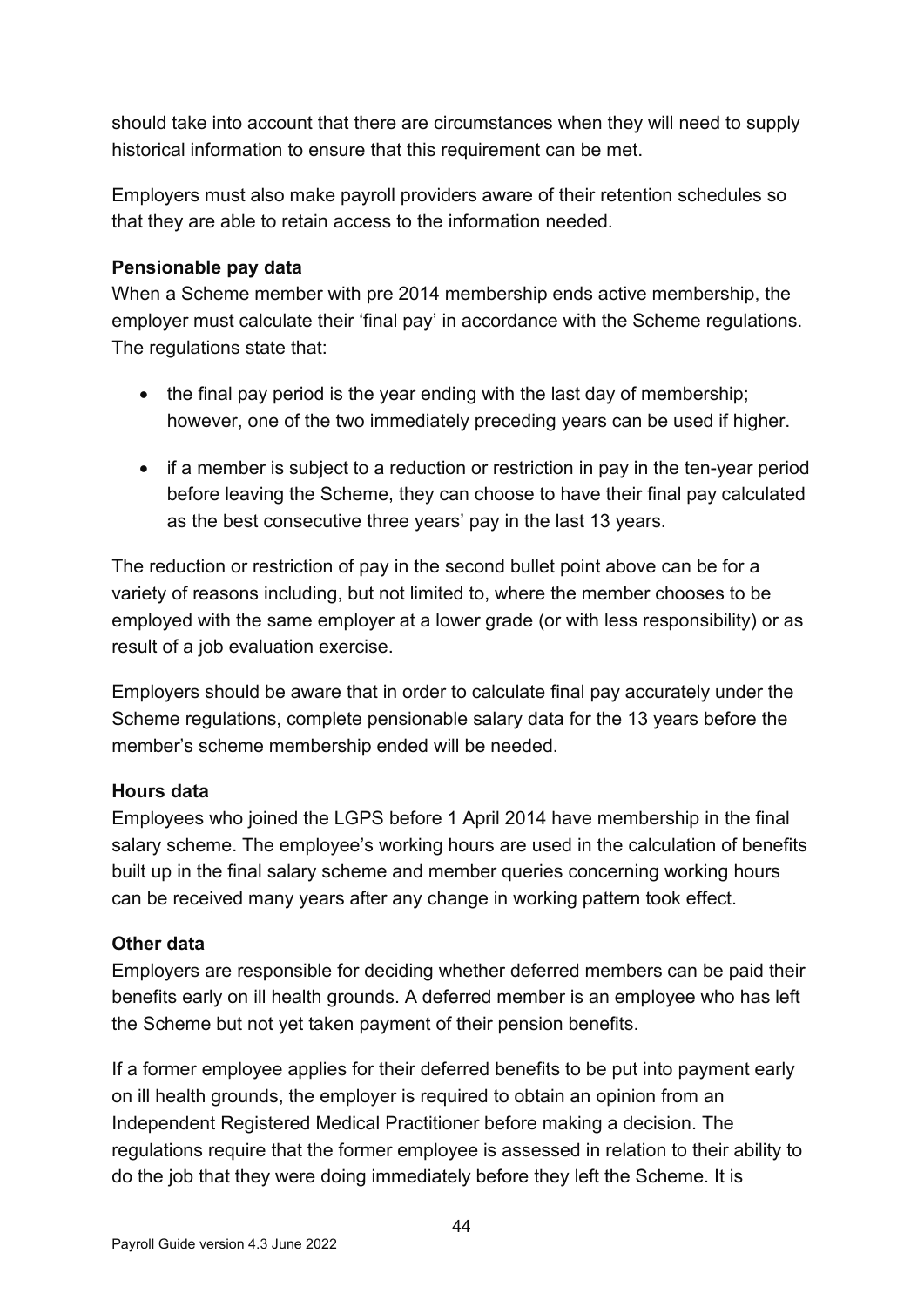therefore important to keep records of former employees' duties and responsibilities, usually in the form of job descriptions.

**Important:** Provision of data to the administering authority remains the responsibility of the employer. It is important that employers put processes in place to retain access to historical payroll information when they change payroll provider so that they can continue to fulfil their responsibilities as a Scheme employer fully.

# <span id="page-44-0"></span>**6.2 Changes in contractual hours, weeks or days per year**

For part time employees with LGPS membership before 1 April 2014, employers will still be required to notify LGPS administering authorities of changes in contractual working hours (or the average hours for the Scheme year for employees who have no contractual hours) of:

- members to whom the underpin calculation applies (see [section 6.1\)](#page-41-1) where the change occurs before NPA (2008 Scheme definition  $-$  normally age 65) so that the underpin calculation can be accurately performed
- members who have an added years contract, because the added years contract has to be adjusted when contractual hours change, and
- members covered by regulation 20(13) of the LGPS (Benefits, Membership and Contributions) Regulations 2007 (minimum ill health enhancement for those who were active members before 1 April 2008, were aged 45 or over at that time, have been in continuous membership since then, and have not already received any benefits in respect of that membership). A change in contractual hours can affect the level of the minimum ill health enhancement.

Changes in contractual hours will also need to be taken into account in assessing the level of contributions payable under an ongoing Additional Survivor Benefit Contribution (ASBC) contract.

For employees with LGPS membership before 1 April 2014, employers will still be required to notify LGPS administering authorities of any changes in contractual weeks / contractual days per year (if the administering authority prorates the membership of employees whose contractual weeks / contractual days per year are less than 52 per annum / 365 per year) but only for:

• members to whom the underpin calculation applies and where the change occurs before NPA (2008 Scheme definition – normally age 65) so that the underpin calculation can be accurately performed,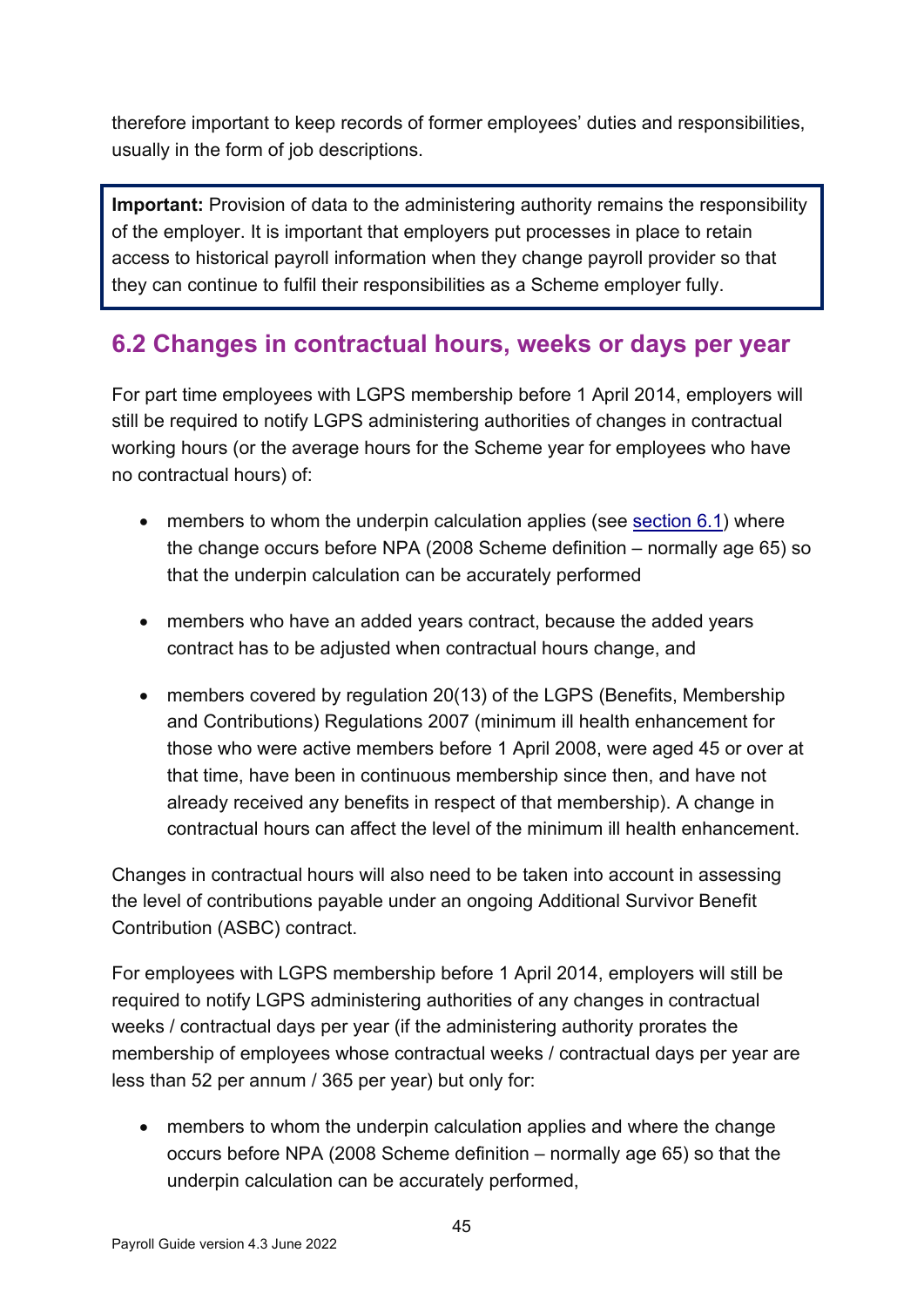- members who have an added years contract, and
- members covered by regulation 20(13) of the LGPS (Benefits, Membership and Contributions) Regulations 2007 (minimum ill health enhancement for those who were active members before 1 April 2008, were aged 45 or over at that time, have been in continuous membership since then, and have not already received any benefits in respect of that membership). A change in contractual weeks can affect the level of the minimum ill health enhancement.

Changes in contractual weeks / days will also need to be taken into account in assessing the level of contributions payable under an Additional Survivor Benefit Contribution (ASBC) contract (if the LGPS administering authority prorates the membership of employees whose contractual weeks / days per year are less than 52 per annum / 365 days per year).

For all employees covered by either of the paragraphs above, employers will need to provide, at each 31 March, the relevant changes that have occurred during the Scheme year. This information is required by the LGPS administering authority to calculate the member's benefits for the purposes of the Annual Benefits Statement and the annual allowance. At the date of leaving employers will need to provide details of the changes that have occurred during the Scheme year in which the date of leaving falls.

**Important:** The underpin was introduced to protect the pensions of older members when the LGPS changed from a final salary to a career average scheme in 2014. The Court of Appeal found that younger members of other public service pension schemes have been discriminated against, because similar protections do not apply to them. The Government has accepted that this outcome will apply to all public sector pension schemes.

The Government is working on proposals to remove the discrimination from all public sector pension schemes. In the LGPS, employers will need to provide administering authorities with working hours information for Scheme members who are not currently protected by the underpin.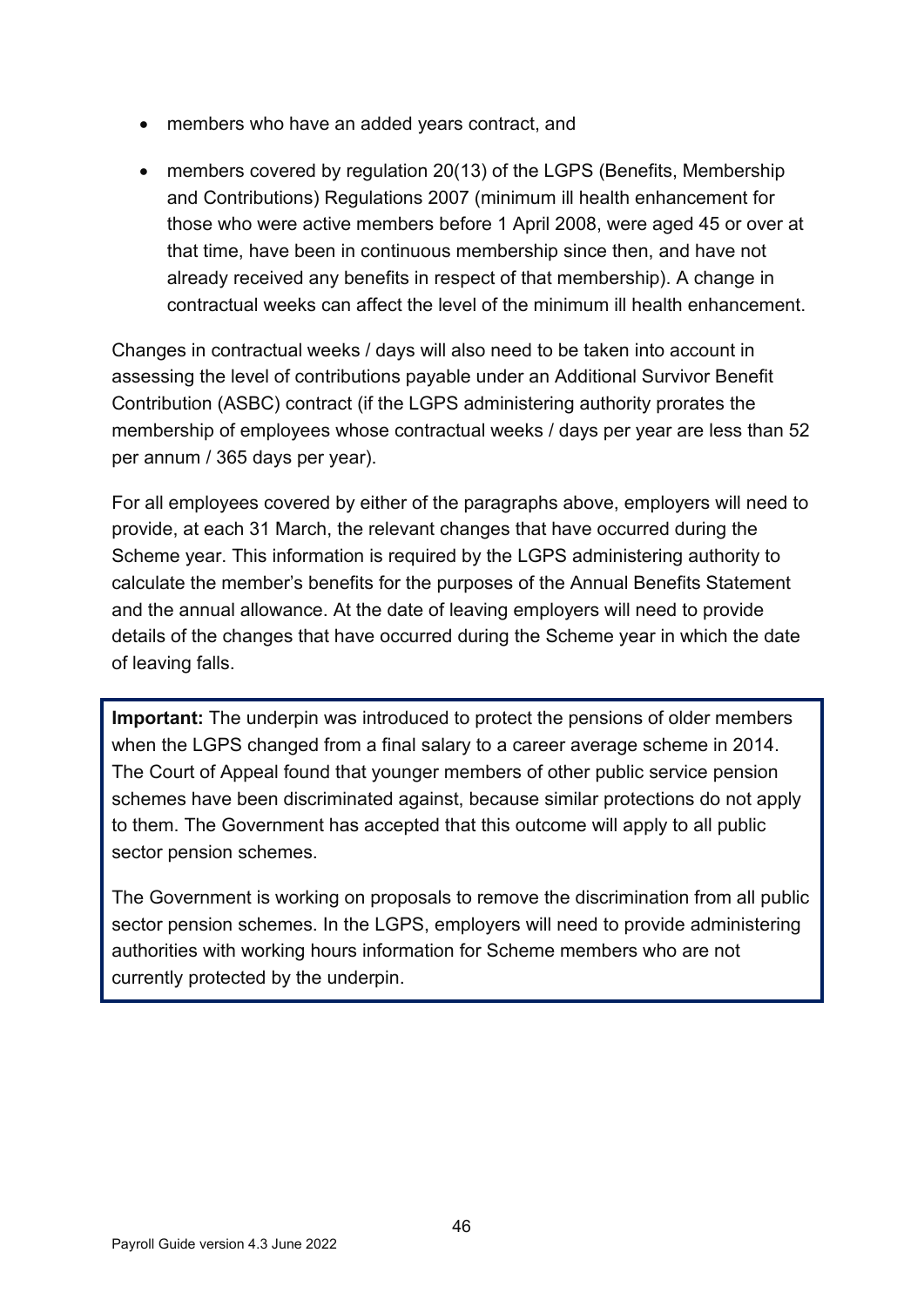# <span id="page-46-0"></span>**6.3 Breaks in membership**

Employers will still be responsible for providing details to the LGPS administering authority of breaks in 'membership' that occur before Normal Pension Age (2008 Scheme definition – normally age 65) due to:

- a trade dispute, or
- authorised unpaid leave of absence, or
- unpaid additional maternity or adoption leave or unpaid shared parental leave,

but only for those members:

- to whom the underpin calculation applies, or
- to whom the 85-year rule applies

and who have not taken out an Additional Pension Contribution (APC) contract to cover the whole of the pension that would have accrued during the trade dispute period, or taken out an APC or Shared Cost APC contract to cover the whole of the pension that would have accrued during the period of unpaid leave of absence (with compulsory employer contributions to a Shared Cost APC being limited to cover a maximum period of 36 months) or period of unpaid additional maternity or adoption leave or unpaid shared parental leave.

In addition, employers will need to provide details to the administering authority of breaks in membership due to:

• unauthorised unpaid absence

for those members:

- to whom the underpin calculation applies, or
- to whom the 85-year rule applies, or
- who have not yet met the two-year vesting period.

Unauthorised unpaid absences will always constitute a break as there is no facility to pay an APC specifically to cover the pension that would have accrued during such a period of absence.

Notification of service breaks is required so that the LGPS administering authority can determine:

• whether the final salary benefit underpin for members subject to the underpin exceeds their post 31 March 2014 career average pension, and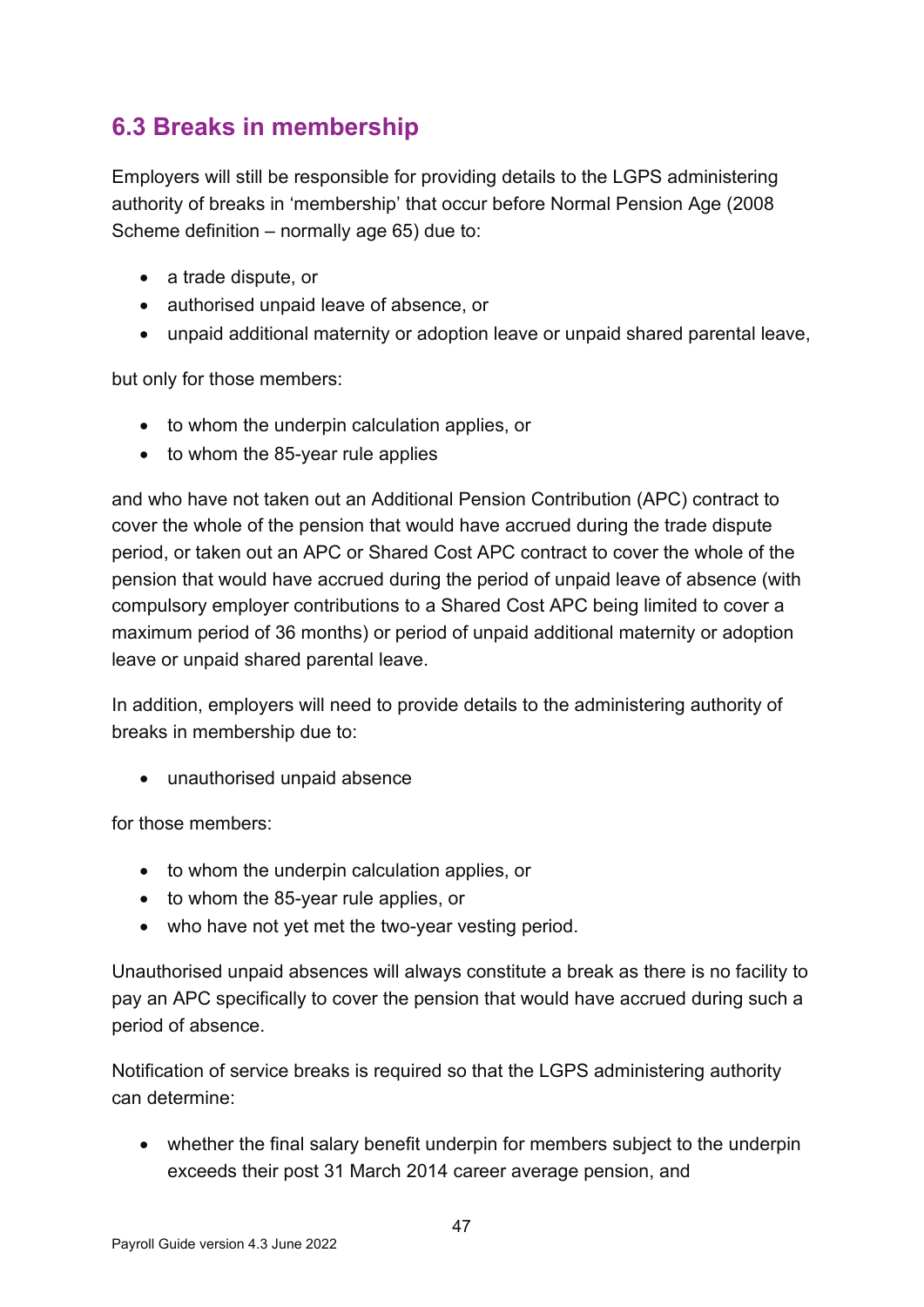- when the member meets the 85-year rule (as a break can potentially put back to a later date the date when the 85-year rule is met) and
- when the member meets the two-vear vesting period.

**Important:** The underpin was introduced to protect the pensions of older members when the LGPS changed from a final salary to a career average scheme in 2014. The Court of Appeal found that younger members of other public service pension schemes have been discriminated against, because similar protections do not apply to them. The Government has accepted that this outcome will apply to all public sector schemes.

The Government is working on proposals to remove the discrimination from all public sector pension schemes. In the LGPS, it is likely that employers will need to provide administering authorities with service break information for Scheme members who are not currently protected by the underpin.

# <span id="page-47-0"></span>**6.4 Existing additional pension contracts**

Existing Additional Voluntary Contribution (AVC), Shared Cost Additional Voluntary Contribution (SCAVC), additional regular contribution (ARC), Preston part-time buyback, added years, and Additional Survivor Benefit Contributions (ASBC) contracts in force immediately before 1 April 2014 continued.

If a member paying additional contributions under such contracts moves to the 50/50 section of the Scheme, the additional contributions under such contracts remain payable in full and are not reduced to half rate.

### <span id="page-47-1"></span>**Additional Voluntary Contributions**

Contributions made by an employee to an AVC or, in the case of a Shared Cost AVC (SCAVC), by both the employer and employee, continue to be payable in respect of a contract taken out before 1 April 2014, unless the employee, or the employer in the case of a SCAVC, elects to end the contract. Such contributions will be either a cash amount or a percentage of pensionable pay, payable per pay period.

Employee contributions to AVC contracts entered into before 1 April 2014 are no longer limited to 50% of the employee's pensionable pay. From 14 May 2018, the maximum contribution is 100% of pensionable pay (based on the 2014 Scheme definition of pensionable pay) irrespective of whether the AVC contract was entered into before or after 1 April 2014.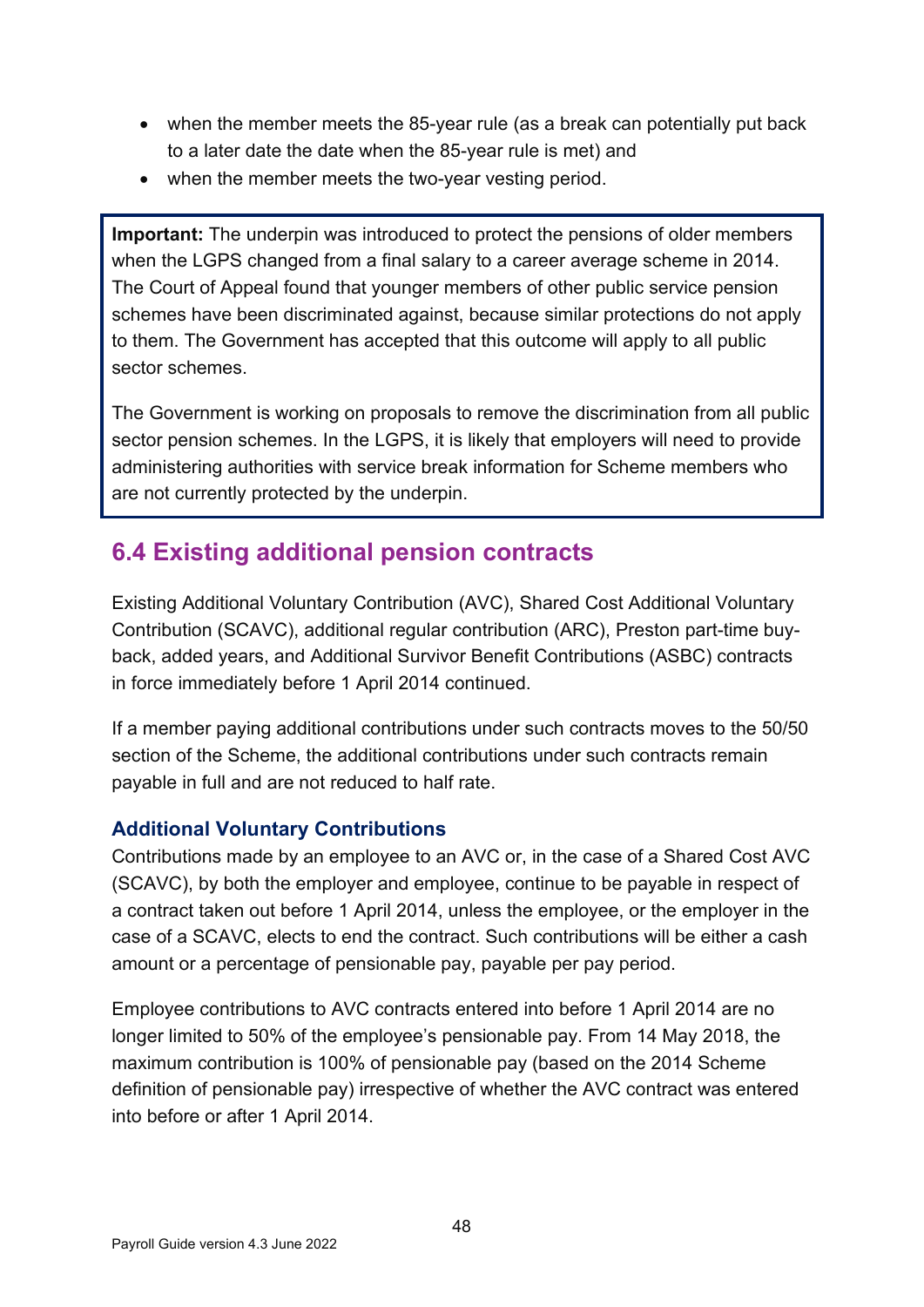During any period of:

- sickness on reduced contractual pay or no pay
- relevant child related leave (ordinary maternity, adoption or paternity leave, paid parental bereavement leave or paid shared parental leave, paid additional maternity or adoption leave), unpaid additional maternity, paternity or adoption leave or unpaid shared parental leave
- reserve forces service leave
- absence due to a trade dispute
- jury service on reduced or no pay
- any other period of authorised leave of absence, or
- any period of unpaid unauthorised absence

the employee can continue with any pre-existing AVC / SCAVC contract entered into before 1 April 2014, or can elect to end the contract. If the member continues with the contract, and is paying AVCs for additional life assurance cover, they will have to make arrangements to continue to pay the life assurance AVCs during any period when there is not enough pay to cover them if they wish to ensure their AVC life assurance cover does not lapse.

### <span id="page-48-0"></span>**Additional regular contributions (ARCs)**

Contributions under existing ARC contracts entered into before 1 April 2014 continue to be payable, but the member can elect to end the contract. Payments under these contracts are flat sums payable per pay period, not percentages of pensionable pay.

During any period of:

- relevant child related leave (ordinary maternity, adoption or paternity leave, paid parental bereavement leave or paid shared parental leave, plus paid additional maternity or adoption leave), plus unpaid additional maternity, paternity or adoption leave or unpaid shared parental leave
- reserve forces service leave where the reserve forces pay is equal to or greater than the pay that would have been paid had the member continued to be employed by the Scheme employer
- absence due to sickness on full, reduced or nil pay
- absence due to a trade dispute
- jury service on reduced or no pay
- any other period of authorised leave of absence, or
- any period of unpaid unauthorised absence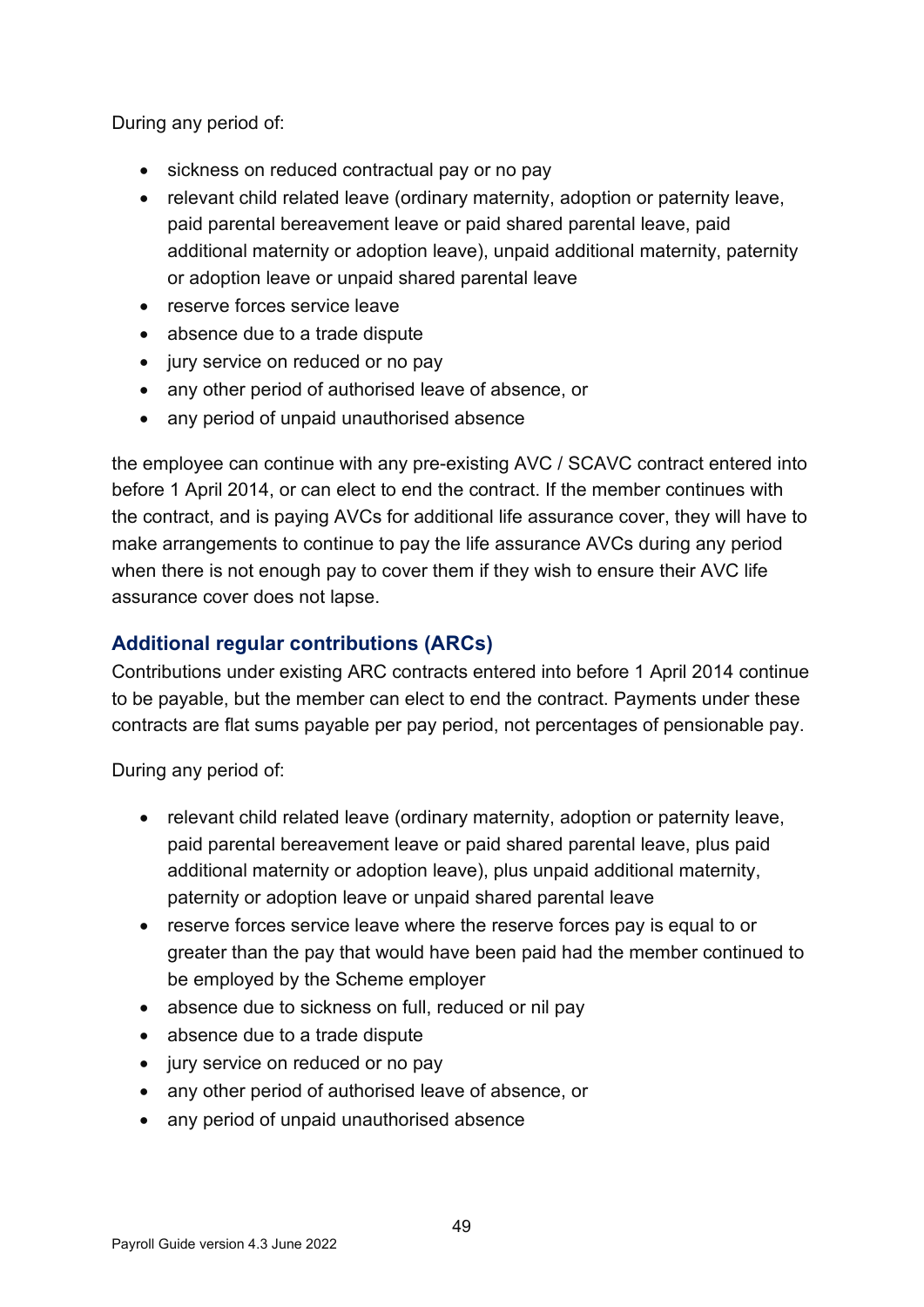the employee must continue to pay contributions under any pre-existing ARC contract entered into before 1 April 2014, unless the employee elects to end the contract. Where necessary, these contributions can be collected from pay when the member returns to work.

During any period of reserve forces service leave where the reserve forces pay is less than the pay that would have been paid had the member continued to be employed by the Scheme employer, the employee is not required to pay contributions under the ARC contract. The contributions are deemed to have been paid.

No new ARC contracts can be taken out after 31 March 2014, but the member can take out an Additional Pension Contributions (APC) contract.

### <span id="page-49-0"></span>**Added years contracts**

Existing contracts entered into by members who elected before 1 April 2008 to purchase added years of membership continue in force, unless the member elects to end the contract. Payments under these contracts are expressed as a percentage of the member's pensionable pay (2008 Scheme definition of pensionable pay). The contributions should only be deducted on the 2008 Scheme definition of pensionable pay. This excludes any pay that is pensionable in the 2014 Scheme, but which was not pensionable in the 2008 Scheme, such as non-contractual overtime.

During any period of:

- relevant child related leave (ordinary maternity, adoption or paternity leave, paid parental bereavement leave or paid shared parental leave, paid additional maternity or adoption leave), unpaid additional maternity, paternity or adoption leave or unpaid shared parental leave
- reserve forces service leave where the reserve forces pay is equal to or greater than the pay that would have been paid had the member continued to be employed by the Scheme employer
- absence due to a trade dispute
- jury service on reduced or no pay
- any other period of authorised leave of absence, or
- any period of unpaid unauthorised absence

the employee must continue to pay contributions under any pre-existing added years contract entered into before 1 April 2008, unless the employee elects to end the contract.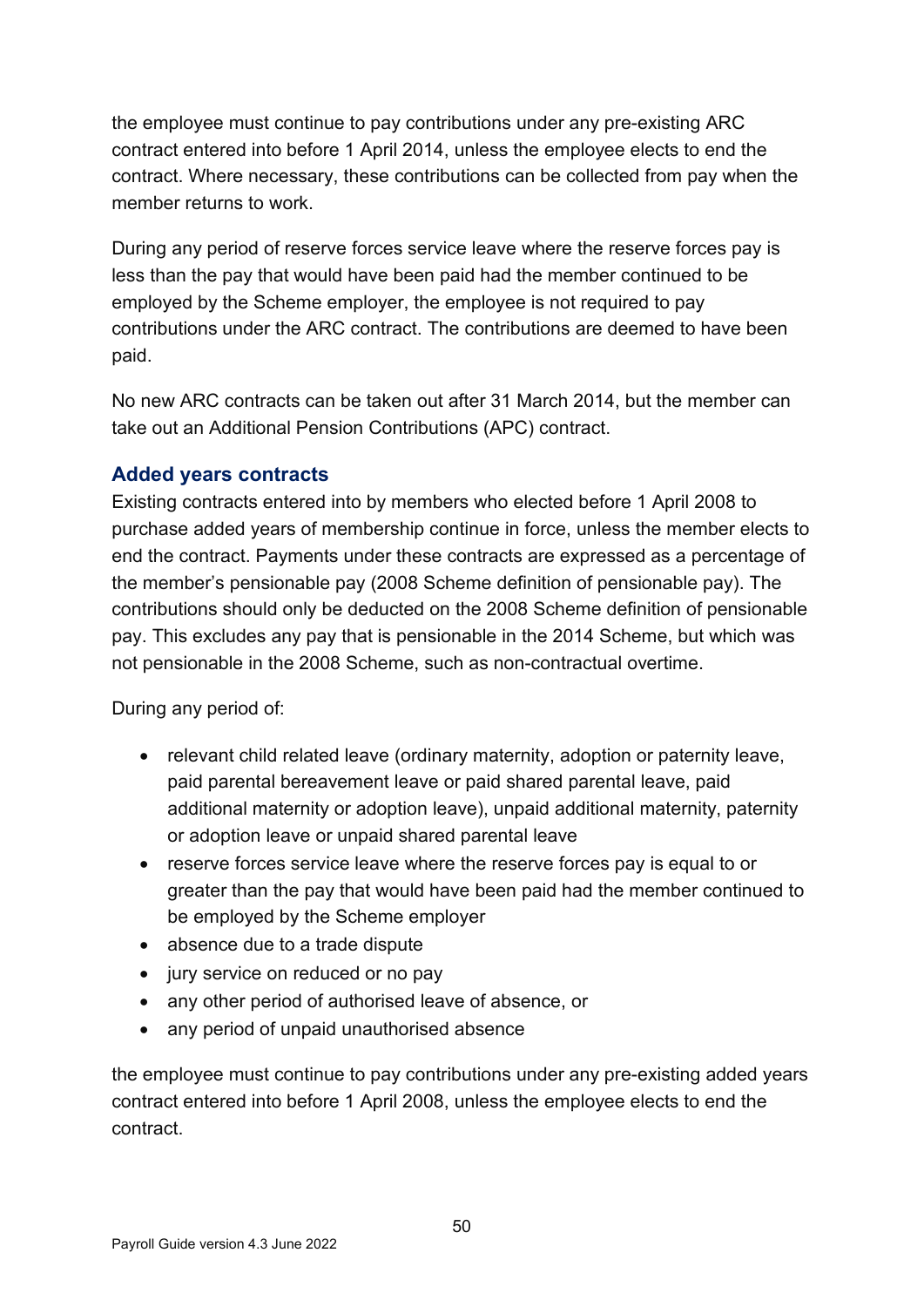During any period of absence due to sickness on full or reduced pay the member will continue to pay the contributions under the added years contract on the pay received. They do not pay contributions under the added years contract during a period of sick leave on no pay.

During any period of reserve forces service leave where the reserve forces pay is less than the pay that would have been paid had the member continued to be employed by the Scheme employer, the employee is not required to pay contributions under the added years contract. The contributions are deemed to have been paid.

# <span id="page-50-0"></span>**Preston part-time buy-back contracts**

Any existing (Preston) part-time buy-back contracts continue to be payable and, where any new cases are conceded by the employer, the Scheme member can enter into a new contract to buy-back the part-time membership. Payments under these contracts are flat sums payable per pay period (not percentages of pensionable pay).

During any period of:

- sickness on reduced contractual pay or no pay
- relevant child related leave (ordinary maternity, adoption or paternity leave, paid parental bereavement leave or paid shared parental leave, paid additional maternity or adoption leave), unpaid additional maternity, paternity or adoption leave or unpaid shared parental leave
- reserve forces service leave
- absence due to a trade dispute
- jury service on reduced or no pay
- any other period of authorised leave of absence, or
- any period of unpaid unauthorised absence

the employee must continue to pay contributions under any Preston part-time buyback contract.

# <span id="page-50-1"></span>**Additional Survivor Benefit Contributions (ASBCs) for cohabitee survivor's pension**

Any existing ASBC contracts continue to be paid, unless the employee elects to end the contract. Members who have not entered into an ASBC contract for all or part of their pre 6 April 1988 membership to count for a cohabitee survivor's pension were not able to enter into a contract to achieve this after 31 March 2014.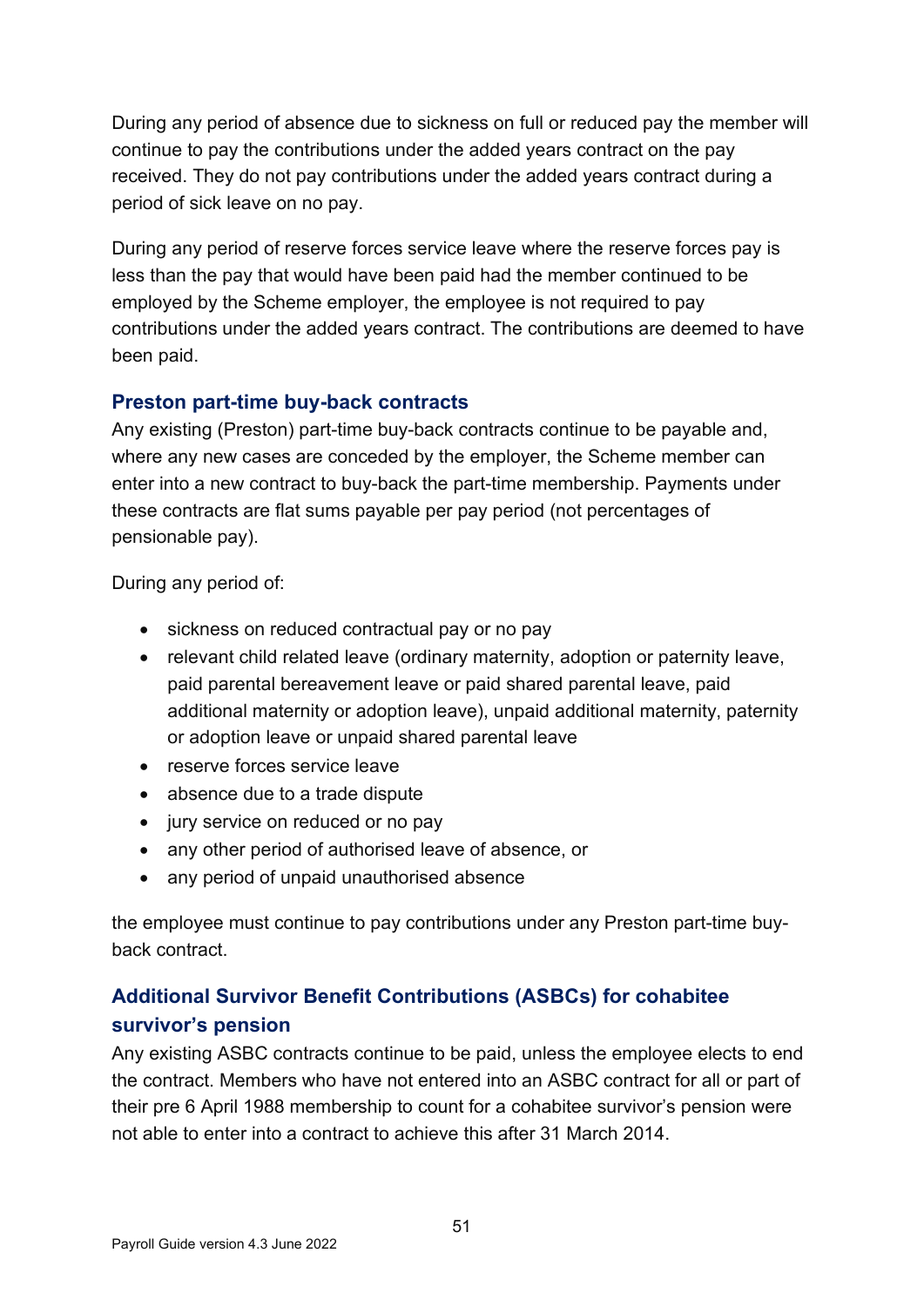Payments under existing ASBC contracts at 31 March 2014 are expressed as a percentage of the member's full time equivalent pensionable pay (2008 Scheme definition of pensionable pay).

The contributions should only be deducted on the 2008 Scheme definition of pensionable pay. This excludes any pay that is pensionable in the 2014 Scheme, but which was not pensionable in the 2008 Scheme – such as non-contractual overtime.

During any period of:

- relevant child related leave (ordinary maternity, adoption or paternity leave, paid parental bereavement leave or paid shared parental leave, paid additional maternity or adoption leave), unpaid additional maternity, paternity or adoption leave or unpaid shared parental leave
- reserve forces service leave where the reserve forces pay is equal to or greater than the pay that would have been paid had the member continued to be employed by the Scheme employer
- absence due to a trade dispute
- jury service on reduced or no pay
- any other period of authorised leave of absence, or
- any period of unpaid unauthorised absence

the employee must continue to pay contributions under any pre-existing ASBC contract entered into before 1 April 2014 (unless the employee elects to end the contract).

During any period of absence due to sickness or injury on full or reduced pay the member will continue to pay the contributions under the ASBC contract on the pay received. They do not pay contributions under the ASBC contract during a period of sick leave on no pay.

During any period of reserve forces service leave where the reserve forces pay is less than the pay that would have been paid had the member continued to be employed by the Scheme employer, the employee is not required to pay contributions under the ASBC contract. The contributions are deemed to have been paid.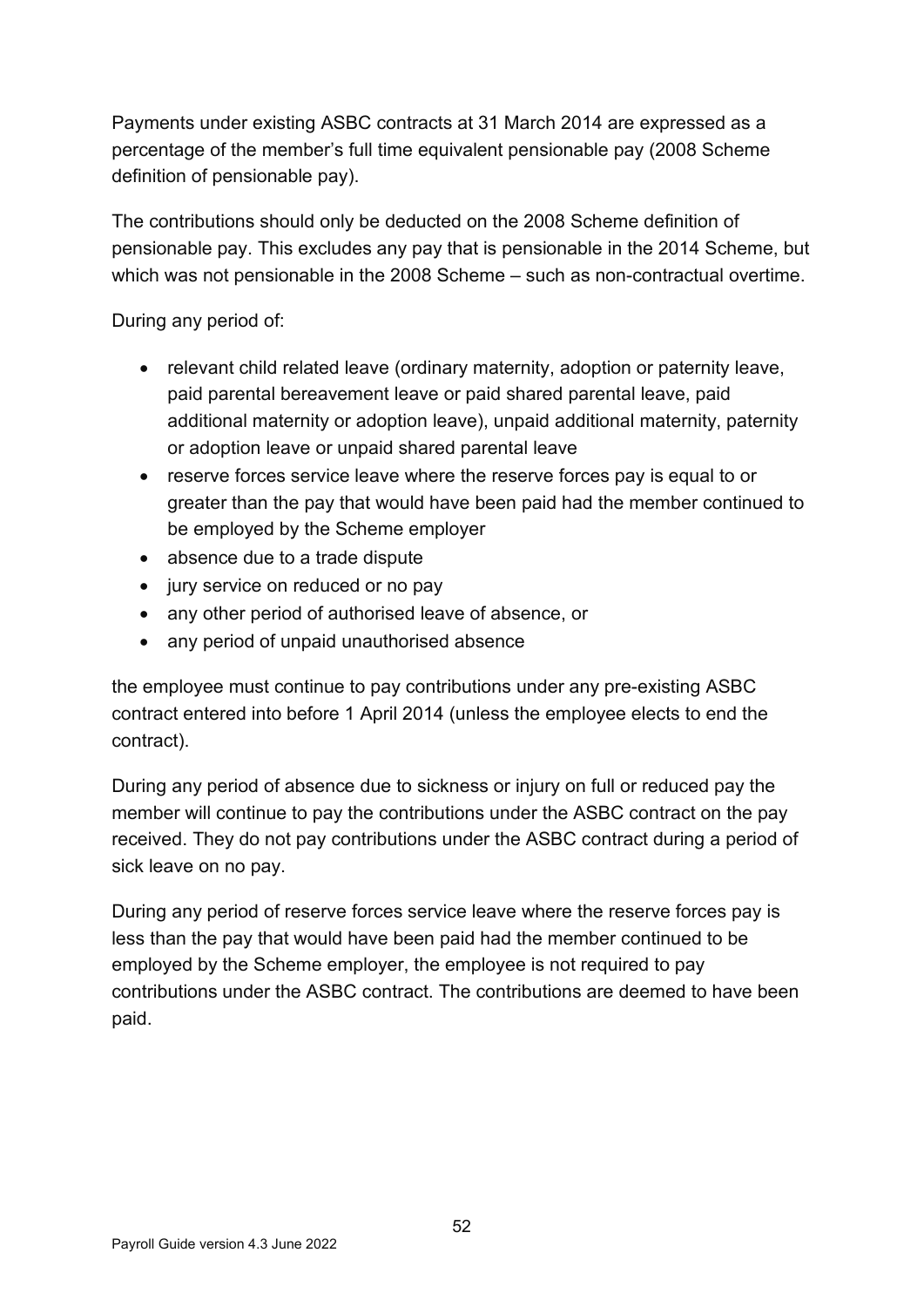# <span id="page-52-0"></span>**7. Payments in respect of a period before 1 April 2014**

Where a payment is made after 31 March 2014 that relates to a period before 1 April 2014, the employee contribution rate under the 2008 Scheme should be applied to that pay. It is acceptable for the employer contribution rate applicable at the time of payment to be applied to pre and post 2014 pensionable pay.

The pensionable pay for the pre 2014 element should be based on the 2008 Scheme definition of pensionable pay (eg excluding non-contractual overtime) and not the 2014 Scheme definition of pensionable pay (which would include non-contractual overtime).

**Important:** Any pensionable pay received after 31 March 2014 which relates to a period before 1 April 2014 should not be included in CPP1 or CPP2.

# <span id="page-52-1"></span>**8. Monthly payover of contributions**

Employers participating in the Scheme are required to pay over to the appropriate LGPS administering authority all contributions paid by employees. This includes basic contributions and employee contributions to an APC or SCAPC.

The amount must be paid over as shown below:

a) If the employee is enrolled (or re-enrolled) into the LGPS under the provisions of the Pensions Act 2008, the employee contributions deducted from pay in the first three months have to be paid over:

- where the payment is by means of an electronic communication, by no later than 22 days from the end of the month falling three months from the date the employee became a member of the Scheme, or
- if payment is made by any other means, by no later than 19 days from the end of the month falling three months from the date the employee became a member of the Scheme

#### **or**

b) In any other case (eg where the employee is contractually enrolled into the LGPS, or for contributions deducted from pay more than three months after being enrolled or re-enrolled under the provisions of the Pensions Act 2008), the employee contributions deducted from pay have to be paid over: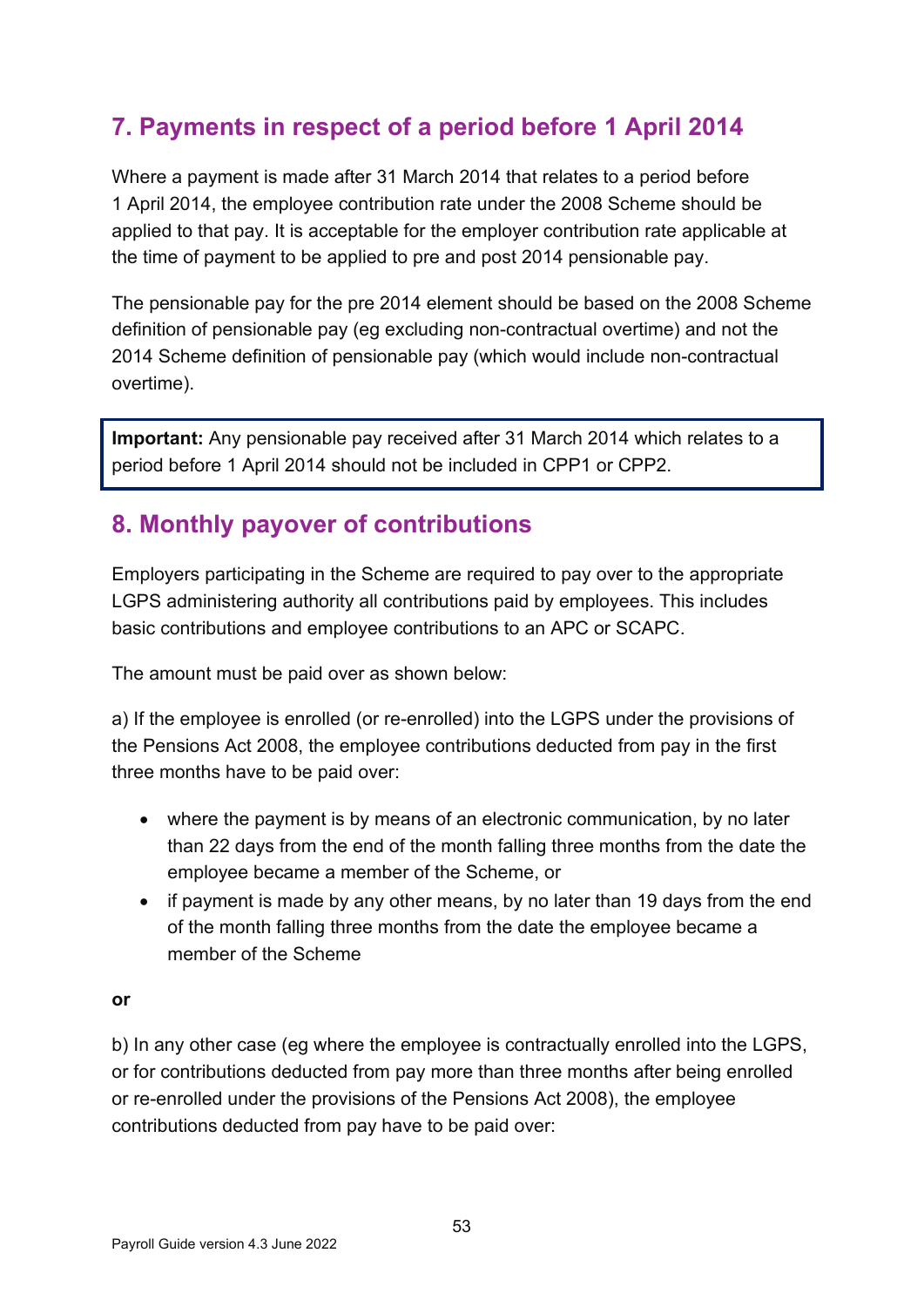- where the payment is by means of an electronic communication, by no later than 22 days after the end of the month in which the contributions were deducted from pay, or
- in any other case, by no later than 19 days after the end of the month in which the contributions were deducted from pay

#### **or**

c) any such earlier time as the LGPS administering authority may stipulate.

The payment must be accompanied by a statement, in such form as the appropriate LGPS administering authority specifies, showing:

- a) CPP1 the total pensionable pay received by members in the main section of the Scheme during the period covered by the statement. This includes the Assumed Pensionable Pay members were treated as having received during that period
- b) CEC1 the total employee contributions deducted from the pensionable pay referred to in (a)
- c) CPP2 the total pensionable pay received by members in the 50/50 section of the Scheme during the period covered by the statement. This includes the Assumed Pensionable Pay members were treated as having received during that period
- d) CEC2 the total employee contributions deducted from the pensionable pay referred to in (c)
- e) CRC the total employer contributions in respect of the pensionable pay referred to in (a) and (c)
- f) EAPC CAC the total Additional Pension Contributions paid by members during the period covered by the statement, and
- g) RAPC CARC the total Additional Pension Contributions paid by the employer during the period covered by the statement.

Employers participating in the Scheme are required to pay over to the appropriate LGPS administering authority all contributions paid by employers. This includes both basic contributions and the employer contributions to an SCAPC.

The employer contributions must be paid over to the appropriate LGPS administering authority on or before such dates falling at intervals of not more than 12 months as the LGPS administering authority may specify. It is common practice for the employer contributions to be paid over to the appropriate LGPS administering authority at the same time as the employee contributions.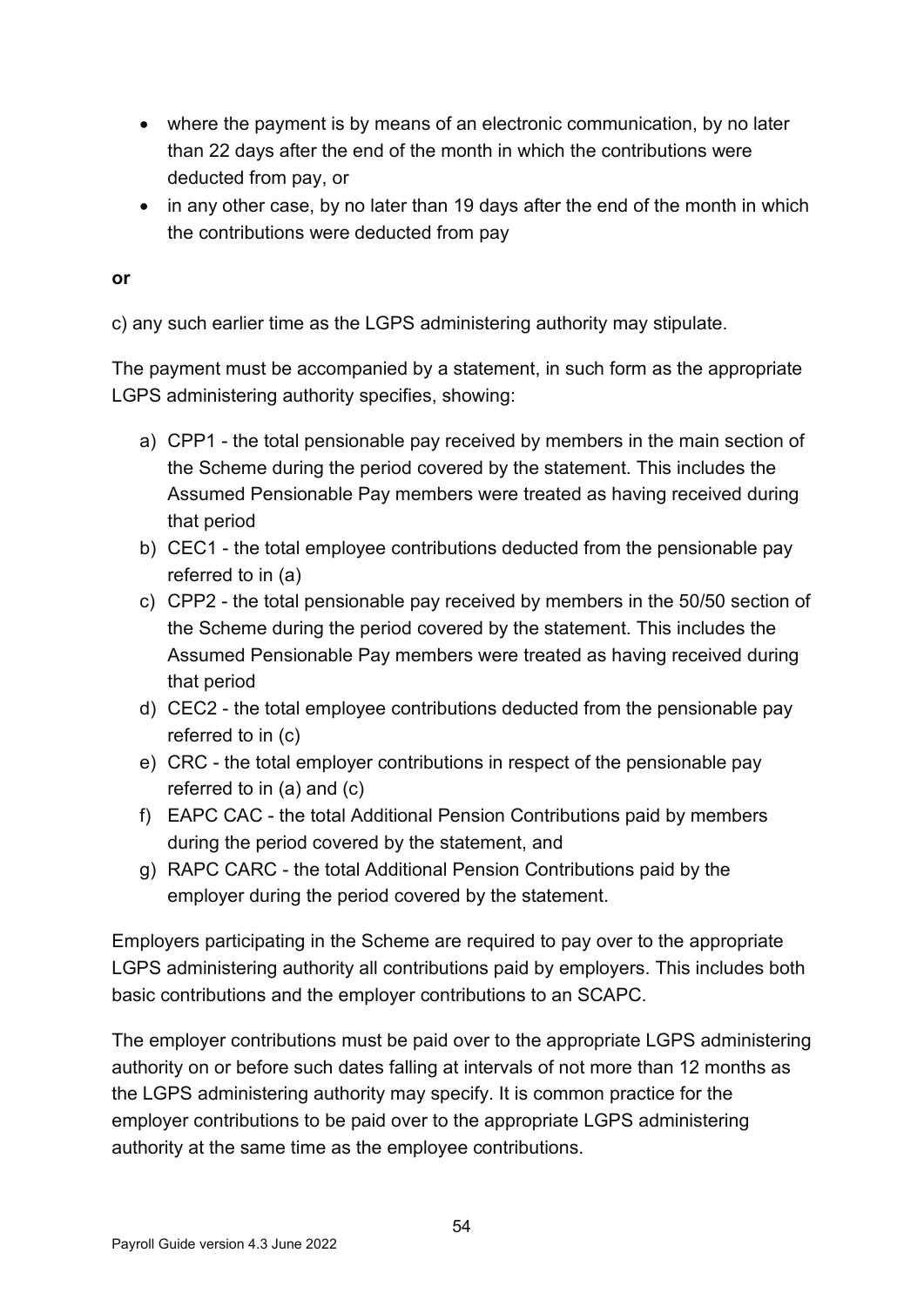It should be noted that:

- 1. employee and employer pension contributions and AVCs / SCAVCs collected on pay paid after 31 March 2014 which was due in respect of a period before 1 April 2014 (see [section 7\)](#page-52-0), and
- 2. contributions for added years, Preston part-time buy-back, ARCs and ASBCs (see [section 6.4\)](#page-47-0)

must also be paid over to the AVC provider or LGPS administering authority within the timescales mentioned above.

The payments in respect of (1.) must be accompanied by a statement, in such form as the appropriate LGPS administering authority specifies, showing:

- a) the name, pay and contribution band of each employee from whose pay such employee pension contributions or contributions to an AVC or SCAVC have been deducted,
- b) which of those employees have paid AVCs or SCAVCs,
- c) the amounts of pension contributions deducted from each employee per pay band and the period covered by the deductions, and
- d) the amount of employee contributions to an AVC or SCAVC, per employee, and the period covered by the deductions.

The payments in respect of (2.) should be accompanied by a statement, in such form as the appropriate LGPS administering authority specifies.

There are other payments that employers may have to pay to the Pension Fund (but these are unlikely to impact on payroll) – see section 18 of the 'HR guide' which you can find on the ['Employer guides and documents'](https://www.lgpsregs.org/employer-resources/guidesetc.php) page of [www.lgpsregs.org.](http://www.lgpsregs.org/)

# <span id="page-54-0"></span>**9. End of year template report**

Table 5 shows the information that each Scheme employer must send to the appropriate administering authority at the end of each Scheme year. It must send this information for each separate employment of all employees who have been active members during the Scheme year. It must send the statement within three months of the end of the Scheme year.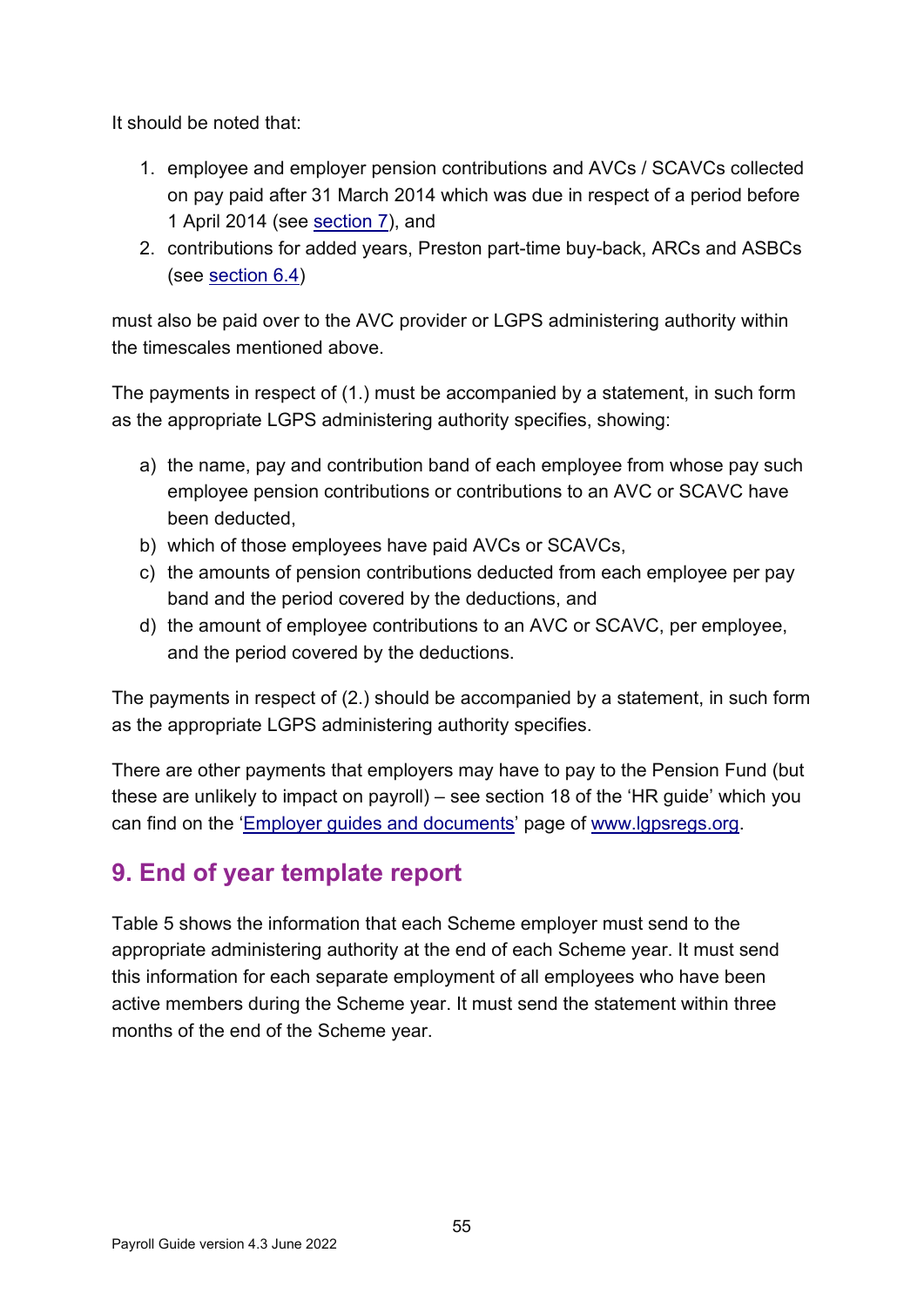#### **Table 5: End of year data**

| Information for each employment                                                                                     | <b>Format</b>                |
|---------------------------------------------------------------------------------------------------------------------|------------------------------|
| Scheme year ending                                                                                                  | Date                         |
| Surname                                                                                                             | Alphanumeric                 |
| Forename (or initials)                                                                                              | Alphanumeric                 |
| Gender                                                                                                              | Alphanumeric (M or F)        |
| Date of birth                                                                                                       | Date                         |
| National insurance number                                                                                           | Alphanumeric (No TN numbers) |
| Unique ID for the employment                                                                                        | Alphanumeric                 |
| Date became an active member of the Scheme<br>in the employment if this was during the Scheme<br>year <sup>3</sup>  | Date                         |
| Date ceased active membership of the Scheme<br>in the employment if this was during the Scheme<br>year <sup>3</sup> | Date                         |

- the date of the beginning of the Scheme year, or
- the date the employee became an active member of the Scheme in the employment during the Scheme year, if later plus
- the date of the end of the Scheme year, or
- the date the employee ceased to be an active member of the Scheme in the employment during the Scheme year, if earlier

However, at a practical level, the LGPC Secretariat thinks that administering authorities will only require the two items listed in the table above to be provided, ie date joined the Scheme in that employment if this was during the Scheme year (including those who joined the Scheme on 1 April) and the date ceased active membership in that employment if that was during the Scheme year (including those who ceased on 31 March). The reason administering authorities will require the date joined the Scheme in the employment if this was during the Scheme year (including those who joined the Scheme on 1 April) and the date ceased active membership in the employment if that was during the Scheme year (including those who ceased on 31 March) is to ensure records are correct and up to date and to identify where notification of new joiners or leavers has not been received. We do not think funds require dates for every Scheme member if they have been in the Scheme for the whole Scheme year (ie 1 April to 31 March).

<span id="page-55-0"></span> $3$  Regulation 80(4)(a) of the LGPS Regulations 2013 states that the employer must provide the 'dates of active membership' for the Scheme year. A strict interpretation of that regulation would mean that the employer would have to provide the dates of active membership during the Scheme year being: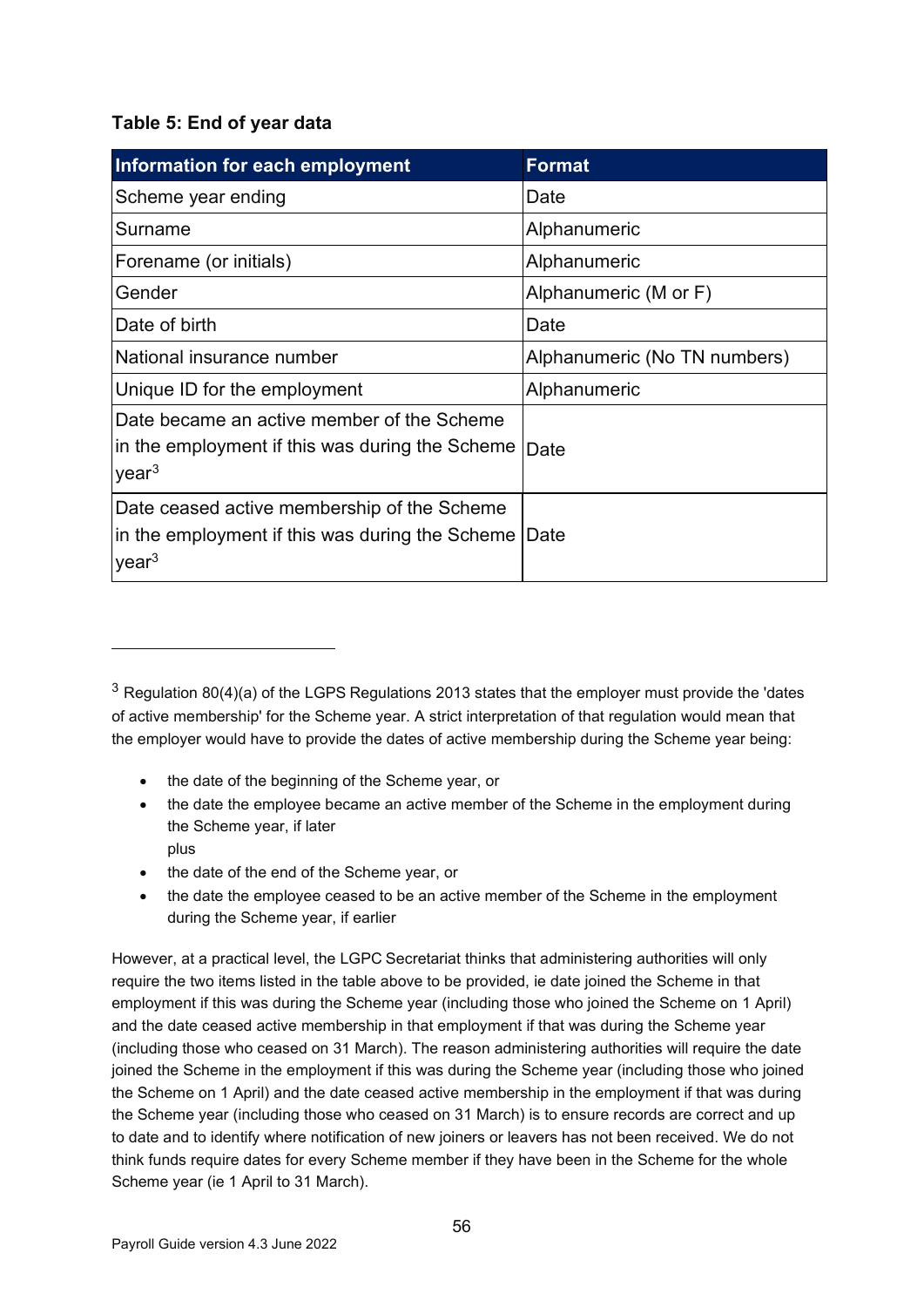| Information for each employment                                                                                                                                                                                                                                                                                                                                                                                                                                                                        | <b>Format</b>              |
|--------------------------------------------------------------------------------------------------------------------------------------------------------------------------------------------------------------------------------------------------------------------------------------------------------------------------------------------------------------------------------------------------------------------------------------------------------------------------------------------------------|----------------------------|
| CPP1: Cumulative pensionable pay received in<br>the employment during the Scheme year whilst<br>in the main section. This includes:<br>the Assumed Pensionable Pay the<br>member was treated as receiving during<br>the Scheme year<br>the value of emoluments specified in the<br>contract of employment as being<br>pensionable emoluments including the<br>value of salary sacrificed for childcare<br>vouchers and pension contribution salary<br>sacrifice via a Shared cost AVC<br>arrangement.  | Number to 2 decimal places |
| CEC1: Cumulative employee contributions (if<br>any) deducted from pensionable pay in previous<br>field                                                                                                                                                                                                                                                                                                                                                                                                 | Number to 2 decimal places |
| CPP2: Cumulative pensionable pay received in<br>the employment during the Scheme year whilst<br>in the 50/50 section. This includes:<br>the Assumed Pensionable Pay the<br>member was treated as receiving during<br>the Scheme year<br>the value of emoluments specified in the<br>contract of employment as being<br>pensionable emoluments including the<br>value of salary sacrificed for childcare<br>vouchers and pension contribution salary<br>sacrifice via a Shared cost AVC<br>arrangement. | Number to 2 decimal places |
| CEC2: Cumulative employee contributions (if<br>any) deducted from pensionable pay in previous<br>field                                                                                                                                                                                                                                                                                                                                                                                                 | Number to 2 decimal places |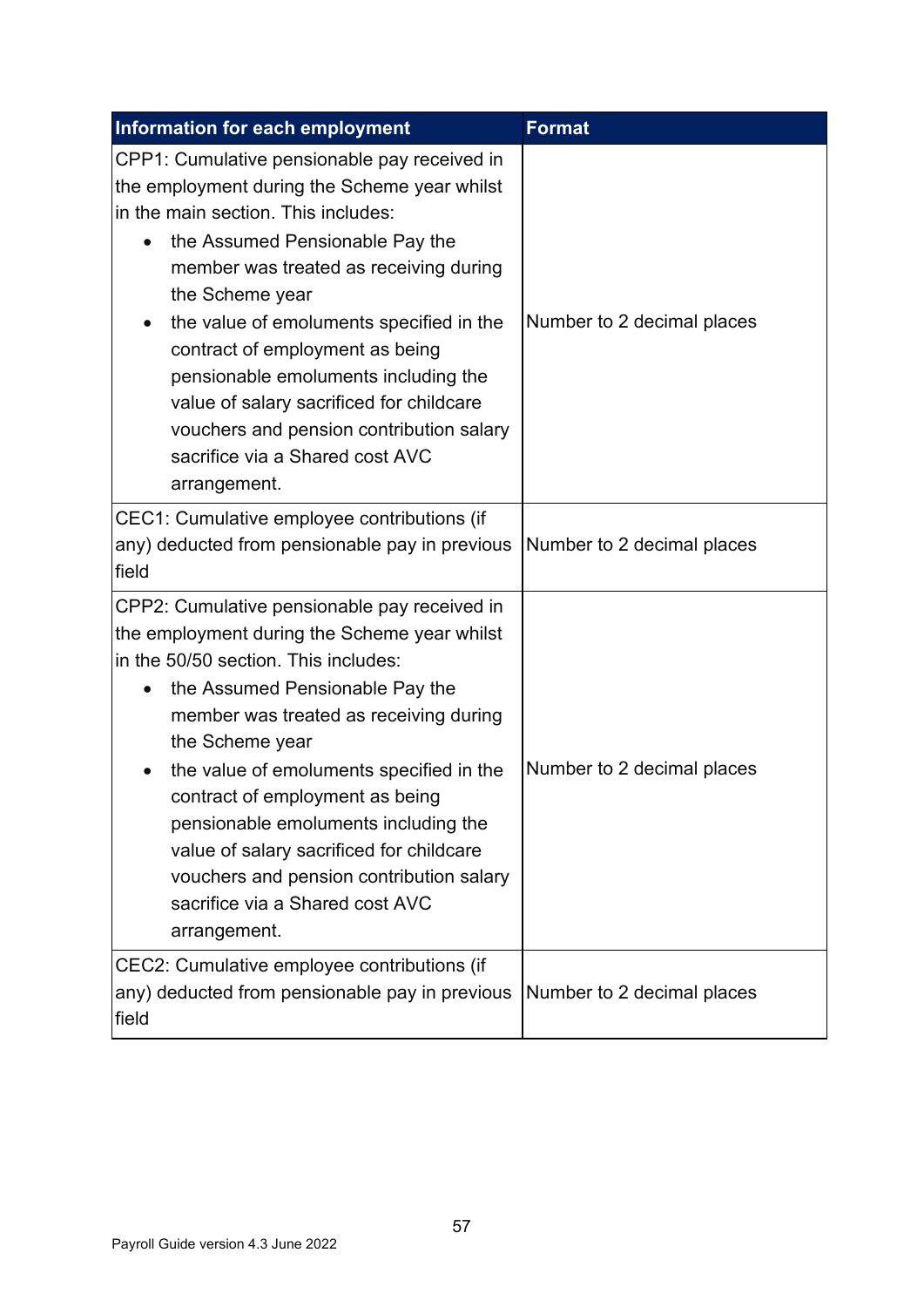| Information for each employment                                                                                                                                                                                                                                                                                                                                                                                                                                                                  | <b>Format</b>              |
|--------------------------------------------------------------------------------------------------------------------------------------------------------------------------------------------------------------------------------------------------------------------------------------------------------------------------------------------------------------------------------------------------------------------------------------------------------------------------------------------------|----------------------------|
| Section of the Scheme the employee was a<br>member of in the employment at the end of the<br>Scheme year, or at the date of cessation of<br>active membership in the employment if this was<br>before the end of the Scheme year. <sup>4</sup>                                                                                                                                                                                                                                                   | Alphanumeric               |
| <b>CRC: Cumulative employer contributions</b><br>deducted from pensionable pay in respect of the<br>employment. This includes:<br>the Assumed Pensionable Pay the<br>member was treated as receiving during<br>the Scheme year<br>the value of emoluments specified in the<br>contract of employment as being<br>pensionable emoluments including the<br>value of salary sacrificed for childcare<br>vouchers and pension contribution salary<br>sacrifice via a Shared cost AVC<br>arrangement. | Number to 2 decimal places |
| <b>EAPC CAC: Cumulative Additional Pension</b><br>Contributions (APCs), if any, paid in respect of<br>the employment by the employee                                                                                                                                                                                                                                                                                                                                                             | Number to 2 decimal places |
| <b>RAPC CARC: Cumulative Additional Pension</b><br>Contributions (APCs), if any, paid in respect of<br>the employment by the employer                                                                                                                                                                                                                                                                                                                                                            | Number to 2 decimal places |
| <b>EAVC CAC: Cumulative Additional Voluntary</b><br>Contributions (AVCs), if any, paid in respect of<br>the employment by the employee                                                                                                                                                                                                                                                                                                                                                           | Number to 2 decimal places |
| <b>RAVC CARC: Cumulative Additional Voluntary</b><br>Contributions (AVCs), if any, paid in respect of<br>the employment by the employer                                                                                                                                                                                                                                                                                                                                                          | Number to 2 decimal places |

<span id="page-57-0"></span><sup>&</sup>lt;sup>4</sup> The LGPC Secretariat believes that this information should be provided to the LGPS administering authority as it is required to ensure the member's pension record is correct and up to date and because the information may be needed to produce projections for Annual Benefit Statements.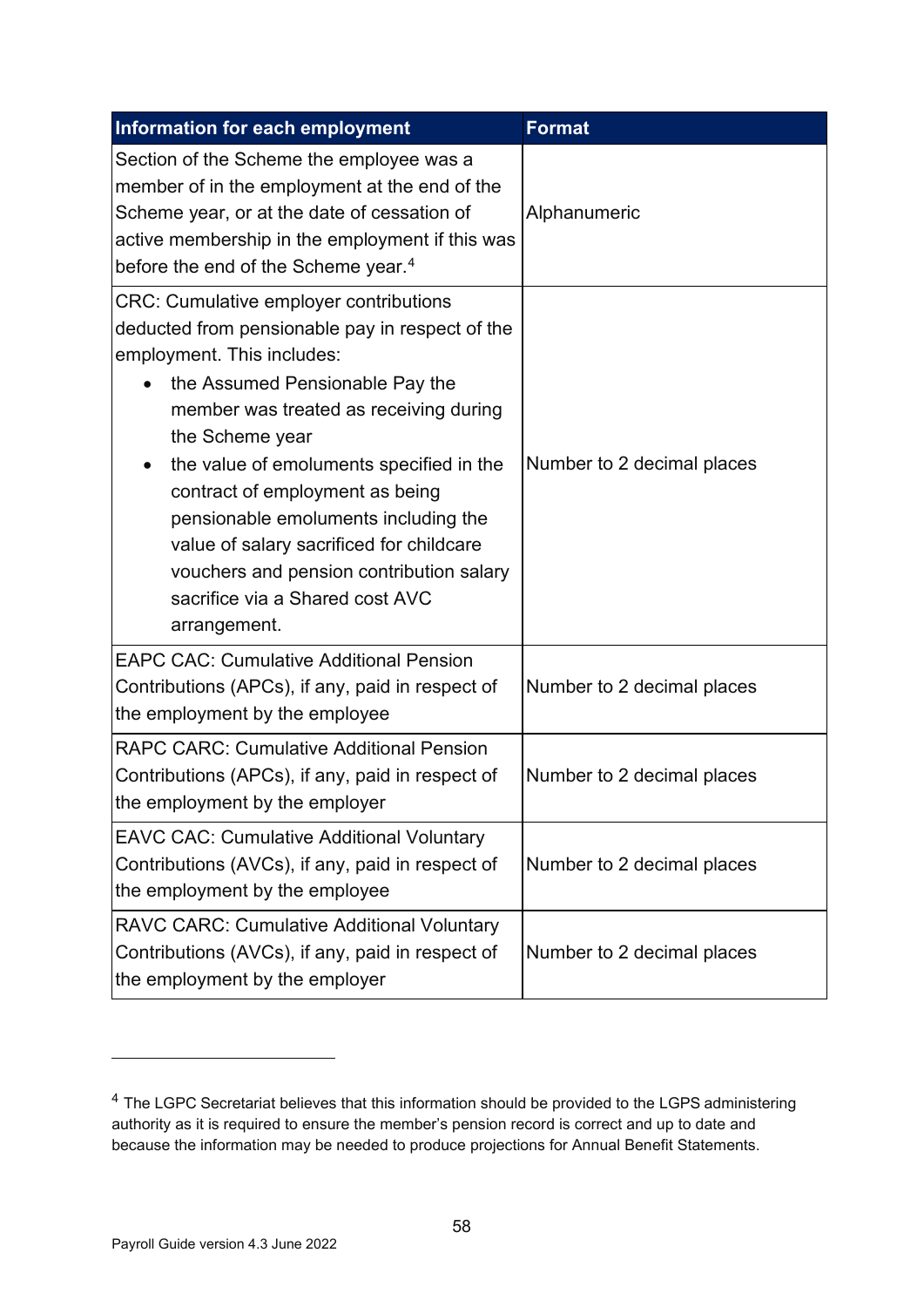For employees with membership of the 2008 Scheme who are active members at the end of the Scheme year, the employer will also need to provide:

### **Table 6: additional end of year data for joiners before 1 April 2014**

| Information for each employment              | Format                     |  |
|----------------------------------------------|----------------------------|--|
| Full time equivalent pay for the Scheme year | Number to 2 decimal places |  |

Employers may not know in all cases whether an employee has membership of the 2008 Scheme. Administering authorities may request a full time equivalent pay figure for the year for all Scheme members.

# <span id="page-58-0"></span>**10. Glossary of acronyms**

| <b>APC</b>       | Additional Pension Contributions (paid by Scheme member)                                                     |
|------------------|--------------------------------------------------------------------------------------------------------------|
| <b>APP</b>       | <b>Assumed Pensionable Pay</b>                                                                               |
| <b>ARC</b>       | Additional Regular Contributions (paid by Scheme member)                                                     |
| <b>ASBC</b>      | Additional Survivor Benefit Contributions (paid by Scheme member)                                            |
| <b>AVC</b>       | Additional Voluntary Contributions (paid by Scheme member)                                                   |
| <b>CAC</b>       | The employee's total additional contributions (per type) for the<br>Scheme year in respect of the employment |
| <b>CARC</b>      | The employer's total additional contributions (per type) for the<br>Scheme year in respect of the employment |
| CEC1             | Cumulative employee contributions (if any) deducted from<br>pensionable pay whilst in main section           |
| CEC <sub>2</sub> | Cumulative employee contributions (if any) deducted from<br>pensionable pay whilst in 50/50 section          |
| CPP1             | Cumulative pensionable pay received in the employment during the<br>Scheme year whilst in main section       |
| CPP <sub>2</sub> | Cumulative pensionable pay received in the employment during the<br>Scheme year whilst in 50/50 section      |
| <b>CRC</b>       | Cumulative employer contributions deducted from pensionable pay<br>in respect of the employment              |